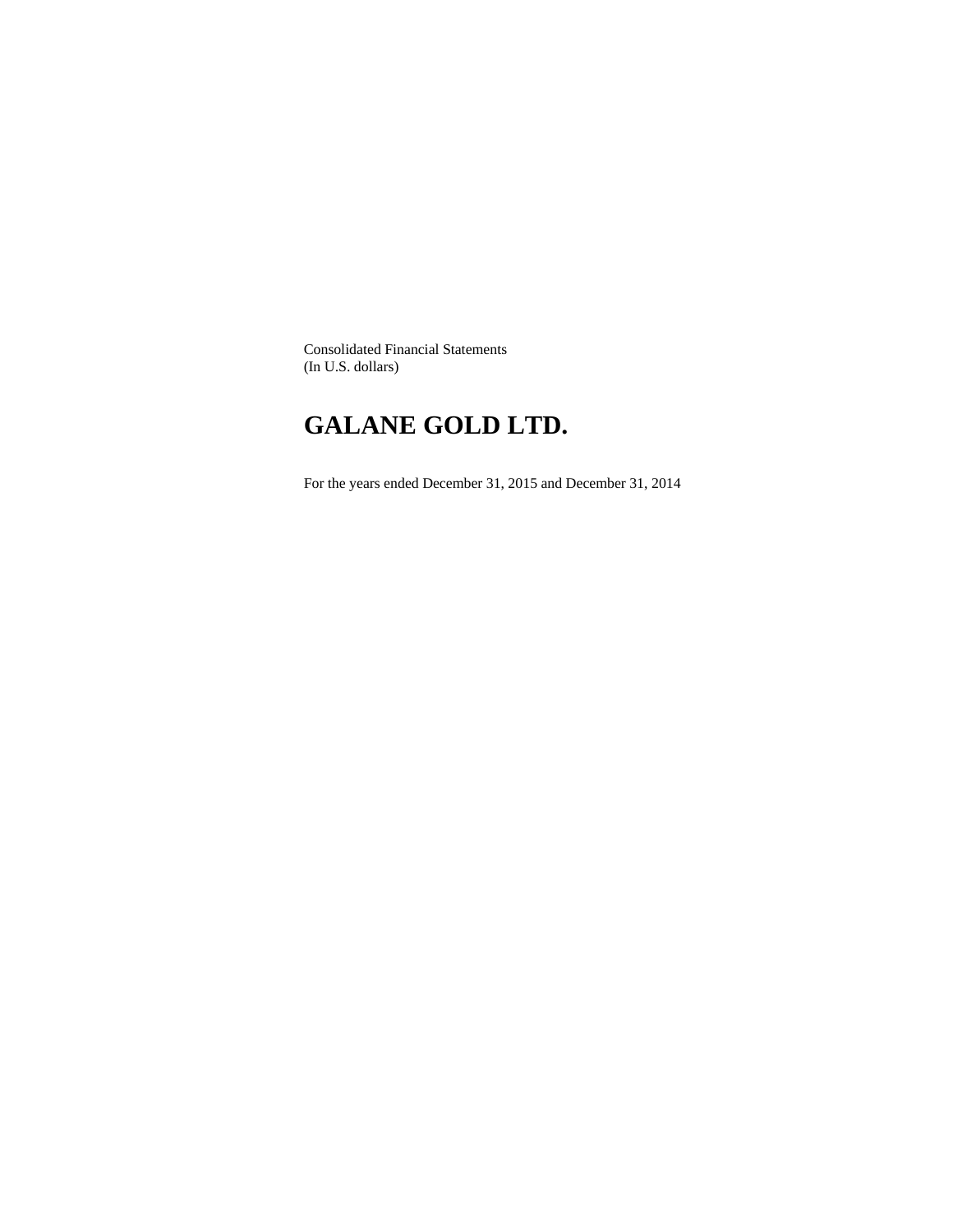

KPMG LLP Chartered Professional Accountants Bay Adelaide Centre Suite 4600 333 Bay Street Toronto ON M5H 2S5

Telephone (416) 777-8500 Fax (416) 777-8818 www.kpmg.ca

# **INDEPENDENT AUDITORS' REPORT**

To the Shareholders of Galane Gold Ltd.

We have audited the accompanying consolidated financial statements of Galane Gold Ltd., which comprise the consolidated statements of financial position as at December 31, 2015 and December 31, 2014, the consolidated statements of earnings (loss) and comprehensive earnings (loss), changes in equity and cash flows for the years then ended, and notes, comprising a summary of significant accounting policies and other explanatory information.

# *Management's Responsibility for the Consolidated Financial Statements*

Management is responsible for the preparation and fair presentation of these consolidated financial statements in accordance with International Financial Reporting Standards, and for such internal control as management determines is necessary to enable the preparation of consolidated financial statements that are free from material misstatement, whether due to fraud or error.

#### *Auditors' Responsibility*

Our responsibility is to express an opinion on these consolidated financial statements based on our audits. We conducted our audits in accordance with Canadian generally accepted auditing standards. Those standards require that we comply with ethical requirements and plan and perform the audit to obtain reasonable assurance about whether the consolidated financial statements are free from material misstatement.

An audit involves performing procedures to obtain audit evidence about the amounts and disclosures in the consolidated financial statements. The procedures selected depend on our judgment, including the assessment of the risks of material misstatement of the consolidated financial statements, whether due to fraud or error. In making those risk assessments, we consider internal control relevant to the entity's preparation and fair presentation of the consolidated financial statements in order to design audit procedures that are appropriate in the circumstances, but not for the purpose of expressing an opinion on the effectiveness of the entity's internal control. An audit also includes evaluating the appropriateness of accounting policies used and the reasonableness of accounting estimates made by management, as well as evaluating the overall presentation of the consolidated financial statements.

We believe that the audit evidence we have obtained in our audits is sufficient and appropriate to provide a basis for our audit opinion.

#### *Opinion*

In our opinion, the consolidated financial statements present fairly, in all material respects, the consolidated financial position of Galane Gold Inc. as at December 31, 2015 and December 31 2014, and its consolidated financial performance and its consolidated cash flows for the years then ended in accordance with International Financial Reporting Standards**.** 

 $k$ *PMG*  $44$ 

Chartered Professional Accountants, Licensed Public Accountants April 29, 2016 Toronto, Canada

> KPMG LLP is a Canadian limited liability partnership and a member firm of the KPMG network of independent member firms affiliated with<br>KPMG International Cooperative ("KPMG International"), a Swiss<br>entity. KPMG Canada provides services to KPMG LLP.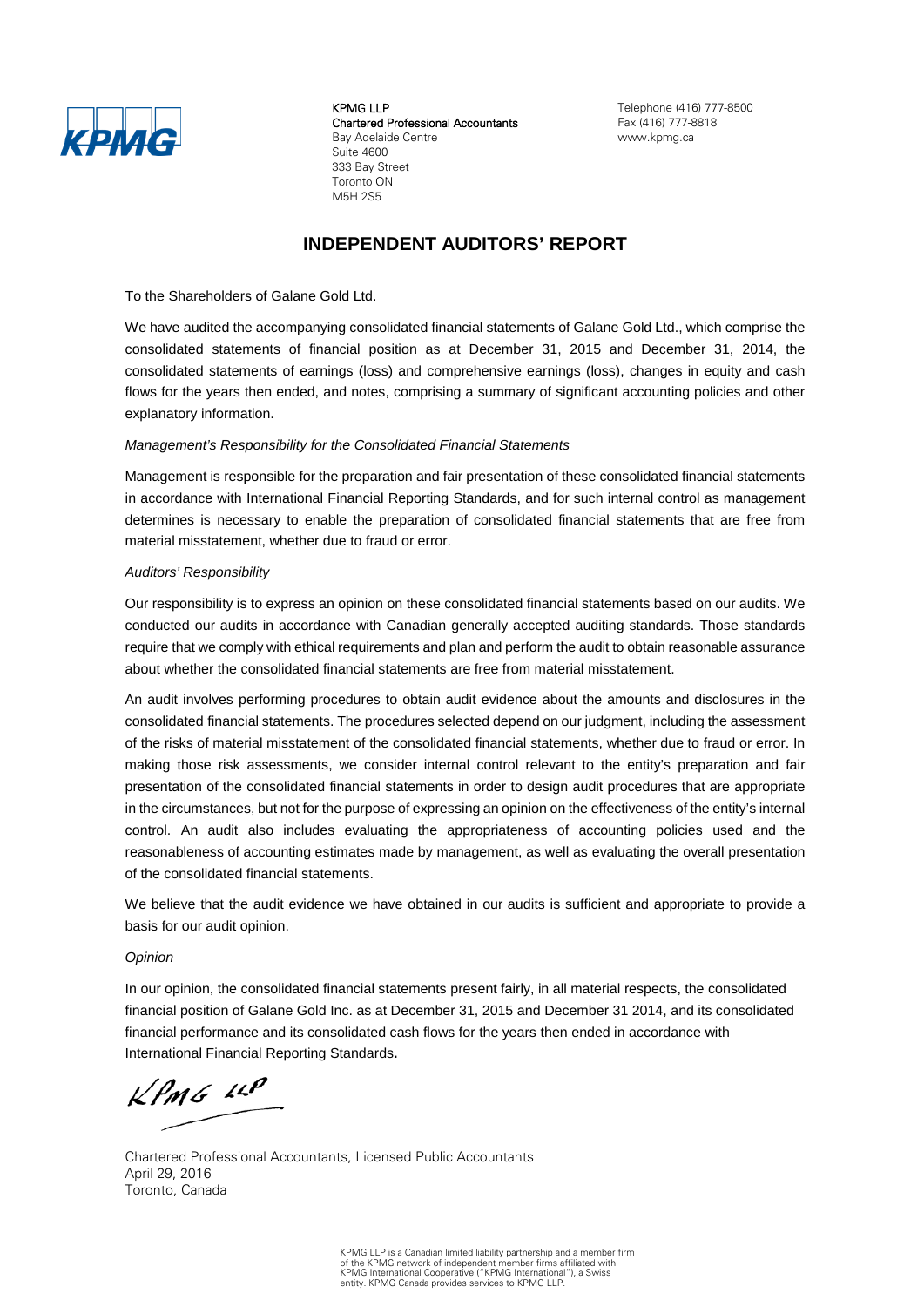Consolidated Statement of Financial Position (In U.S. dollars)

|                                                                                                           |              | December 31,                 | December 31,           |
|-----------------------------------------------------------------------------------------------------------|--------------|------------------------------|------------------------|
|                                                                                                           | <b>Notes</b> | 2015                         | 2014                   |
|                                                                                                           |              |                              |                        |
| Assets                                                                                                    |              |                              |                        |
| Current assets:                                                                                           |              |                              |                        |
| Cash                                                                                                      |              | \$<br>1,887,179              | \$<br>9,653,807        |
| Trade receivables and other current assets                                                                | 6            | 859,454                      | 1,837,530              |
| Inventories                                                                                               | $\tau$       | 8,729,705                    | 6,337,040              |
|                                                                                                           |              | 11,476,338                   | 17,828,377             |
| Non-current assets:                                                                                       |              |                              |                        |
| Mining properties                                                                                         | 8            | 34,196,825                   | 21,594,417             |
| Plant and equipment                                                                                       | 8            | 2,607,674                    | 1,885,585              |
| Ore stockpiles                                                                                            | 7            |                              | 5,911,946              |
|                                                                                                           |              | 36,804,499                   | 29,391,948             |
|                                                                                                           |              | \$<br>48,280,837             | \$<br>47,220,325       |
| Current liabilities:<br>Accounts payable and accrued liabilities<br>Interest-bearing loans and borrowings | 12<br>13     | \$<br>8,538,785<br>5,709,605 | 6,635,834<br>4,667,416 |
|                                                                                                           |              | 14,248,390                   | 11,303,250             |
| Non-current liabilities:                                                                                  |              |                              |                        |
| Interest-bearing loans and borrowings                                                                     | 13           | 8,195,566                    | 4,020,218              |
| Warrants denominated in a foreign currency                                                                | 5,15         | 113,349                      |                        |
| Restoration and rehabilitation provision                                                                  | 11           | 3,656,728                    | 3,083,251              |
|                                                                                                           |              | 11,965,643                   | 7,103,469              |
| Equity:                                                                                                   |              |                              |                        |
| Share capital                                                                                             | 15           | \$<br>36,401,916             | \$<br>35,392,969       |
| <b>Reserves</b>                                                                                           | 15           | 1,814,369                    | 1,487,961              |
| Retained earnings                                                                                         |              | (16,760,292)                 | (8,067,324)            |
| Equity attributable to Galane Gold Ltd. Shareholders                                                      |              | 21,455,993                   | 28,813,606             |
| Non-controlling interest                                                                                  |              | 610,811                      |                        |
|                                                                                                           |              | 22,066,804                   | 28,813,606             |
|                                                                                                           |              | \$<br>48,280,837             | \$<br>47,220,325       |

Commitments and contingencies (note 17), Subsequent events (note 20)

Approved and authorized by the Board on April 29, 2016:

| Ravi Sood " | Jirector | "<br>$\sim$ $\sim$<br>uar. | ⊃irector |
|-------------|----------|----------------------------|----------|
|             |          |                            |          |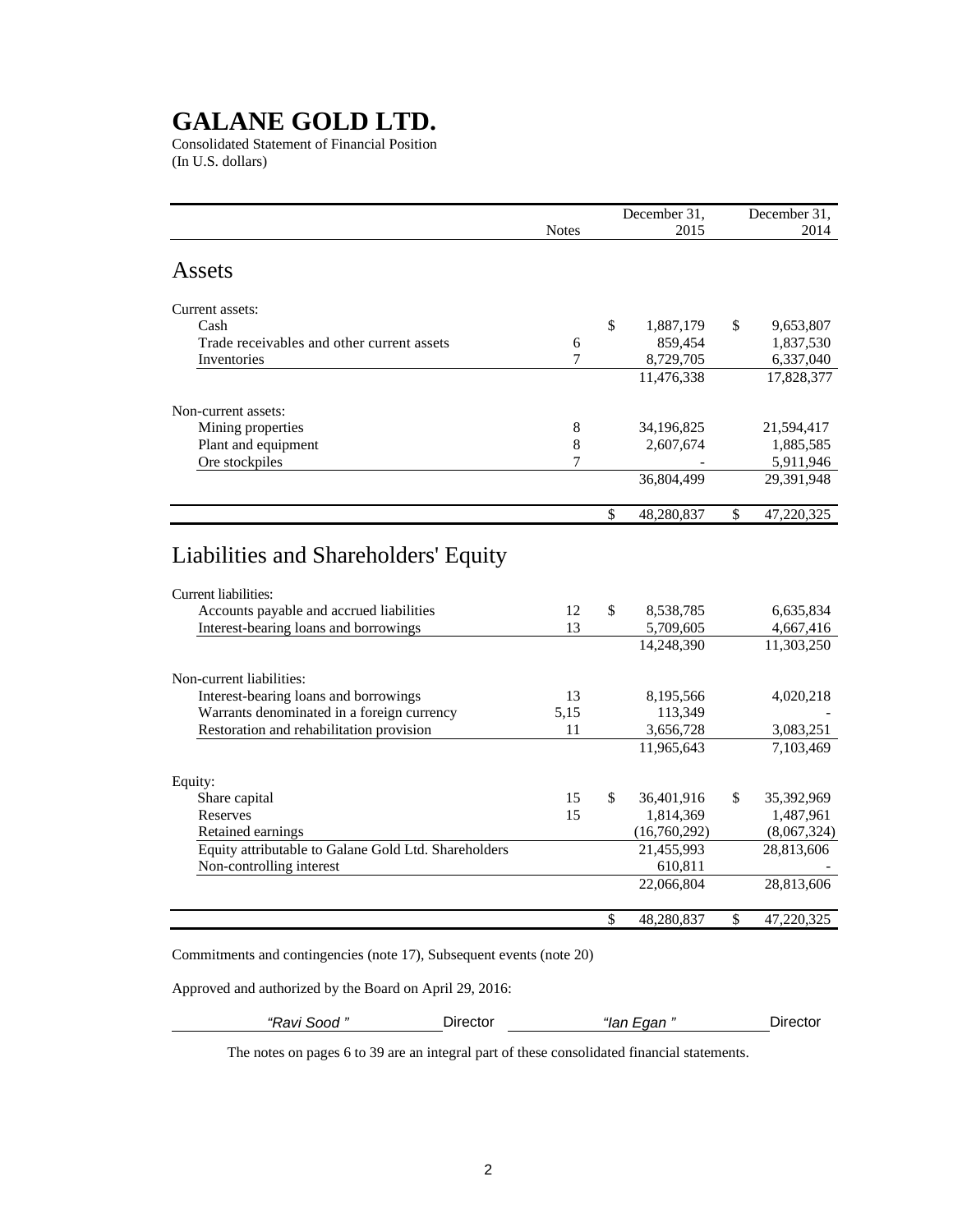Consolidated Statement of Earnings (Loss) and Comprehensive Earnings (Loss) (In U.S. dollars)

Years ended December 31, 2015 and December 31, 2014

| Note                                                               |                                                                                      | 2015                                                                                         |                                                                                                      | 2014                       |
|--------------------------------------------------------------------|--------------------------------------------------------------------------------------|----------------------------------------------------------------------------------------------|------------------------------------------------------------------------------------------------------|----------------------------|
|                                                                    |                                                                                      |                                                                                              |                                                                                                      |                            |
|                                                                    |                                                                                      |                                                                                              |                                                                                                      | 40,460,334                 |
| 16                                                                 |                                                                                      | 34,448,142                                                                                   |                                                                                                      | 35,975,521                 |
|                                                                    |                                                                                      | (8,218,651)                                                                                  |                                                                                                      | 4,484,813                  |
|                                                                    |                                                                                      |                                                                                              |                                                                                                      |                            |
|                                                                    |                                                                                      | 115,725                                                                                      |                                                                                                      | 116,713                    |
|                                                                    |                                                                                      | (3,022,958)                                                                                  |                                                                                                      | (722, 271)                 |
| 16                                                                 |                                                                                      | 2,263,241                                                                                    |                                                                                                      | 2,510,928                  |
| 16                                                                 |                                                                                      | 693.185                                                                                      |                                                                                                      | 140,675                    |
| 16                                                                 |                                                                                      | 245,655                                                                                      |                                                                                                      | 562,460                    |
|                                                                    |                                                                                      | 294,848                                                                                      |                                                                                                      | 2,608,205                  |
|                                                                    |                                                                                      |                                                                                              |                                                                                                      |                            |
|                                                                    | \$                                                                                   |                                                                                              | \$                                                                                                   | 1,876,608                  |
| 14                                                                 | \$                                                                                   |                                                                                              | \$                                                                                                   |                            |
| Net earnings (loss) and comprehensive earnings (loss) for the year | \$                                                                                   | (8,513,499)                                                                                  | \$                                                                                                   | 1,876,608                  |
|                                                                    |                                                                                      |                                                                                              |                                                                                                      |                            |
|                                                                    |                                                                                      |                                                                                              |                                                                                                      |                            |
|                                                                    |                                                                                      |                                                                                              |                                                                                                      | 1,876,608                  |
| 14                                                                 | \$                                                                                   |                                                                                              | \$                                                                                                   |                            |
|                                                                    |                                                                                      |                                                                                              |                                                                                                      |                            |
|                                                                    |                                                                                      |                                                                                              |                                                                                                      | 1,876,608                  |
|                                                                    |                                                                                      |                                                                                              |                                                                                                      |                            |
|                                                                    |                                                                                      |                                                                                              |                                                                                                      | 0.04                       |
|                                                                    |                                                                                      |                                                                                              |                                                                                                      | 0.03                       |
|                                                                    |                                                                                      |                                                                                              |                                                                                                      |                            |
|                                                                    |                                                                                      |                                                                                              |                                                                                                      | 52,306,884                 |
|                                                                    |                                                                                      | 54,895,219                                                                                   |                                                                                                      | 54,584,768                 |
|                                                                    | Net earnings (loss) and comprehensive earnings (loss) for the year<br>15<br>15<br>15 | \$<br>\$<br>\$<br>\$<br>\$<br>Weighted average number of common shares - fully diluted<br>15 | 26,229,491<br>(8,513,499)<br>(8,692,968)<br>179,469<br>(8,513,499)<br>(0.16)<br>(0.16)<br>54,895,219 | \$<br>\$<br>\$<br>\$<br>\$ |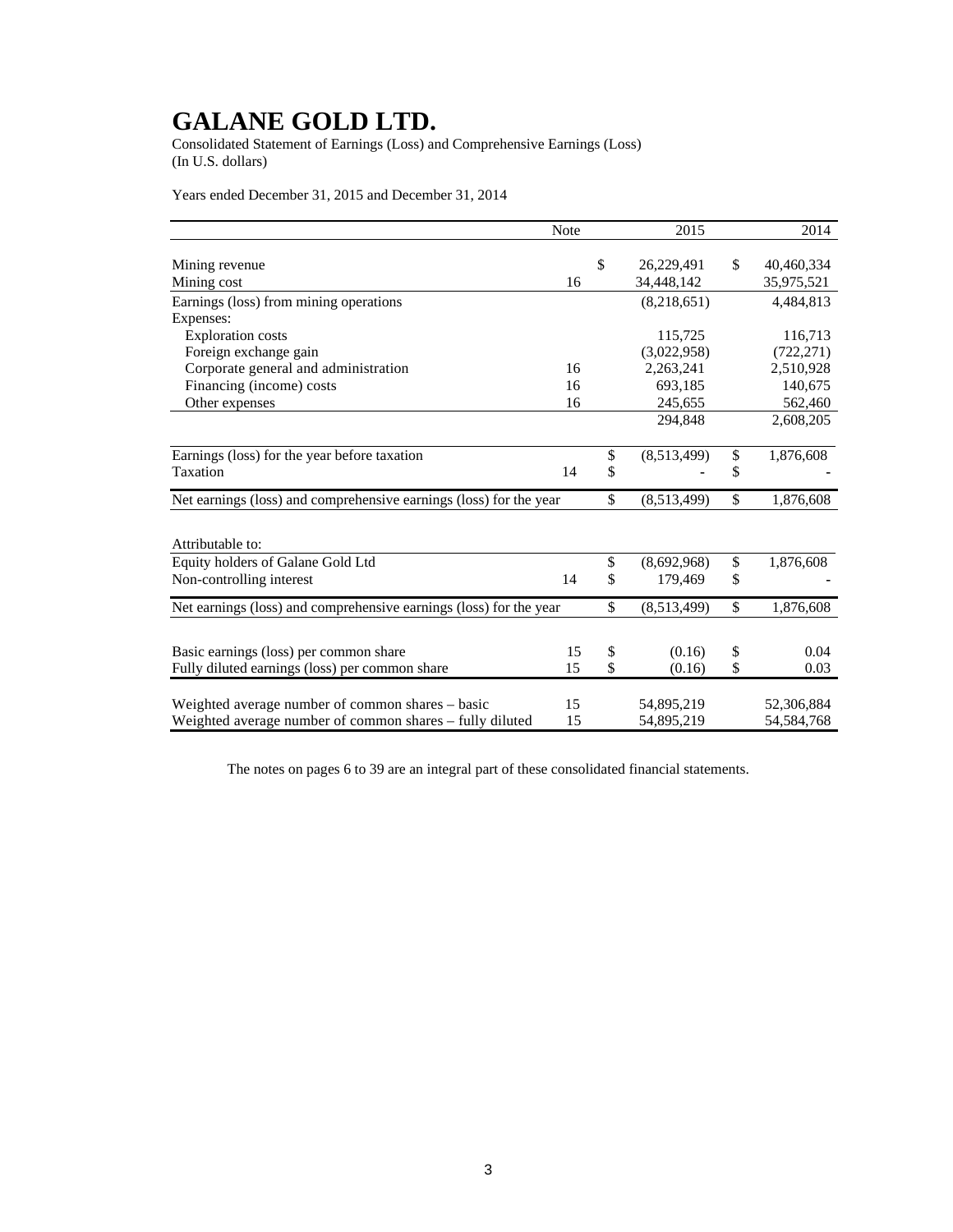Consolidated Statement of Changes in Equity (In U.S. Dollars)

Years ended December 31, 2015 and December 31, 2014

|                                         |              | <b>Capital Stock</b><br><b>Reserves</b> |              |                                       |                                    |                                                         |                                               |              |
|-----------------------------------------|--------------|-----------------------------------------|--------------|---------------------------------------|------------------------------------|---------------------------------------------------------|-----------------------------------------------|--------------|
|                                         | <b>Notes</b> | <b>Number</b>                           | Amount       | <b>Stock based</b><br><i>payments</i> | <b>Retained</b><br><b>Earnings</b> | <b>Attributable</b><br>to Galane<br><b>Shareholders</b> | Non-<br><b>Controlling</b><br><b>Interest</b> | <b>Total</b> |
|                                         |              |                                         |              |                                       |                                    |                                                         |                                               |              |
| Balance as at December 31, 2013         |              | 51,285,622                              | \$35,189,146 | \$1,345,154                           | \$(9,943,932)                      | \$26,590,368                                            | \$<br>$\overline{\phantom{0}}$                | \$26,590,368 |
| Stock-based compensation for the period | 15           |                                         |              | 346,630                               |                                    | 346,630                                                 | $\sim$                                        | 346,630      |
| Participation in share purchase plan    | 15           | 159,668                                 | 45,837       | (45, 837)                             |                                    |                                                         | $\overline{\phantom{a}}$                      |              |
| NLE acquisition exploration shares      | 5, 15        | 1,375,000                               | 157,986      | (157,986)                             |                                    |                                                         | ۰                                             |              |
| Net earnings for the year               |              |                                         |              |                                       | 1,876,608                          | 1,876,608                                               | $\overline{\phantom{a}}$                      | 1,876,608    |
| <b>Balance as at December 31, 2014</b>  |              | 52,820,290                              | 35,392,969   | 1,487,961                             | (8,067,324)                        | 28,813,606                                              | $\sim$                                        | 28,813,606   |
| Stock-based compensation for the period | 15           |                                         |              | 370,890                               |                                    | 370,890                                                 | $\overline{\phantom{a}}$                      | 370,890      |
| Participation in share purchase plan    | 15           | 159,660                                 | 44,482       | (44, 482)                             |                                    |                                                         |                                               |              |
| Galaxy acquisition                      | 5, 15        | 18,334,492                              | 964,465      |                                       |                                    | 964,465                                                 | 431,342                                       | 1,395,807    |
| Net loss for the year                   |              |                                         |              |                                       | (8,692,968)                        | (8,692,968)                                             | 179,469                                       | (8,513,499)  |
| <b>Balance as at December 31, 2015</b>  |              | 71,314,442                              | 36,401,916   | 1,814,369                             | (16,760,292)                       | 21,455,993                                              | 610,811                                       | 22,066,804   |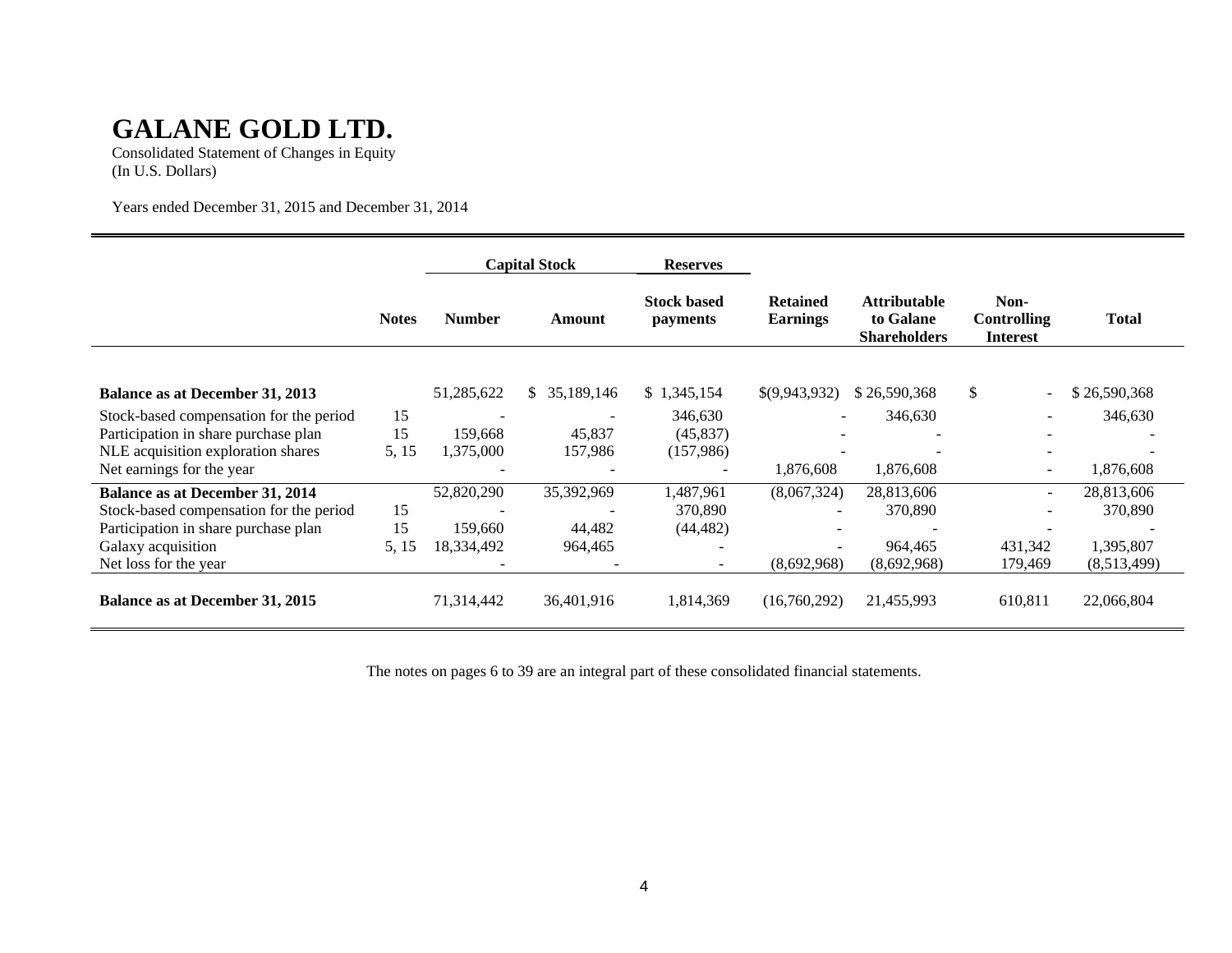Consolidated Statement of Cash Flows (In U.S. Dollars)

# Years ended December 31, 2015 and December 31, 2014

|                                                    | <b>Notes</b> | 2015          | 2014            |
|----------------------------------------------------|--------------|---------------|-----------------|
| Cash flows from operating activities:              |              |               |                 |
| Net (loss) earnings for the period                 | \$           | (8,513,499)   | \$<br>1,876,608 |
| Items not involving cash:                          |              |               |                 |
| Loss (gain) on disposal of equipment               |              | 11,159        | 432,103         |
| Capitalised critical spares expensed               |              | 303,571       | 109,695         |
| De-recognition of stripping costs                  | 9            | 3,893,479     |                 |
| Depreciation and amortization                      | 8            | 2,857,197     | 4,043,481       |
| Stock based compensation                           | 15           | 370,890       | 346,630         |
| Accretion                                          | 11           | 322,857       | 326,463         |
| Asset Retirement Obligation adjustment             | 11           |               | (360, 897)      |
| <b>Interest Expense</b>                            | 16           | 370,328       | 174,809         |
| Foreign exchange                                   |              | (3,482,860)   | (655, 829)      |
| Deferral of Royalties payable                      | 13, 17       | 1,164,676     | 2,016,395       |
| Working capital adjustments:                       |              |               |                 |
| Change in trade and other receivables              |              | 1,128,352     | (832, 444)      |
| Change in inventories                              |              | 3,578,786     | (119, 595)      |
| Change in trade and other payables relating to     |              |               |                 |
| operating activities                               |              | 309,639       | 281,603         |
| Cash flows from operating activities               |              | 2,314,575     | 7,639,022       |
| Cash flows from investing activities:              |              |               |                 |
| Net cash on Galaxy acquisition                     | 5            | (147, 523)    |                 |
| Mining assets acquired                             | 8            | (7,328,591)   | (11, 140, 622)  |
| Cash flows used in investing activities            |              | (7, 476, 114) | (11, 140, 622)  |
| Cash flow from financing activities:               |              |               |                 |
| Net proceeds from interest bearing loans           |              |               | 4,900,000       |
| Interest paid                                      |              | (311, 515)    | (308,078)       |
| Repayment of interest bearing loans                |              | (1,999,000)   | (2,533,333)     |
| Capital lease obligation paid                      |              | (259, 878)    | (121, 502)      |
| Cash flows from (used in) financing activities     |              | (2,570,393)   | (1,937,087)     |
| (Decrease) Increase in cash                        |              | (7, 731, 932) | (1, 564, 513)   |
| Effect of unrealized foreign exchange gain on cash |              | (34,696)      | (21,217)        |
| Cash, at January 1                                 |              | 9,653,807     | 11,239,537      |
| Cash, at December 31                               | \$           | 1,887,179     | \$<br>9,653,807 |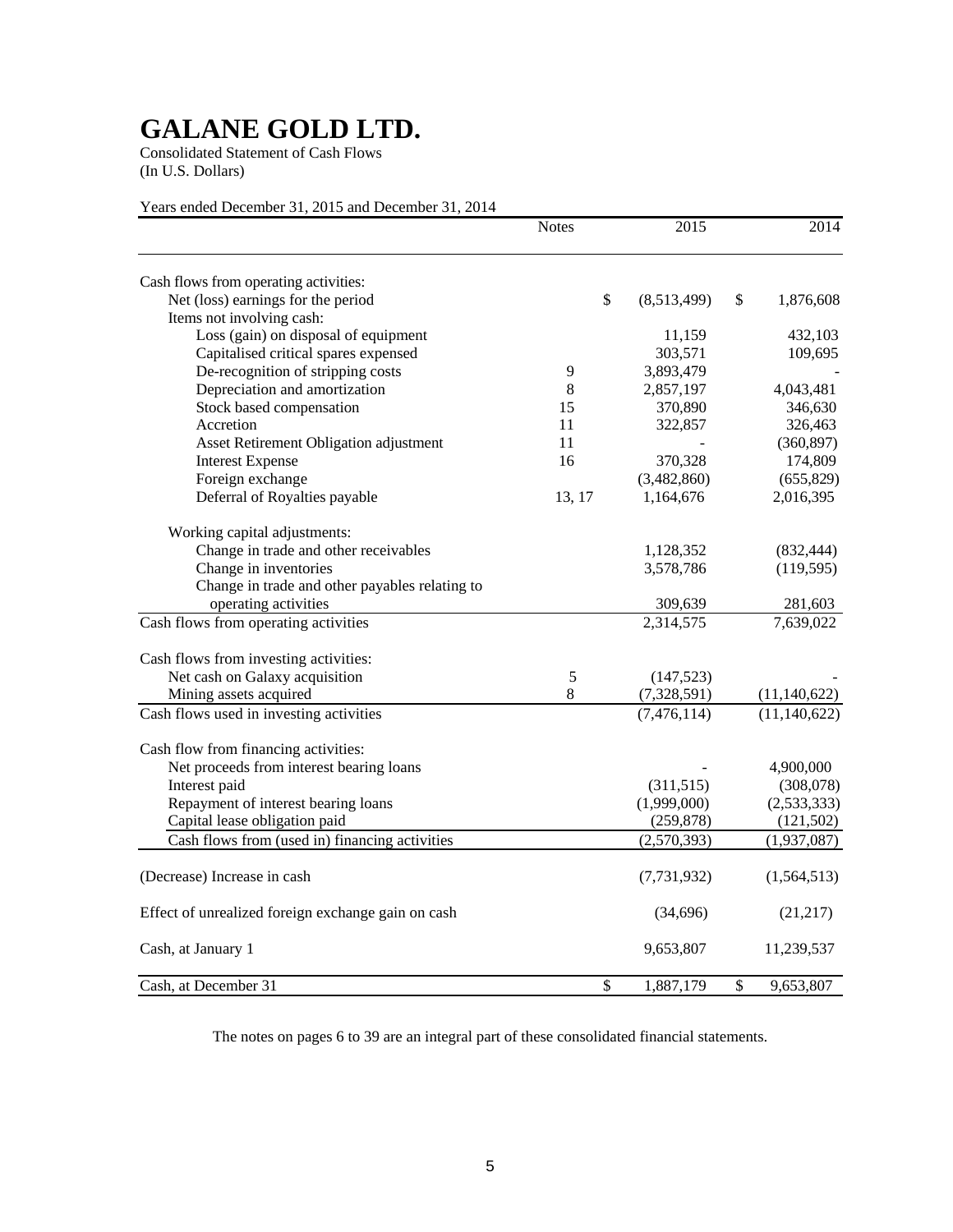Notes to Consolidated Financial Statements (In U.S. dollars) Years ended December 31, 2015 and December 31, 2014

## **1. Corporate Information**

Galane Gold Ltd. (the "Company") operates through its wholly owned subsidiary, Galane Gold Mines Ltd., which was incorporated under the *Business Corporations Act* (Ontario) on November 15, 2010 and whose principal business activities are the exploration for, development of, and operation of gold mining properties. The Company's registered and head office is located at Suite 1800, 181 Bay St., Toronto, Ontario, Canada.

### **2. Basis of preparation:**

#### **(a) Statement of compliance**

The consolidated financial statements of the Company and its subsidiaries have been prepared in accordance with International Financial Reporting Standards, as issued by the International Accounting Standards Board ("IASB"). The consolidated financial statements were approved by the Board of Directors on April 29, 2016.

#### **(b) Basis of measurement**

The consolidated financial statements have been prepared on a historical cost basis except for financial instruments which are at fair value. The methods used to measure fair values are discussed in Note 3.

#### **(c) Basis of consolidation**

The significant subsidiaries of the Company are accounted for as follows:

|                                 | Country of<br>Incorporation | % equity interest<br>December 31, 2015 | Accounting<br>Method |
|---------------------------------|-----------------------------|----------------------------------------|----------------------|
|                                 |                             |                                        |                      |
| Galane Gold Mines Ltd.          | Canada                      | 100\%                                  | Consolidation        |
| Mupane Gold Mines Limited       | <b>Mauritius</b>            | 100%                                   | Consolidation        |
| Gallery Gold Pty Ltd.           | Australia                   | 100\%                                  | Consolidation        |
| Mupane Gold Mining (Pty) Ltd.   | <b>Botswana</b>             | 100%                                   | Consolidation        |
| The Northern Lights Exploration |                             |                                        |                      |
| Company (Pty) Ltd.              | <b>Botswana</b>             | 100\%                                  | Consolidation        |
| Galaxy Gold Mining Ltd.         | South Africa                | 74%                                    | Consolidation        |

Subsidiaries consist of entities over which the Company is exposed to, or has rights to, variable returns as well as the ability to affect those returns through the power to direct the relevant activities of the entity. The financial statements of subsidiaries are included in the consolidated financial statements from the date that control commences until the date that control ceases. The financial information of the subsidiaries are prepared for the same reporting period as the parent company, using consistent accounting policies.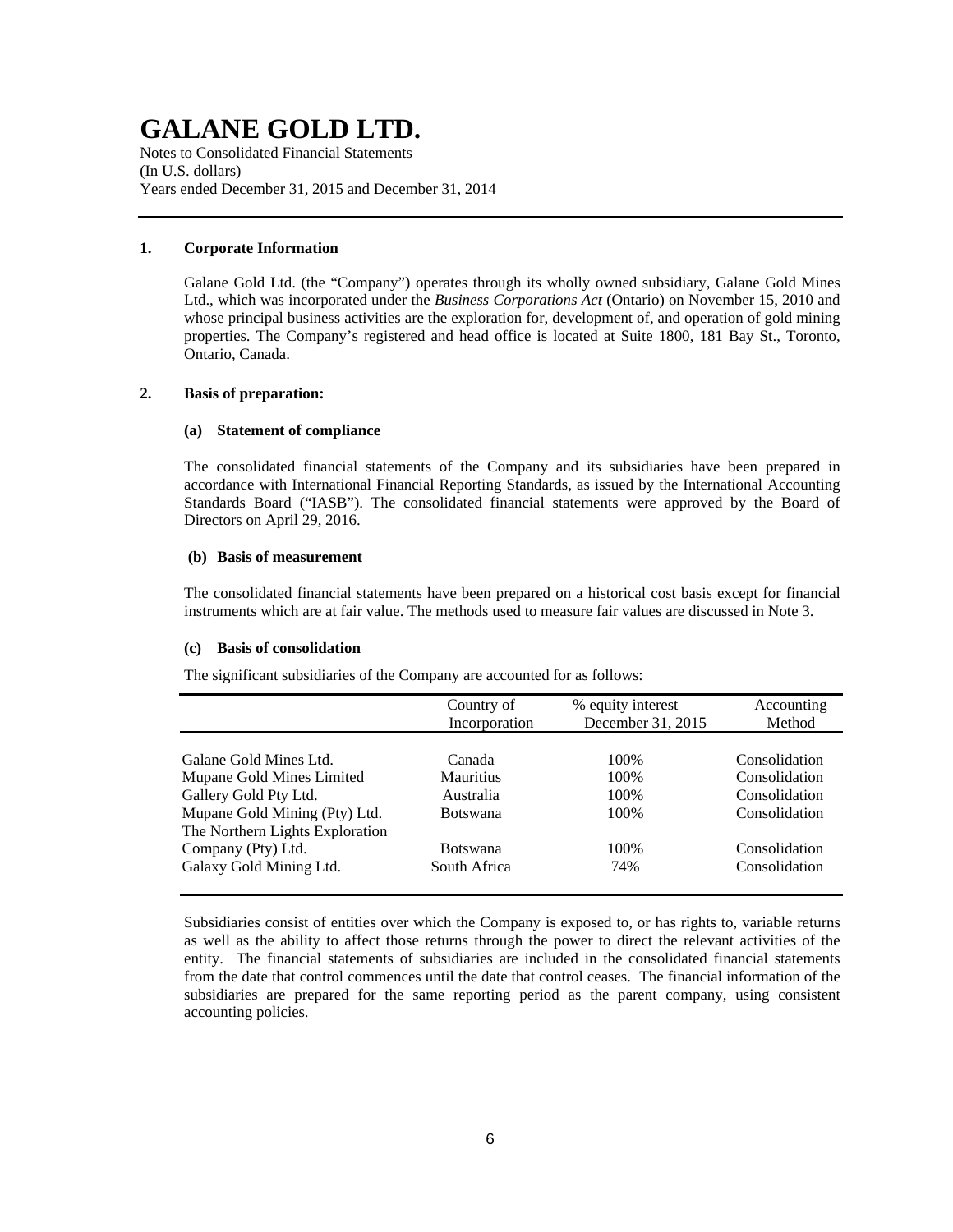Notes to Consolidated Financial Statements In (U.S. dollars) Years ended December 31, 2015 and December 31, 2014

# **2. Basis of preparation (continued):**

## **(c) Basis of consolidation (continued)**

All balances, income and expenses and unrealized gains and losses resulting from transactions amongst subsidiaries of the Company are eliminated on consolidation.

The Company's other subsidiaries are Galane Gold Botswana (Pty) Ltd. (Botswana) (100% owned), Galaxy Gold Reefs (PTY) Ltd (74% owned) and Shashe Mines (Pty) Ltd. (Botswana) (85% owned).

# **(d) Functional and presentation currency**

The consolidated financial statements are presented in U.S. dollars, which is the functional currency of the Company and each of its subsidiaries. All amounts are in U.S. dollars, except where otherwise indicated.

### **(e) Significant accounting judgements, estimates and assumptions**:

The preparation of the consolidated financial statements requires management to make judgements, estimates and assumptions that affect the reported amounts of assets, liabilities and contingent liabilities at the date of the consolidated financial statements and reported amounts of revenues and expenses during the reporting period. Estimates and assumptions are continually evaluated and are based on management's experience and other factors, including expectations of future events that are believed to be reasonable under the circumstances. However, actual outcomes can differ from these estimates.

In particular, information about significant areas of estimation uncertainty and critical judgments in applying accounting policies that have the most significant effect on the amounts recognized in the consolidated financial statements are as follows:

# **(i) Mineral resources**:

Mineral resources have been estimated by qualified personnel of the Company in accordance with definitions and guidelines adopted by The Canadian Institute of Mining, Metallurgy and Petroleum ("CIM Standards on Mineral Resources and Reserves"). A mineral reserve is a technical estimate of the amount of metal or mineral that can be economically extracted from a mineral deposit. Mineral reserve and resource estimates include numerous uncertainties and depend heavily on geological interpretations and statistical inferences drawn from drilling and other data. Reserve and resource statements also require an estimate of the future price for the commodity in question and an estimate of the future costs of operations. The mineral reserve and resource estimates are subject to uncertainty and may be inaccurate. Results from drilling, testing and production, as well as material changes in metal prices subsequent to the date of an estimate may justify a revision of such estimates.

Actual production costs may vary from estimated production costs due to many factors like changing costs of inputs such as labour, energy and consumables as well as varying royalty expenses related to the price of gold.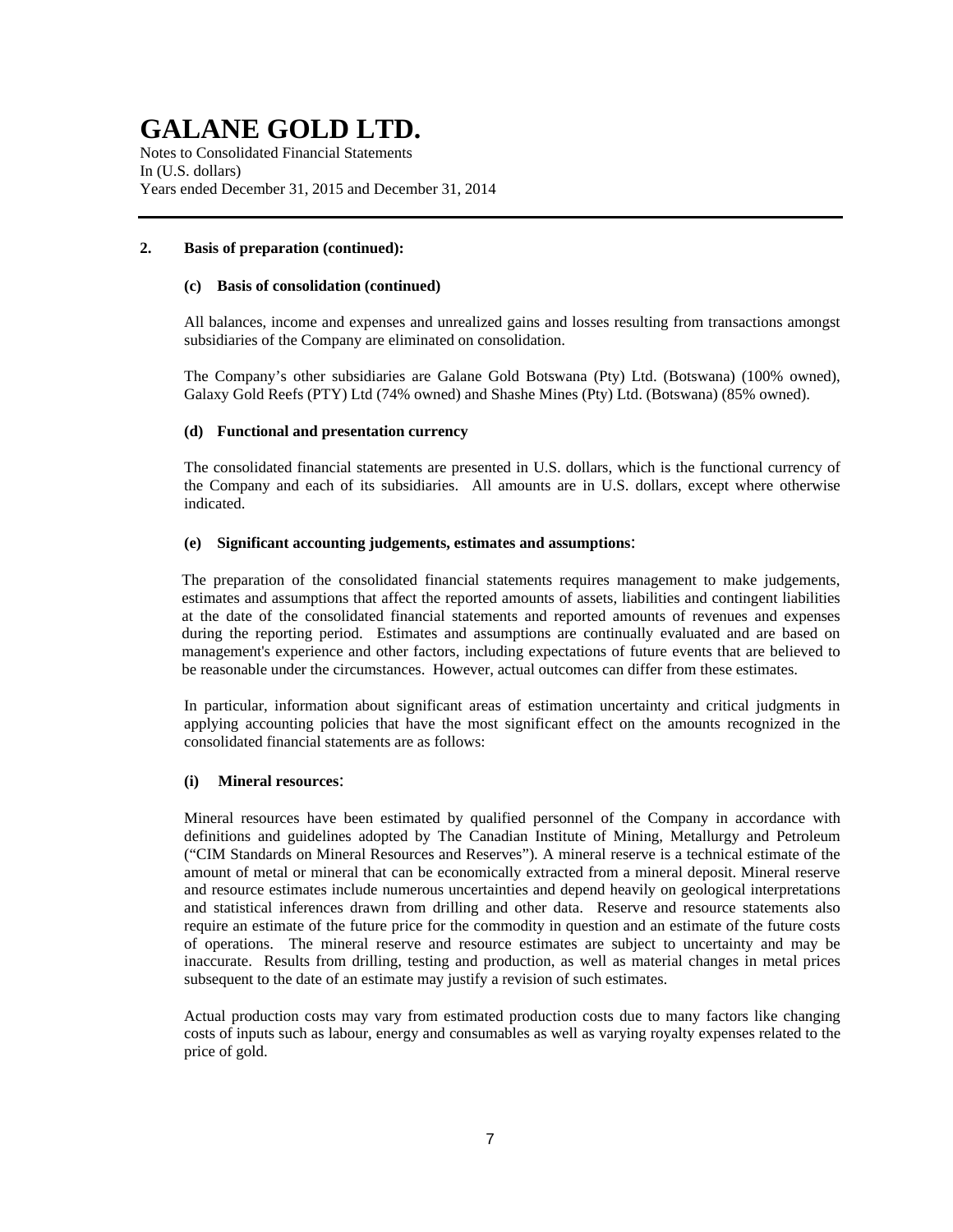Notes to Consolidated Financial Statements In (U.S. dollars) Years ended December 31, 2015 and December 31, 2014

# **2. Basis of preparation (continued):**

## **(i) Mineral resources (continued)**:

A number of accounting estimates, as described in the following relevant accounting policy notes, are impacted by the reserve and resource estimates:

- Note  $3(b)$  Business combinations and goodwill
- Note  $3(f)$  Depreciation rates
- Note  $3(h)(ii)$  Impairment of non-financial assets
- Note  $3(i)$  Restoration and rehabilitation provision
- Note  $3(ii)$  Deferred stripping

# **(ii) Definition of a business:**

Based on management's judgment, the acquisition of Galaxy (refer to note 5) did meet the definition of a business as the primary assets were a measured and indicated resource and mining infrastructure. Consequently, the transaction has been recorded as the acquisition of a business.

### **(iii) Determination of deferred income tax including uncertain tax positions:**

The carrying amount of deferred income tax assets is reviewed at each balance sheet date and reduced to the extent that it is not probable that sufficient taxable profit will be available to allow all or part of the deferred income tax asset to be utilized. Unrecognized deferred income tax assets are reassessed at each balance sheet date and are recognized to the extent that it is probable that future taxable profit will be available to allow the deferred tax asset to be recovered. There is no certainty that income tax rates will be consistent with current estimates. For more information, refer to note 14.

# **(iv) Share-based payments and warrants:**

Equity-settled share-based payments are measured at fair value at the grant date; warrants denominated in a foreign currency were measured at fair value through profit or loss. The fair value of options and warrants is determined using a Black-Scholes option pricing model based on assumptions including volatility, expected life, expected dividends and risk-free interest rate.

A change in any or a combination of the key assumptions used to determine the fair value of share-based payments at grant date or warrants denominated in a foreign currency at the reporting date could have a material impact on their carrying values and the amount recorded in earnings.

# **(v) Restoration and rehabilitation provision:**

Amounts recorded for restoration and rehabilitation provision require management to estimate the future costs the Company will incur to complete the reclamation and remediation work required to comply with applicable laws and regulations as well as the timing of the reclamation activities and estimated discount rate. Future changes to environmental laws and regulations could increase the extent of reclamation and remediation work required to be performed by the Company. Increases in future costs could materially impact the amounts charged to operations for reclamation and remediation. The provision represents management's best estimate of the present value of the future reclamation and remediation costs.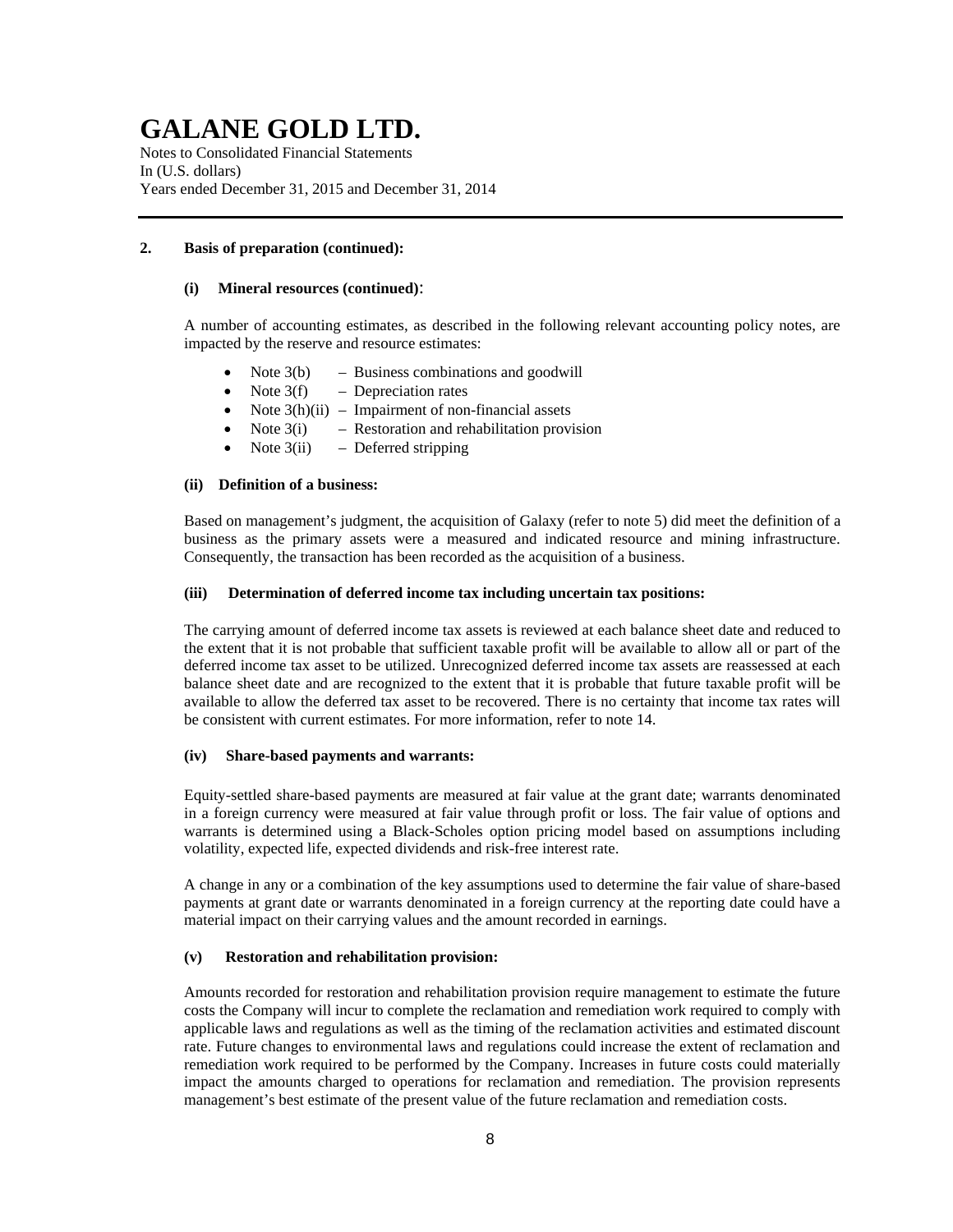Notes to Consolidated Financial Statements In (U.S. dollars) Years ended December 31, 2015 and December 31, 2014

# **3. Significant accounting policies:**

### **(a) Foreign currency translation**

The consolidated financial statements are presented in U.S. dollars, which is the Company's and each of its subsidiaries' functional currency. Transactions in foreign currencies are translated at the rate on the date of the transaction. Monetary assets and liabilities denominated in foreign currencies are retranslated at the rate of exchange on the date of the consolidated statement of financial position. All differences are taken to the consolidated statement of earnings (loss) and comprehensive earnings (loss). Non-monetary items that are measured in terms of historical cost in a foreign currency are translated using the exchange rate as at the date of the initial transaction.

# **(b) Business combinations and goodwill**

On the acquisition of a subsidiary, the purchase method of accounting is applied whereby the purchase consideration is allocated to the identifiable assets, liabilities and contingent liabilities (identifiable net assets) on the basis of fair value at the date of acquisition.

The cost of the business combination is the aggregate of the fair values at the date of exchange of assets given, liabilities incurred or assumed, and equity instruments issued by the acquirer in exchange for control of the acquiree.

Goodwill is initially measured at cost being the excess of the cost of the business combination over the Company's interest in the fair value of the acquiree's identifiable net assets.

If the fair value attributable to the Company's share of the identifiable net assets exceeds the fair value of the consideration, the Company reassesses whether it has correctly identified and measured the assets acquired and liabilities assumed and recognizes any additional assets or liabilities that are identified in that review. If that excess remains after reassessment, the Company recognizes the resulting gain in the consolidated statement of earnings (loss) and comprehensive earnings (loss) on the acquisition date.

Professional fees and other costs directly related to business combinations are expensed in the year they are incurred.

If a transaction does not meet the definition of a business under IFRS, the transaction is recorded as an asset acquisition. Accordingly, the net identifiable assets acquired and liabilities assumed are measured at the fair value of the consideration paid, based on their relative fair values at the acquisition date. Acquisitionrelated costs are included in the consideration paid and capitalized.

Based on management's judgment, the acquisition of Galaxy Gold Mining Ltd ("Galaxy") (refer to note 5) met the definition of a business as the primary assets were a measured and indicated resource and mining infrastructure. Consequently, the transaction has been recorded as the acquisition of a business.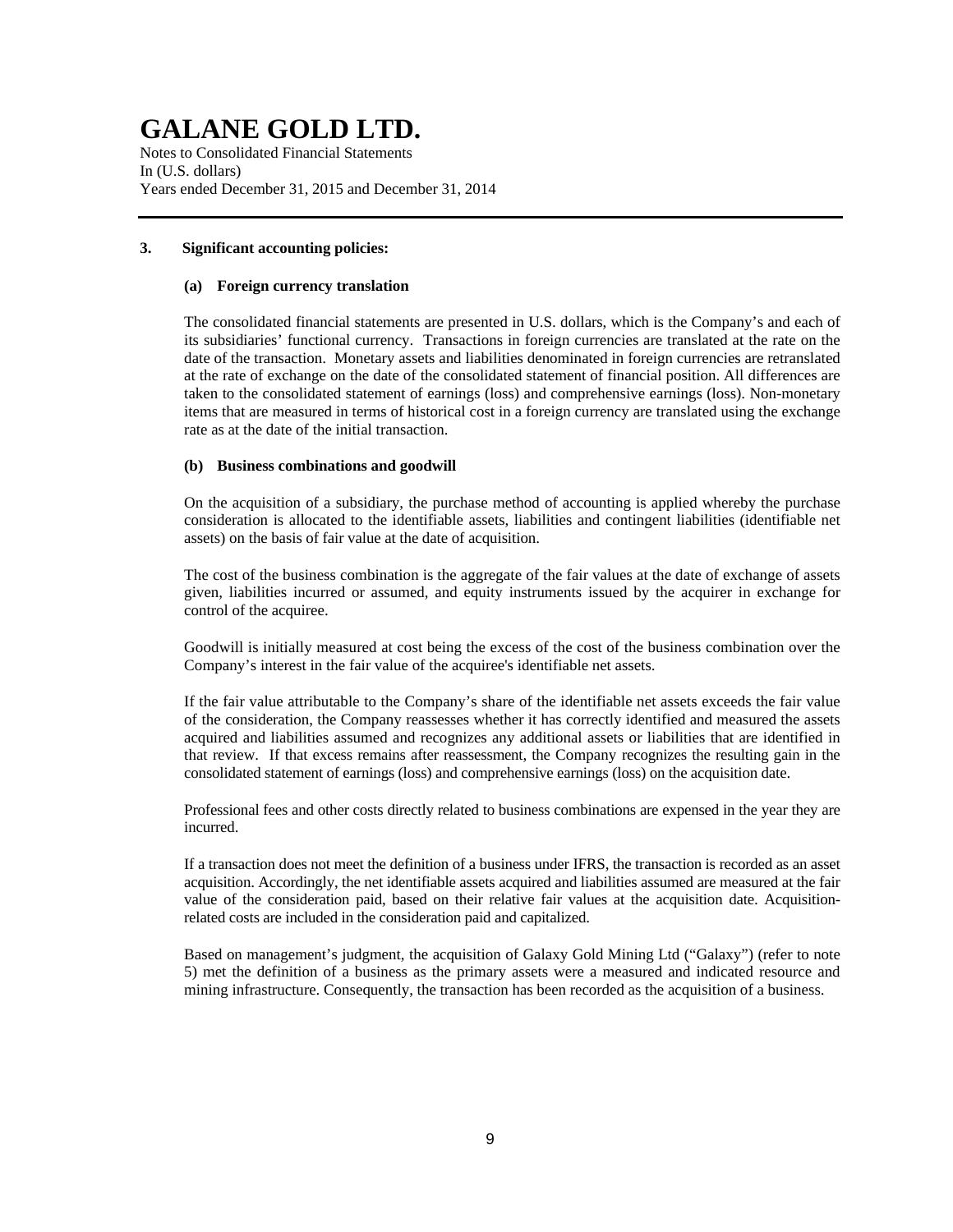Notes to Consolidated Financial Statements In (U.S. dollars) Years ended December 31, 2015 and December 31, 2014

#### **3. Significant accounting policies (continued):**

#### **(c) Financial instruments**

The Company recognizes financial assets and financial liabilities on the date it becomes a party to the contractual provisions of the instruments. A regular way purchase of financial assets is recognized using the trade date accounting. Financial liabilities are not recognized unless one of the parties has a legal or constructive obligation or the contract is a derivative contract.

A financial asset (in whole or in part) is derecognized either when the Company has transferred substantially all the risks and rewards of ownership of the financial asset or when cash flows expire.

A financial liability is derecognized when the obligation specified in the contract is discharged, cancelled or expired.

Financial assets and liabilities are offset when the Company has a legally enforceable right to offset and intends to settle either on a net basis or to realize the asset and settle the liability simultaneously.

#### **Non-derivative financial instruments**

Non-derivative financial instruments comprise cash, trade and other receivables, accounts payable and accrued liabilities, interest bearing loans and borrowings and warrants denominated in foreign currency. Non-derivative financial instruments are recognized initially at fair value plus, for instruments not at fair value through profit and loss, any directly attributable transaction costs. Subsequent to initial recognition, non-derivative financial instruments are classified and measured as described below.

#### *Financial instruments at fair value through profit or loss*

An instrument is classified at fair value through profit or loss if it is acquired principally for the purpose of selling in the short-term or is designated as such upon initial recognition. Financial instruments are designated at fair value through profit or loss if the Company manages such investments and makes purchase and sale decisions based on their fair value in accordance with the Company's documented risk management of investment strategy.

Cash and warrants denominated in foreign currency are designated as fair value through profit or loss. Any unrealized gains or losses related to changes in the fair value are included in interest income, and financing costs in the consolidated statement of earnings (loss) and comprehensive earnings (loss).

#### *Other financial instruments*

Loans and receivables, which have fixed and determinable payments that are not specified in an open market, are recognized initially at fair value plus any attributable transaction costs. Subsequent to initial recognition, they are measured at amortized cost using the effective interest method, less any impairment losses. These include trade and other receivables.

Other financial liabilities are recognized initially at fair value plus any attributable transaction costs. Subsequent to initial recognition, they are measured at amortized cost using the effective interest method. These include interest bearing loans and borrowings and accounts payable and accrued liabilities.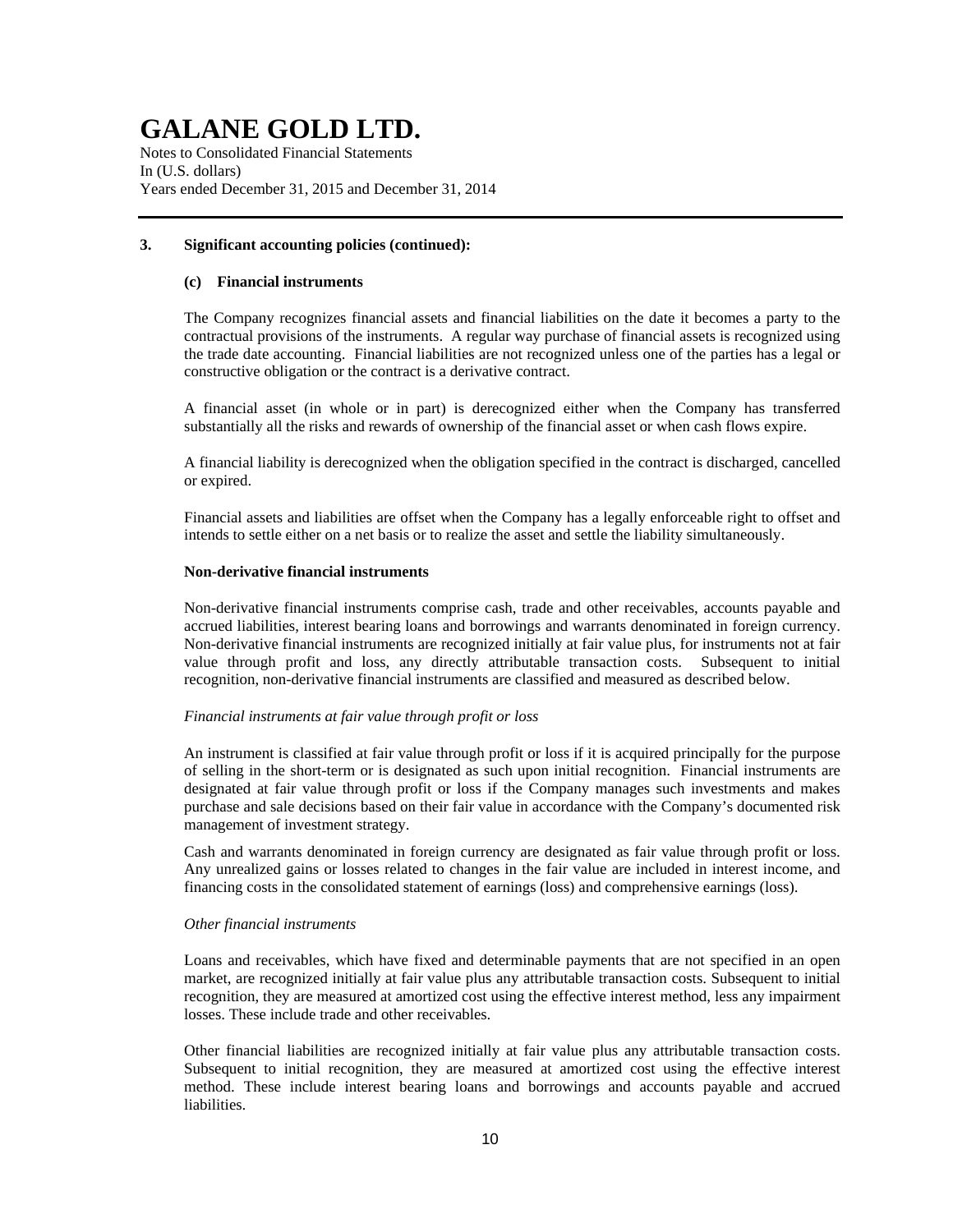Notes to Consolidated Financial Statements In (U.S. dollars) Years ended December 31, 2015 and December 31, 2014

## **3. Significant accounting policies (continued):**

#### **(d) Inventories**

Work in progress inventories are valued at the lower of cost or net realizable value. Production costs include the cost of materials, labour, mine site production overheads and depreciation to the applicable stage of processing.

Ore stockpiles are valued at the lower of cost and net realizable value. The cost of ore stockpiles is increased based on the related current mining cost per tonne of the period, and decreases in ore stockpiles are recorded in mining costs using the weighted average cost per tonne. Ore stockpiles are segregated between current and long-term inventories on the consolidated statement of financial position based on when they are expected to be processed.

Consumables are valued at the lower of average purchase cost and net realizable value. Provisions for redundant and slow-moving items are made by reference to specific items of stock. Spare parts, stand-by and servicing equipment held are generally classified as inventories. However, if major spare parts (critical spares) and stand-by equipment (insurance spares) are expected to be used for more than one period or can only be used in connection with a particular capital asset, then they are classified as a component of mining assets.

Net realizable value is the estimated selling price in the ordinary course of business, less estimated costs of completion and costs of selling the final product.

# **(e) Mining properties and plant and equipment**

Mining properties are measured at cost less accumulated depreciation and accumulated impairment charges.

The initial cost of an asset comprises its purchase or construction cost, any costs directly attributable to bringing the asset to a working condition for its intended use, the initial estimate of the rehabilitation obligation, and for qualifying assets, borrowing costs. The purchase price or construction cost is the aggregate amount paid and the fair value of any other consideration given to acquire the asset. The cost of self-constructed assets includes the cost of materials and direct labour.

When significant parts of an item of property, plant and equipment have different useful lives, they are accounted for as separate items (major components) of property, plant and equipment.

Gains and losses on disposal of an asset are determined by comparing the proceeds from disposal with the carrying amount of the asset.

The cost of replacing part of an item of property, plant and equipment is recognized in the carrying amount of the item if it is probable that the future economic benefits embodied within the part will flow to the Company and its cost can be measured reliably. The carrying amount of the replaced part is derecognized. The costs of the day-to-day servicing of property, plant and equipment are recognized in earnings as incurred.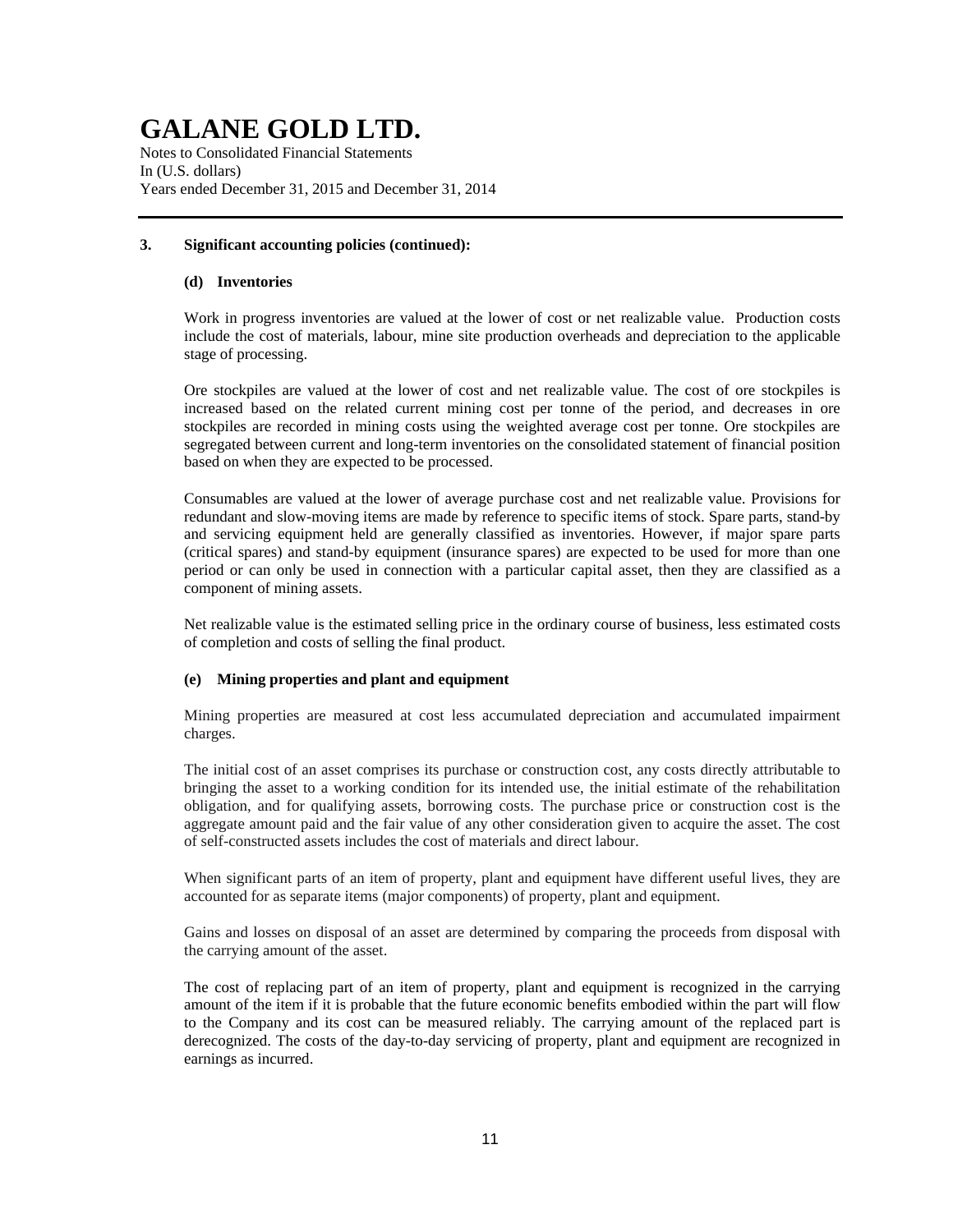Notes to Consolidated Financial Statements In (U.S. dollars) Years ended December 31, 2015 and December 31, 2014

# **3. Significant accounting policies (continued):**

## **(e) Mining properties (continued)**

Mining properties presented on the consolidated statement of financial position represent the capitalized expenditures related to:

- Mine development; and
- Stripping costs

# **(i) Mine development**

Upon determination of technical feasibility and commercial viability of a mining property, all subsequent expenditure is capitalized and costs are not amortized until the projects are brought into production. Mine development costs include expenditures to develop new ore bodies, define further mineralization in existing ore bodies, construct and install or complete infrastructure facilities. Mine development costs are net of proceeds from the sale of ore extracted during the development phase.

Where funds have been borrowed, either to specifically finance a project or for general borrowings during the period of construction, the amount of interest capitalized represents the actual borrowing costs incurred, in the case of specific finance arrangements, or an allocation of interest on general borrowings.

# **(ii) Stripping costs**

After commencement of production, the Company recognizes mining costs associated with stripping activities in an open pit mine as variable production costs. Such costs are included in the cost of inventory unless the stripping activity can be determined to have future economic benefits that will flow to the entity, in which case the costs are capitalized.

Capitalized stripping costs represent further development of the mine that requires a phase of overburden removal activity to access ore which will be mined in future periods.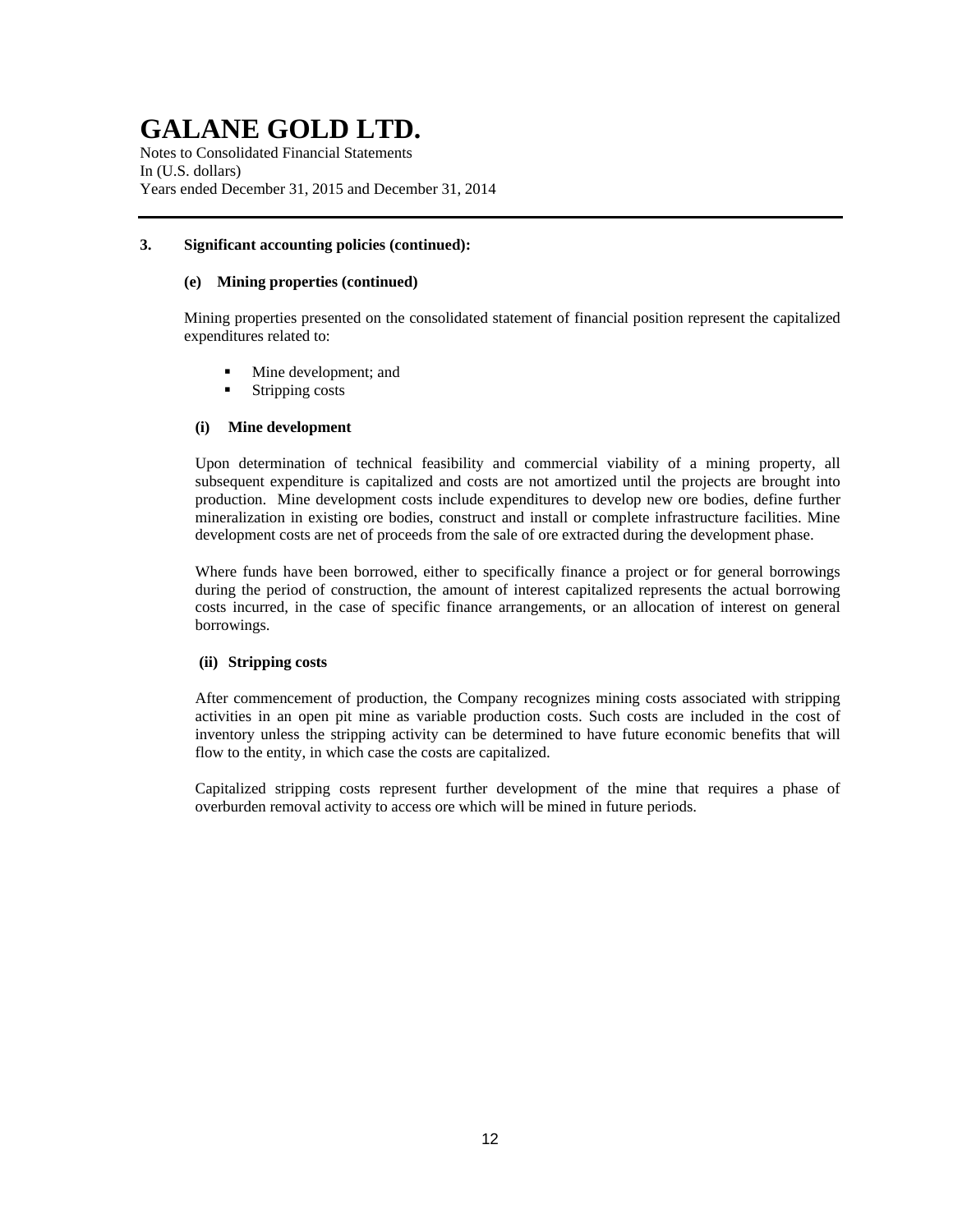Notes to Consolidated Financial Statements In (U.S. dollars) Years ended December 31, 2015 and December 31, 2014

## **3. Significant accounting policies (continued):**

#### **(f) Depreciation and amortization**

Mining properties are amortized when the assets are ready for their intended use using the units-ofproduction method over the shorter of the estimated economic life of the asset or the mining operation.

The reserve and resource estimate is the prime determinant of the life of the mine. In estimating the life of mine, the nature of the ore body and the method of mining the ore body are taken into account. In general, an ore body where the mineralization is reasonably well defined is amortized over its proven and probable mineral reserves. Non reserve material may be included in depreciation calculations in limited circumstances where there is a high degree of confidence in its economic extraction. Changes in the estimate of mineral reserves and resources will result in changes to the depreciation and will be accounted for on a prospective basis over the remaining life of the operation.

The basis of amortization for capitalized stripping is the ore to be extracted as a result of the specific stripping activity and is determined on a units-of-production basis.

Changes in a mine's life and design will usually result in changes to the basis of amortization. These changes are accounted for prospectively.

Residual values, useful lives and amortization methods are reviewed at least annually and adjusted if appropriate. Changes are accounted for prospectively. When no further future economic benefits are expected from an asset it will be de-recognised. Any gain or loss on de-recognition of the asset is included in the consolidated statement of earnings (loss) and comprehensive earnings (loss) in the year the asset is de-recognised.

#### **(g) Mineral exploration and evaluation costs**

Costs incurred to acquire new rights to explore and costs to evaluate the technical feasibility and commercial viability of an ore body are capitalised. The Company considers evaluation costs to have commenced once it has determined it is likely the Company will carry out economic mining activities for that ore body in the future. This assessment requires significant management judgement. The Company reviews each exploration and evaluation asset as costs are incurred to ensure conditions for capitalisation still exist. Capitalised amounts are then assessed for indications of impairment at the end of each reporting period.

Mineral exploration costs are charged to earnings in the period in which they are incurred.

When the technical feasibility and commercial viability of the ore body is determined, any capitalised costs are transferred to mineral properties and the balance is tested for impairment.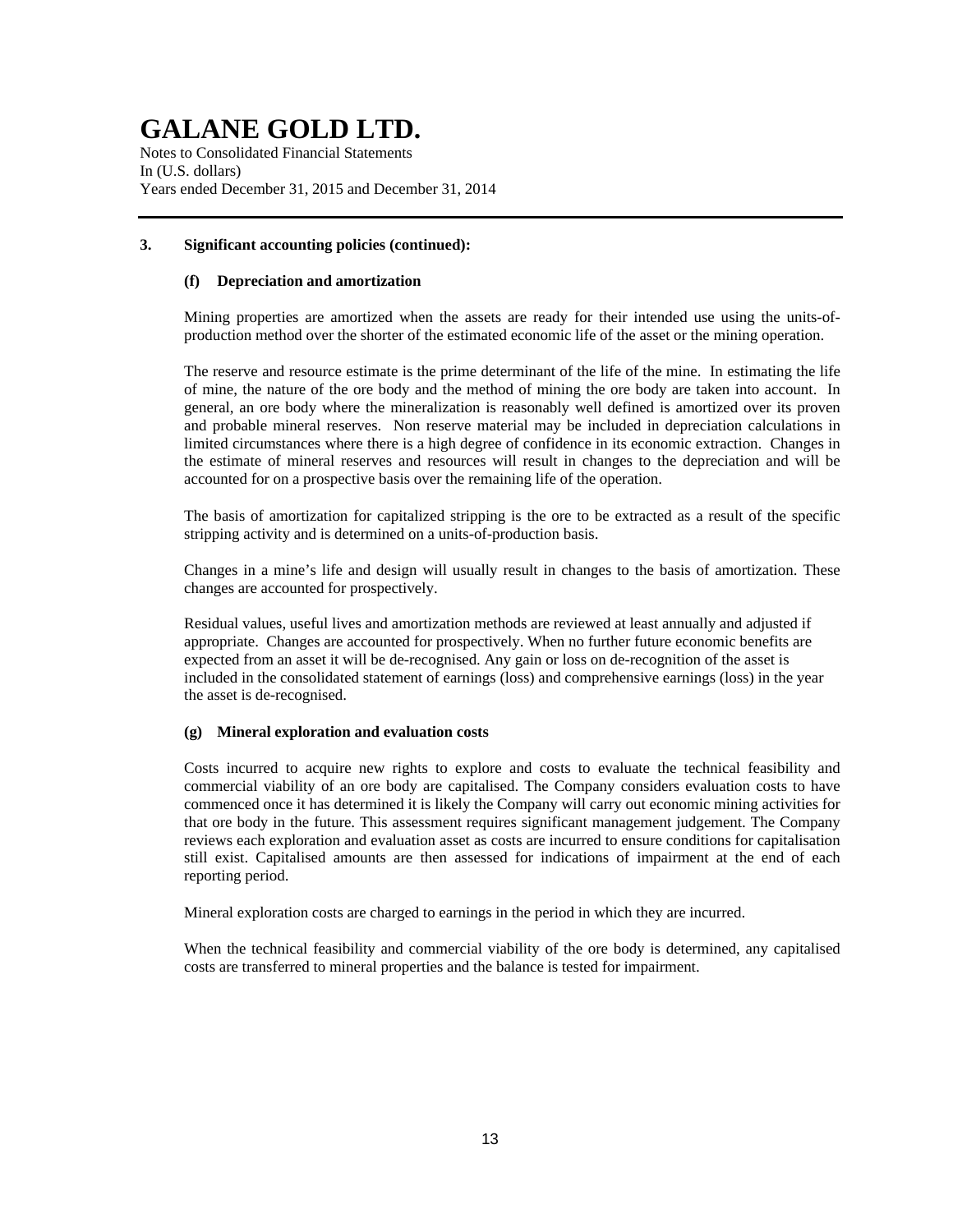Notes to Consolidated Financial Statements In (U.S. dollars) Years ended December 31, 2015 and December 31, 2014

#### **3. Significant accounting policies (continued):**

#### **(h) Impairment**

#### **(i) Financial assets**

Financial assets not carried at fair value through profit or loss are tested for impairment on an individual basis at each reporting date to determine whether there is any objective evidence of impairment. A financial asset is considered to be impaired if objective evidence indicates that one or more events have indicated that the estimated future cash flows of the asset are less than its carrying value, and can be estimated reliably.

An impairment loss in respect of a financial asset measured at amortized cost is calculated as the difference between its carrying amount, and the present value of the estimated future cash flows discounted at the original effective interest rate.

An impairment loss is reversed if the reversal can be related objectively to an event occurring after the impairment loss was recognized. For financial assets measured at amortized cost, the amount of the reversal is recorded in the statement of earnings (loss) and comprehensive earnings (loss). The amount of the reversal cannot result in a carrying amount of the financial asset that exceeds what the amortized cost would have been had the impairment not been recognized at the date the impairment is reversed.

#### **(ii) Non-financial assets**

If a property is abandoned or deemed economically unfeasible, the related project balances are derecognised.

The Company conducts annual impairment assessments of the values of long-lived assets, including mining assets and exploration and evaluation assets. If any indication of impairment exists, an estimate of the asset's recoverable amount is calculated. The recoverable amount is determined as the higher of the asset's fair value less costs of disposal ("FVLCD") and its value in use ("VIU"). The recoverable amount is determined for an individual asset, unless the asset does not generate cash inflows that are largely independent of those from other assets or groups of assets. If this is the case, the individual assets are grouped together into cash generating units ("CGUs") for impairment purposes. Such CGUs represent the lowest level for which there are separately identifiable cash inflows that are largely independent of the cash flows from other assets or other groups of assets. The Company considers that it has two CGUs.

If the carrying amount of the asset or CGU exceeds its recoverable amount, an impairment loss is recorded so as to reduce the carrying amount to its recoverable amount. A previously recognized impairment loss is reversed if there has been a change in the estimates used to determine the recoverable amount for the asset since the impairment loss was recognized. If this is the case, the carrying amount is increased to its recoverable amount. The increased amount cannot exceed the carrying amount that would have been determined, net of depreciation, had no impairment loss been recognized in prior years.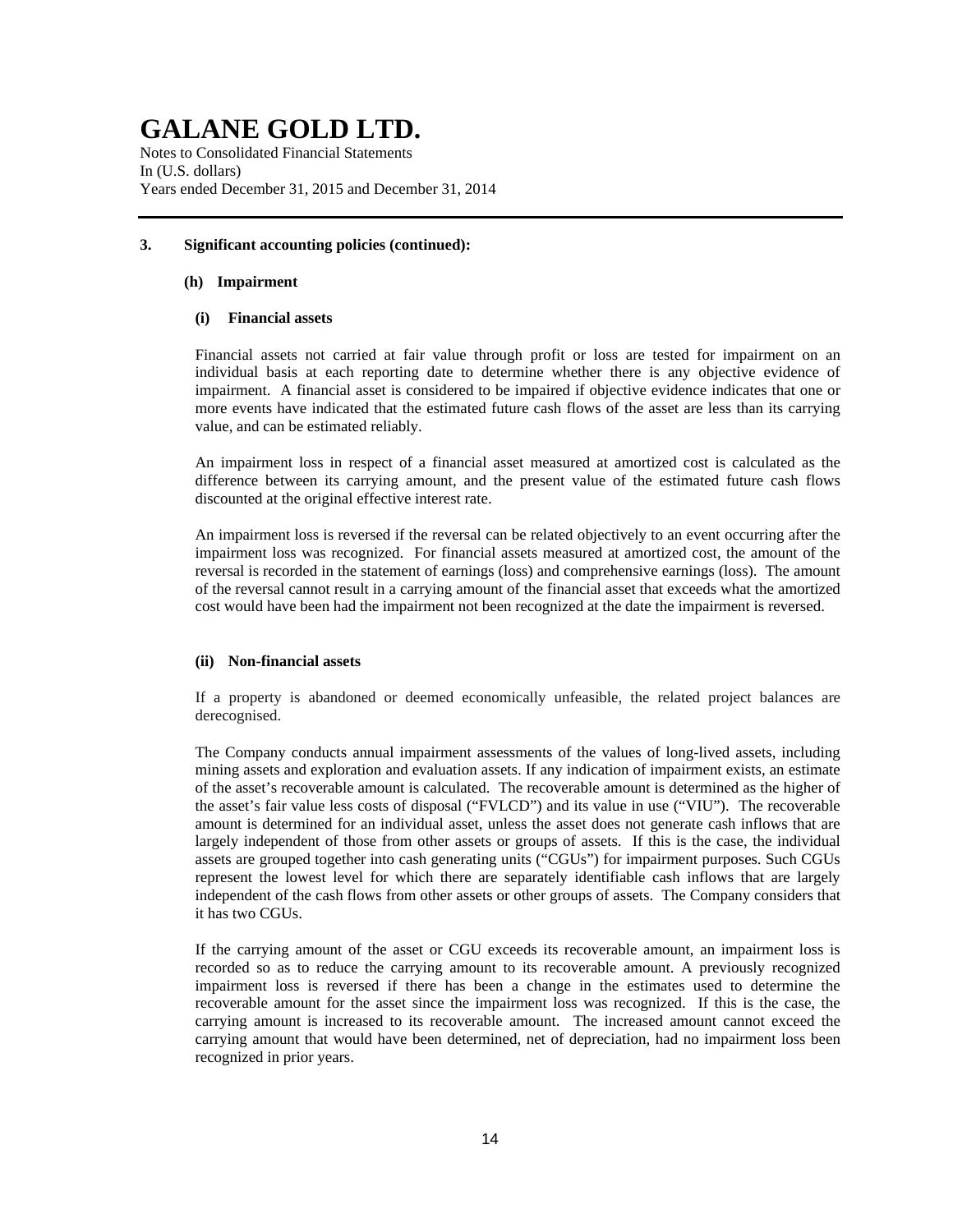Notes to Consolidated Financial Statements In (U.S. dollars) Years ended December 31, 2015 and December 31, 2014

### **3. Significant accounting policies (continued):**

#### **(h) Impairment (continued)**

#### **(ii) Non-financial assets (continued)**

The recoverable amount is determined based on the present value of estimated future cash flows from each long-lived asset, which are calculated based on numerous assumptions such as proven and probable reserves, resources when appropriate, estimates of discount rates, estimated future metal prices, operating costs, capital and site restoration expenses and estimated future foreign exchange and inflation rates, as defined under IFRS for FVLCD and VIU. Management's assumptions and estimates of future cash flows are subject to risks and uncertainties, particularly when market conditions such as the price of gold, inflation, currency values and interest rates are volatile, and may be partially or totally outside of the Company's control. Therefore, it is reasonably possible that changes could occur with evolving economic conditions, which may affect the recoverability of the Company's long-lived assets. If the Company fails to achieve its valuation assumptions or if any of its long-lived assets experiences a decline in its fair value, then this may result in an impairment charge, which would reduce the Company's earnings.

#### **(i) Restoration and rehabilitation provision**

The Company records the present value of estimated costs of legal and constructive obligations required to restore and rehabilitate locations in the period in which the obligation is incurred with a corresponding increase in the carrying value of the related mining asset. The obligation is generally considered to have been incurred when mine assets are constructed or the environment is disturbed. The nature of these restoration activities includes dismantling and removing structures, rehabilitating mines and tailings dams, dismantling operating facilities, closure of plant and waste sites, and restoration, reclamation and re-vegetation of affected areas. The discounted liability is adjusted at the end of each period to reflect the passage of time, based on the discount rates that reflect current market assessments and the risks specific to the liability, and changes in the estimated future cash flows underlying the obligation. The liability is denominated in a foreign currency and is considered to be a monetary obligation. It is re-valued at the end of the reporting period at the spot exchange rate on the reporting date. The resultant translation gain or loss in recognised in the consolidated statement of earnings and comprehensive earnings.

These estimates depend on labour costs, known environmental impacts, the effectiveness of remedial and restoration measures, inflation rates and risk-free interest rates specific to each liability. The Company also estimates the timing of the outlays, which is subject to change depending on continued operation or newly discovered reserves. The periodic unwinding of the discount is recognized in earnings as a finance cost. Additional disturbances or changes in restoration costs will be recognized as changes to the corresponding assets and asset retirement obligation when they occur. Environmental and on-going site clean-up costs at operating mines, as well as changes to estimated costs for closed sites, are charged to earnings in the period during which they occur.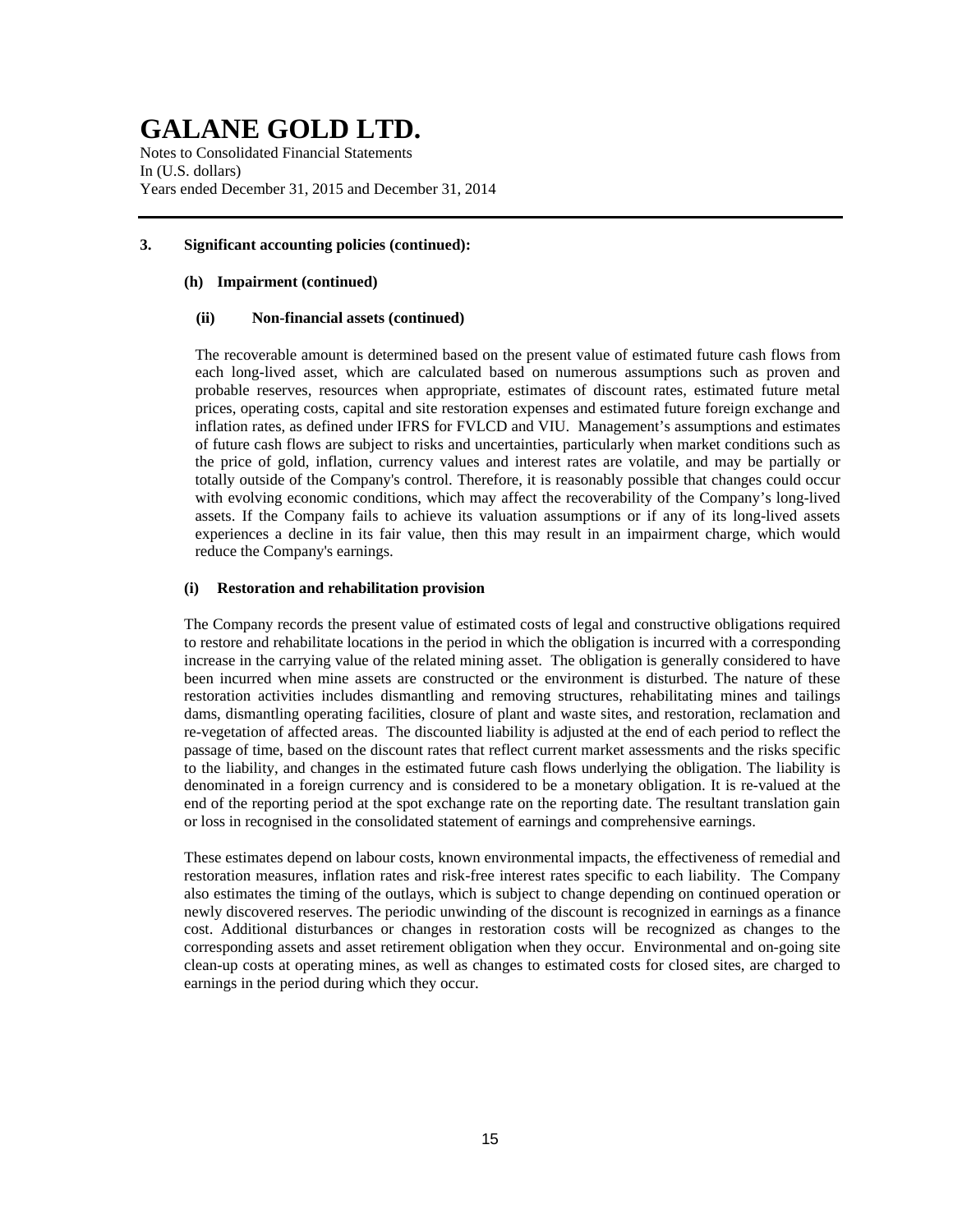Notes to Consolidated Financial Statements In (U.S. dollars) Years ended December 31, 2015 and December 31, 2014

# **3. Significant accounting policies (continued):**

#### **(j) Income taxes**

#### **(i) Current income tax**

Current income tax assets and liabilities for the current and prior periods are measured at the amount expected to be recovered from or paid to the taxation authorities. The tax rates and tax laws used to compute the amount are those that are enacted by the date of the consolidated statement of financial position**.** 

Current income tax assets and current income tax liabilities are only offset if a legally enforceable right exists to set off the amounts, and the Company intends to settle on a net basis, or to realize the asset and settle the liability simultaneously.

Current income taxes relating to items recognized directly in equity are recognized directly in equity and not in the consolidated statement of earnings (loss) and comprehensive earnings (loss).

#### **(ii) Deferred income tax**

Deferred income tax is provided using the asset and liability method on temporary differences at the date of the statement of financial position between the tax bases of assets and liabilities and their carrying amounts for financial reporting purposes.

Deferred income tax liabilities are recognized for all taxable temporary differences, except:

- where the deferred income tax liability arises from the initial recognition of goodwill or of an asset or liability in a transaction that is not a business combination and, at the time of the transaction, affects neither the accounting profit nor taxable profit; and
- in respect of taxable temporary differences associated with investments in subsidiaries, where the timing of the reversal of the temporary differences can be controlled by the parent, investor, or venturer and it is probable that the temporary differences will not reverse in the foreseeable future.

Deferred income tax assets are recognized for all deductible temporary differences, carry forward of unused tax credits and unused tax losses, to the extent that it is probable that taxable profit will be available against which the deductible temporary differences, and the carry forward of unused tax credits and unused tax losses can be utilized, except:

- when results from the initial recognition of an asset or liability in a transaction that is not a business combination and, at the time of the transaction, affects neither the accounting profit nor taxable profit or loss; and
- in respect of deductible temporary differences associated with investments in subsidiaries, deferred income tax assets are recognized only to the extent that it is probable that the temporary differences will reverse in the foreseeable future and taxable profit will be available against which the temporary differences can be utilised.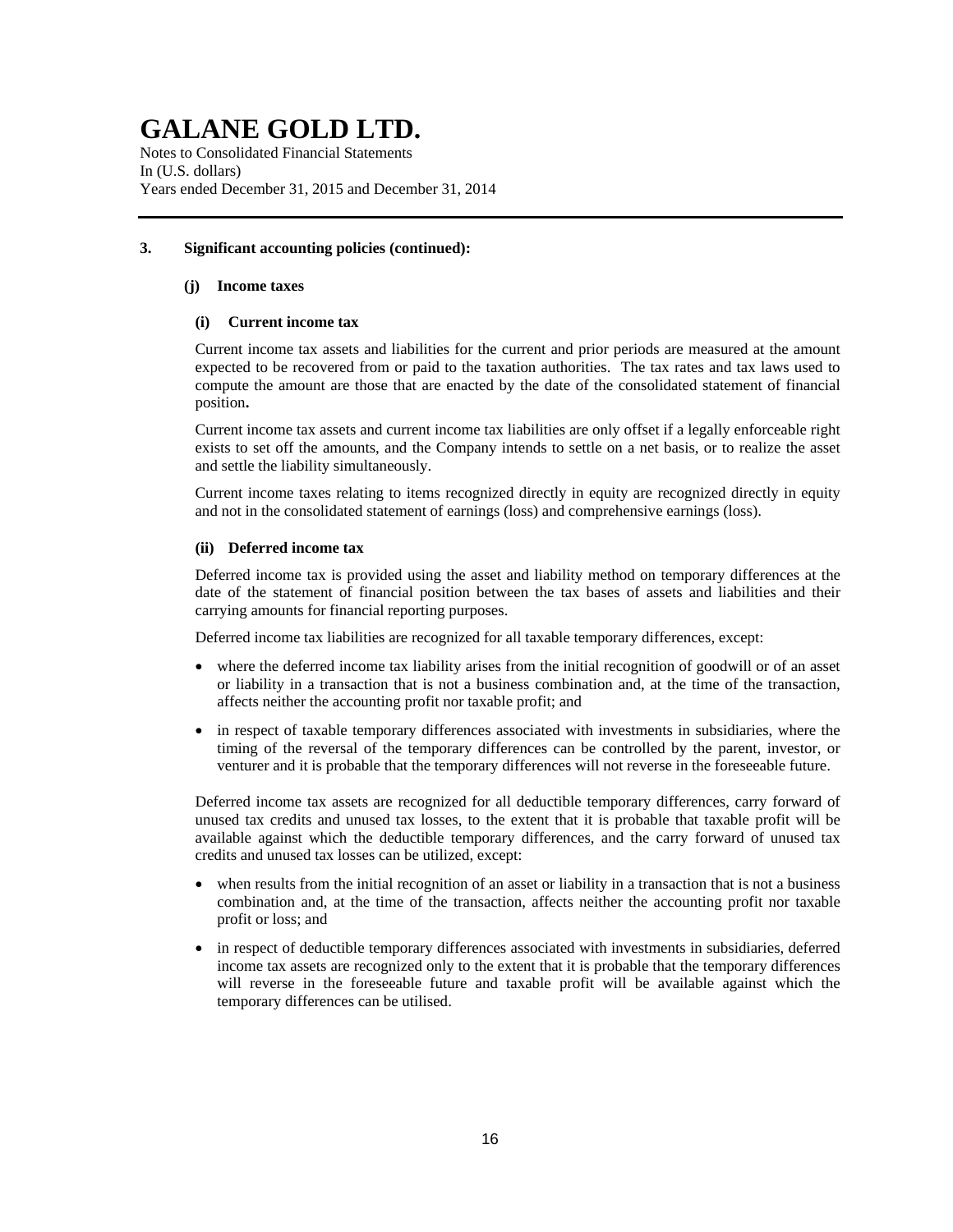Notes to Consolidated Financial Statements In (U.S. dollars) Years ended December 31, 2015 and December 31, 2014

### **3. Significant accounting policies (continued):**

#### **(j) Income taxes (continued)**

### **(ii) Deferred income tax (continued)**

The carrying amount of deferred income tax assets is reviewed at each date of the consolidated statement of financial position and reduced to the extent that it is no longer probable that sufficient taxable profit will be available to allow all or part of the deferred income tax asset to be utilised. Unrecognized deferred income tax assets are reassessed at each date of the consolidated statement of financial position and are recognized to the extent that it has become probable that future taxable profit will be available to allow the deferred tax asset to be recovered.

A translation gain or loss will arise where the local tax currency is not the same as the functional currency. A deferred tax is recognized on the difference between the book value of the non-monetary assets and the underlying tax basis, translated to the functional currency using the current foreign exchange rate.

Deferred income tax assets and liabilities are measured at the tax rates that are expected to apply to the year when the asset is expected to be realized or the liability settled, based on tax rates (and tax laws) that have been enacted or substantively enacted at the date of the consolidated statement of financial position.

Deferred income taxes relating to items recognized directly in equity are recognized directly in equity.

Deferred income tax assets and deferred income tax liabilities are offset, if a legally enforceable right exists to set off current tax assets against current income tax liabilities and the deferred income taxes relate to the same taxable entity and the same taxation authority.

There is no certainty that income tax rates will be consistent with current estimates. Changes in tax rates increase the volatility of the Company's earnings.

#### **(k) Revenue recognition**

Revenues include sales of gold. Revenues from the sale of gold are recognized when the significant risks and rewards of ownership have transferred to the purchaser and the amount of revenue can be measured reliably.

#### **(l) Share-based payments**

The Company has a stock option plan that is described in note 15(c), an employee share purchase plan described in note 15(b) contingent shares described in note 15(e) and deferred share unit plan described in note 15(f). Share-based payments to employees are measured at the fair value of the instruments issued and amortized over the vesting periods. The amount recognized as an expense is adjusted to reflect the number of awards expected to vest. The offset to the recorded cost is to share-based payments reserve. Consideration received on the exercise of stock options is recorded as share capital and the related share-based payments reserve is transferred to share capital. Charges for options that are forfeited before vesting are reversed from share-based payment reserve.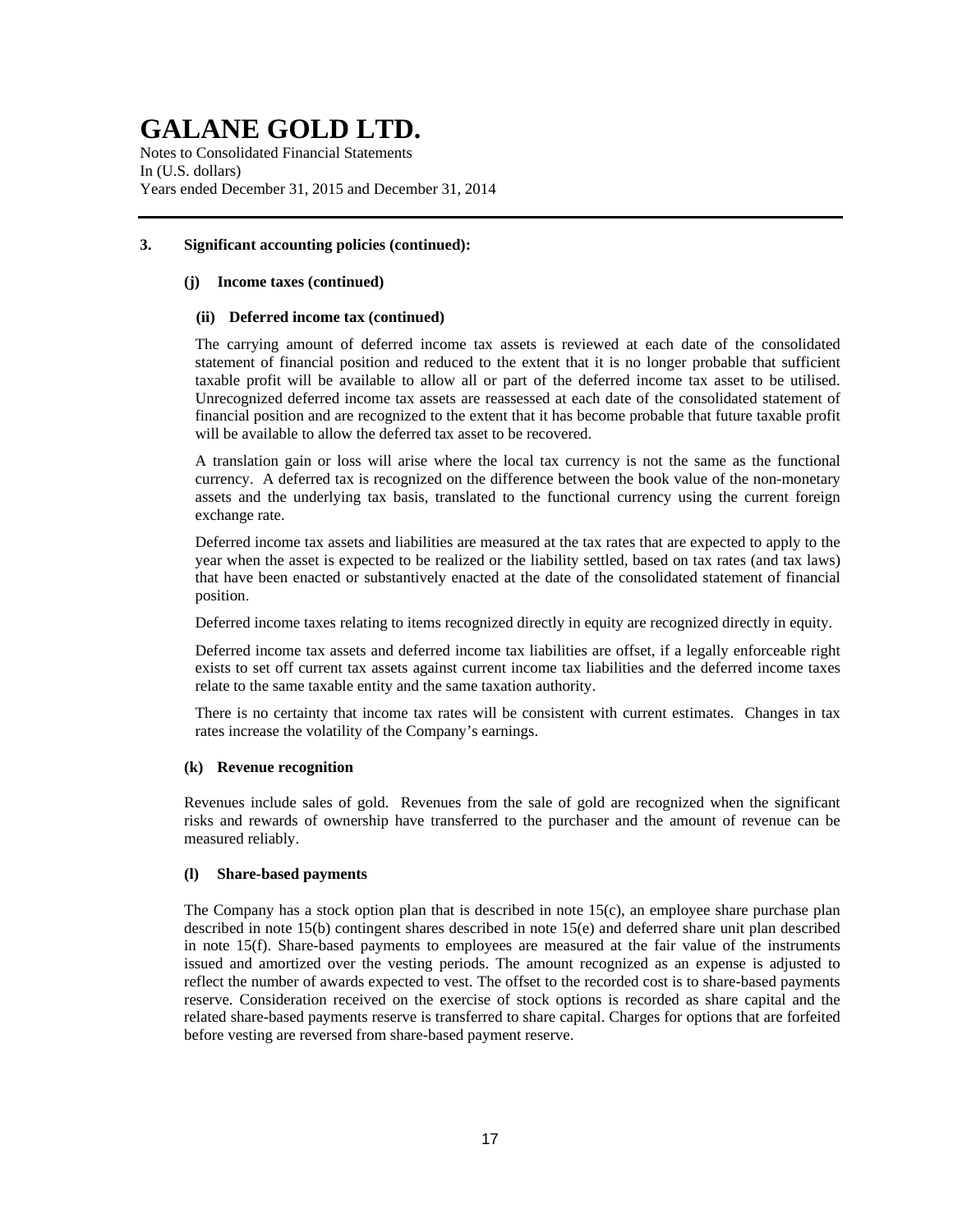Notes to Consolidated Financial Statements In (U.S. dollars) Years ended December 31, 2015 and December 31, 2014

#### **3. Significant accounting policies (continued):**

### **(m) Earnings (loss) per share**

Basic earnings (loss) per share are calculated by dividing net earnings by the weighted average number of common shares outstanding during the year. The calculation of diluted earnings (loss) per share uses the treasury stock method. The weighted average number of common shares outstanding for the calculation of diluted earnings (loss) per share assumes that the proceeds to be received on the exercise of dilutive stock options or warrants are used to repurchase common shares at their average market price during the period. The computation of diluted earnings (loss) per share assumes the conversion, exercise or contingent issuance of securities only when such conversion, exercise or issuance would have a dilutive effect on earnings (loss) per share.

### **4. New and amended standards adopted by the company and future accounting policies**

The following accounting standards are to be adopted in the future:

#### **(a) IFRS 9 – Financial instruments**

The IASB has issued IFRS 9, Financial Instruments, which is a four-part project proposing to replace IAS 39, Financial Instruments: Recognition and Measurement. IFRS 9 is effective for annual periods beginning or after January 1, 2018, with early adoption permitted. The Company will evaluate the impact of the change to its financial statements based on the characteristics on its financial instruments at the time of adoption.

### **(b) IFRS 15 – Revenue from Contracts with Customers**

In May 2014, the IASB issued IFRS 15, Revenue from Contracts with Customers (IFRS 15). The standard replaces IAS 11 "Construction Contracts", IAS 18 "Revenue", IFRIC 13 "Customer Loyalty Programmes", IFRIC 15 "Agreements for the Construction of Real Estate", IFRIC 18 "Transfer of Assets From Customers" and SIC 31 "Revenue – Barter Transactions Involving Advertising Services". IFRS 15 is effective for periods beginning on or after January 1, 2018, permits early adoption, and is to be applied retrospectively. IFRS 15 clarifies the principles for recognizing revenue from contracts with customers. The Company is in the process of evaluating the requirements of the new standard.

#### **(c) IAS 16 – Property, Plant and Equipment and IAS 38**

In May 2014, the IASB issued amendments to IAS 16 Property, plant and equipment and IAS 38 Intangible assets. The amendments are effective for annual periods beginning on or after January 1, 2016 and are to be applied prospectively. The amendments clarify the factors in assessing the technical or commercial obsolescence and the resulting depreciation period of an asset and state that a depreciation method based on revenue is not appropriate. The Company is in the process of evaluating the requirements of the new standard.

#### **(d) IFRS 16 – Leases**

In January 2016, the IASB issued IFRS 16 "Leases" ("IFRS 16"). This standard is effective for annual periods beginning on or after January 1, 2019, and permits early adoption, provided IFRS 15, has been applied, or is applied at the same date as IFRS 16. IFRS 16 requires lessees to recognize assets and liabilities for most leases. The Company is in the process of determining the impact of IFRS 16 on its consolidated financial statements.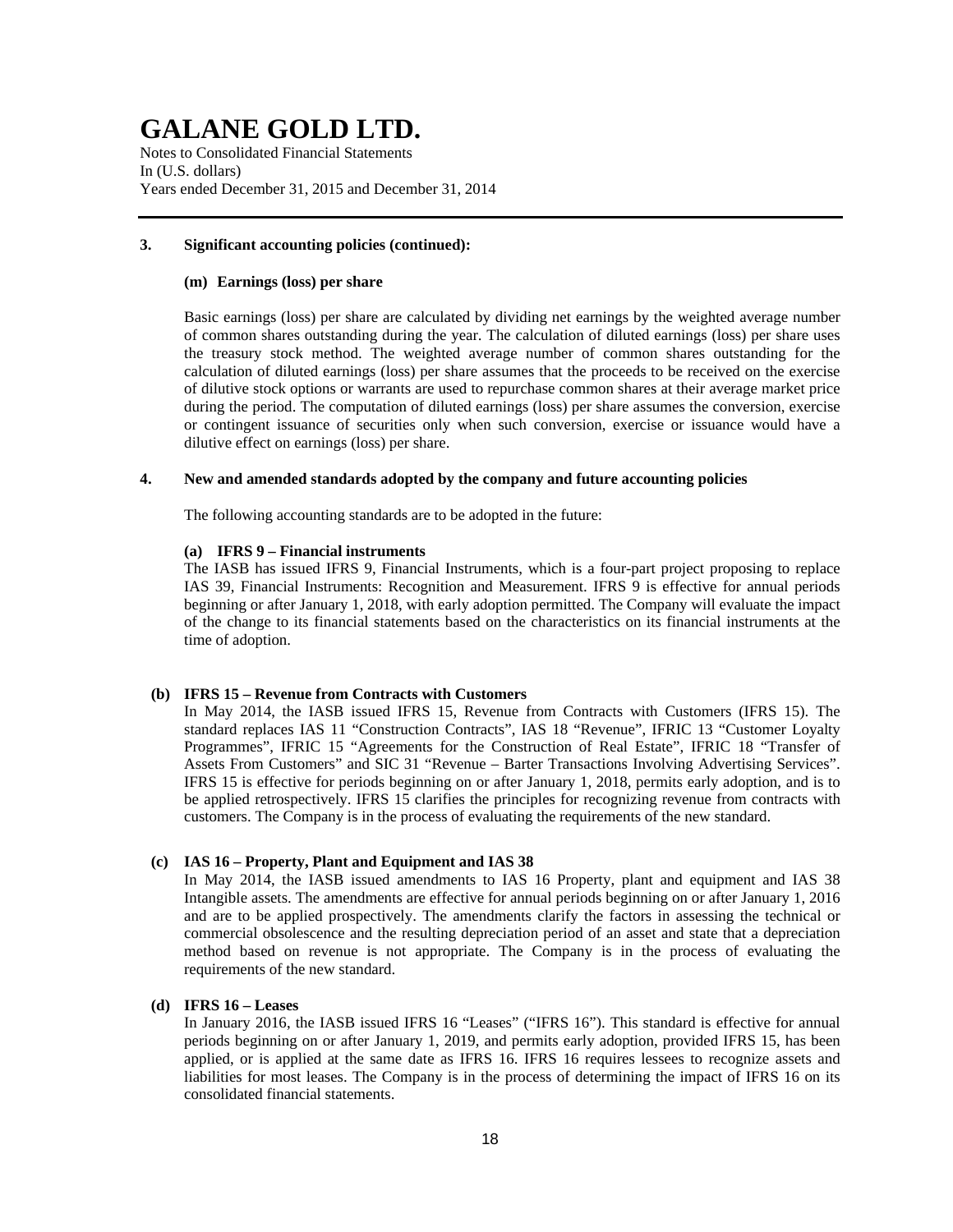Notes to Consolidated Financial Statements In (U.S. dollars) Years ended December 31, 2015 and December 31, 2014

# **5. Acquisitions:**

#### **Galaxy Acquisition:**

On November 20, 2015, the Company closed the acquisition of a majority of the issued and outstanding ordinary shares (each, a "Galaxy Share") of Galaxy, a gold mining company with operations in the Mpumalanga Province of South Africa. The Company is required to make an offer to all other shareholders of Galaxy to acquire the remaining Galaxy Shares on economically equivalent terms (the "Mandatory Offer").

The Company entered into share purchase agreements with certain majority shareholders of Galaxy pursuant to which a wholly-owned subsidiary of the Company agreed to acquire approximately 74% of the issued and outstanding Galaxy Shares in exchange for 18,334,492 common shares with an aggregate value of approximately Cdn.\$1.1 million, based on a deemed price of Cdn.\$0.07 per common share, and common share purchase warrants ("Warrants") exercisable to acquire an aggregate of up to 4,076,598 common shares for a period of two years at Cdn.\$0.175 per common share. The Company had advanced \$149,853 to Galaxy before the acquisition to fund working capital upon acquisition this amount has been treated as part of the acquisition cost.

The preliminary allocation of the purchase price to assets and liabilities acquired is provided below. Final valuations of assets and liabilities are not yet complete due to the timing of the acquisition and the inherent complexity associated with the valuations. The preliminary allocation is subject to adjustment with the final allocation to be completed in 2016.

| Mining properties                              | \$12,526,313    |
|------------------------------------------------|-----------------|
| Inventory                                      | 59,504          |
| Other current assets                           | 250,300         |
| Cash                                           | 2,329           |
| Trade and other payables                       | (3,309,382)     |
| Interest bearing loans                         | (6,330,133)     |
| Restoration and rehabilitation provision       | (1,539,922)     |
| Net assets                                     | 1,659,009<br>S  |
| Consideration:                                 |                 |
| Cash consideration                             | \$<br>149,853   |
| Share and warrant consideration                |                 |
| $\bullet$ 18,332,492 common shares             | 964,465         |
| • 4,076,598 warrants to purchase common shares | 113,349         |
| Non-controlling interest $(1)$                 | 431,342         |
| Acquisition of subsidiary                      | \$<br>1,659,009 |

 $<sup>(1)</sup>$  The Non-controlling interest has been measured at fair value at the date of the acquisition.</sup>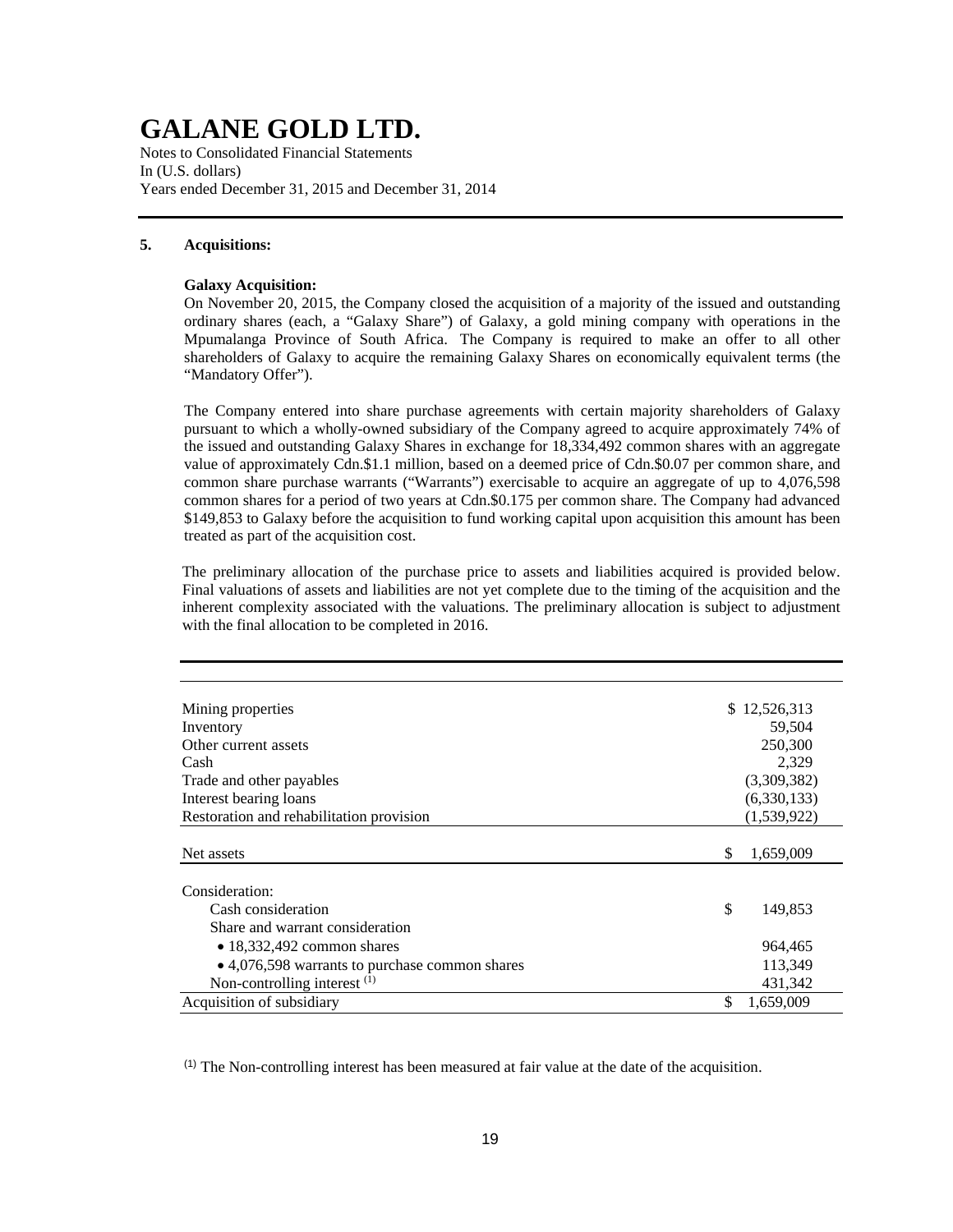Notes to Consolidated Financial Statements In (U.S. dollars) Years ended December 31, 2015 and December 31, 2014

# **5. Acquisitions (continued):**

## **Galaxy Acquisition (continued….):**

Galaxy contributed no revenue and a pre-tax income of \$690,265 (largely due to unrealized foreign exchange gains) for the period from November 20, 2015 to December 31, 2015. On a pro-forma basis, if the Galaxy Acquisition had occurred at January 1, 2015, Galaxy would not have contributed to the consolidated revenue, an operating profit of \$234,565 to the consolidated operating loss of the Company. This pro-forma consolidated financial statement information is not intended to be indicative of the results that actually would have occurred, or the results expected in future periods, had the events reflected herein occurred on the dates indicated, and is subject to change as a result of finalization of the valuation of the net assets acquired. Any potential synergies that may be realized and integration costs that may be incurred have been excluded from this pro forma financial information.

### **Acquisition costs:**

The Company incurred \$192,914 of professional costs that were directly attributable to the Galaxy Acquisition which are included within corporate general and administration on the statement of earnings (loss) and comprehensive earnings (loss).

# **6. Trade receivables and other current assets**

|                         | December 31, | December 31, |
|-------------------------|--------------|--------------|
|                         | 2015         | 2014         |
| Other receivables $(1)$ | 4.615        | 995,472      |
| Trade receivables       | 282,162      | 90,020       |
| Taxes recoverable       | 220,566      | 286,801      |
| Prepaid expenses        | 352,111      | 465,237      |
|                         | 859.454      | 1,837,530    |

**(1)** Included in other receivables as at December 31, 2014 is \$980,156 in relation to an agreed insurance settlement due for the SAG mill failure which was received during 2015.

# **7. Inventories**

|                 | December 31,    | December 31, |
|-----------------|-----------------|--------------|
|                 | 2015            | 2014         |
| Gold in process | \$<br>1,128,858 | 871.747      |
| <b>Supplies</b> | 2,782,271       | 3,865,293    |
| Ore Stockpiles  | 4,818,576       | 1,600,000    |
|                 | 8,729,705       | 6,337,040    |

During 2015 an amount of \$5,911,946 was reclassified from long term assets into inventories.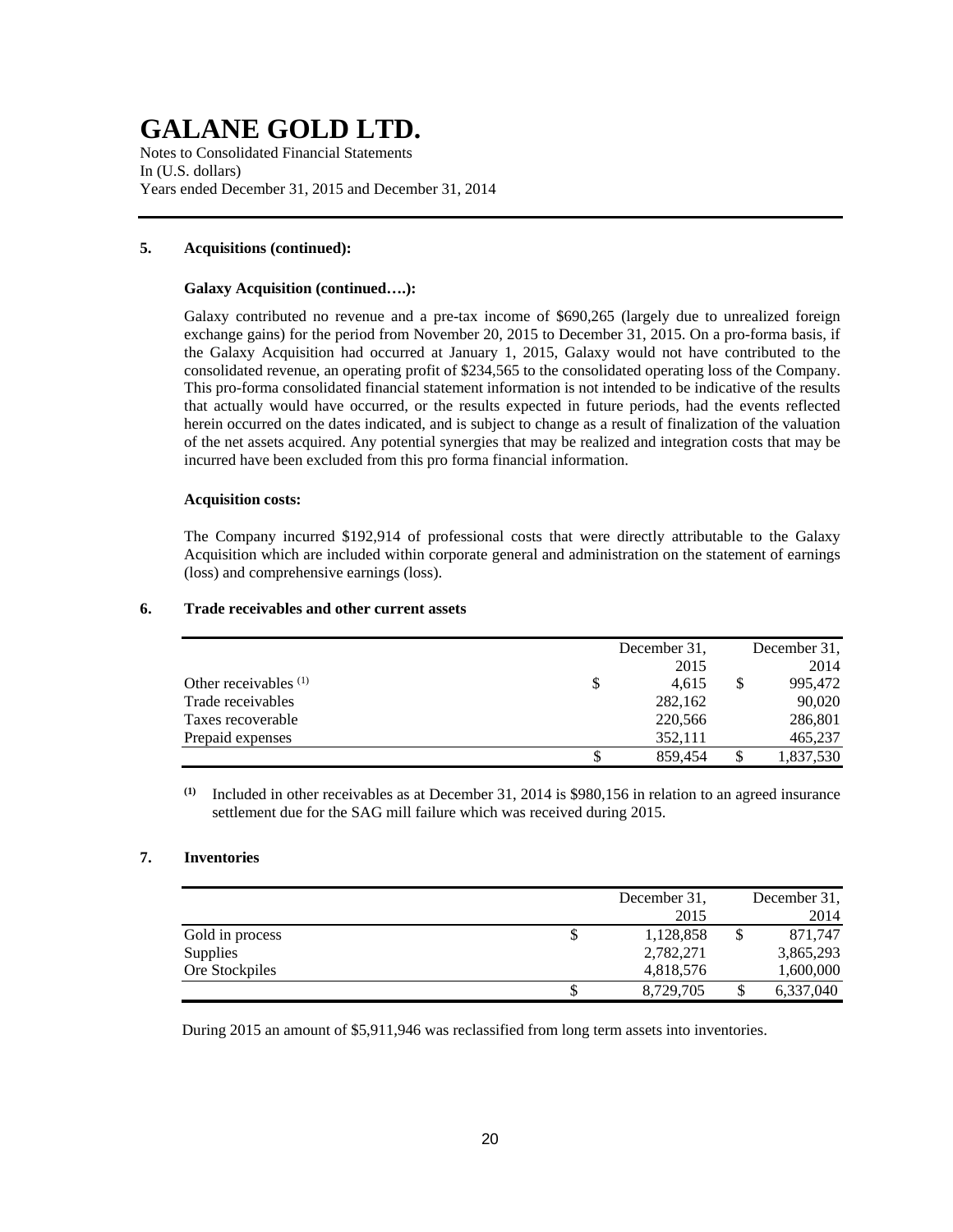Notes to Consolidated Financial Statements In (U.S. dollars) Years ended December 31, 2015 and December 31, 2014

### **8. Mining assets**

The continuity of mining assets for the years ended December 31, 2015 and December 31, 2014 is as follows:

|                                                 | Construction  |               | Mining and                |           | Plant and       |                  |  |
|-------------------------------------------------|---------------|---------------|---------------------------|-----------|-----------------|------------------|--|
|                                                 | in Progress   |               | Exploration<br>Properties | Equipment |                 | Total            |  |
| Cost at December 31,                            |               |               |                           |           |                 |                  |  |
| 2014                                            | \$<br>150,235 | \$            | 59,579,355                | \$        | 5,229,681       | 64,959,271<br>\$ |  |
| Additions:                                      |               |               |                           |           |                 |                  |  |
| Additions in the period                         | 604,885       |               | 6,379,044                 |           | 879,662         | 7,863,591        |  |
| <b>Galaxy Acquisition</b>                       |               |               | 12,526,313                |           |                 | 12,526,313       |  |
| Transfers in the period                         | (557, 941)    |               | 40,055                    |           | 517,886         |                  |  |
| Disposals in the period                         |               |               |                           |           | (470,005)       | (470,005)        |  |
| Cost at December 31,                            |               |               |                           |           |                 |                  |  |
| 2015                                            | \$<br>197,179 | \$            | 78,524,767                | \$        | 6,157,224       | 84,879,170<br>\$ |  |
|                                                 |               |               |                           |           |                 |                  |  |
| Accumulated depreciation<br>and amortization at |               |               |                           |           |                 |                  |  |
| December 31, 2014                               | \$            | \$            | (37, 984, 938)            |           | \$ (3,494,331)  | \$(41,479,269)   |  |
| Amortization charge for                         |               |               |                           |           |                 |                  |  |
| the period                                      |               |               | (2,449,525)               |           | (407, 672)      | (2,857,197)      |  |
| De-recognition of                               |               |               |                           |           |                 |                  |  |
| stripping costs (Note 9)                        |               |               | (3,893,479)               |           |                 | (3,893,479)      |  |
| Disposals in the period                         |               |               |                           |           | 155,274         | 155,274          |  |
|                                                 |               |               |                           |           |                 |                  |  |
| Accumulated depreciation<br>and amortization at |               |               |                           |           |                 |                  |  |
| December 31, 2015                               | \$            | $\mathcal{S}$ | (44, 327, 942)            |           | $$$ (3,746,729) | \$(48,074,671)   |  |
|                                                 |               |               |                           |           |                 |                  |  |
| Net book value, December                        |               |               |                           |           |                 |                  |  |
| 31, 2015                                        | \$<br>197,179 | \$            | 34,196,825                | \$        | 2,410,495       | 36,804,499<br>\$ |  |

Included in Plant and Equipment net book value is \$101,965 (2014 - \$266,769) in relation to leased motor vehicles (Note 13).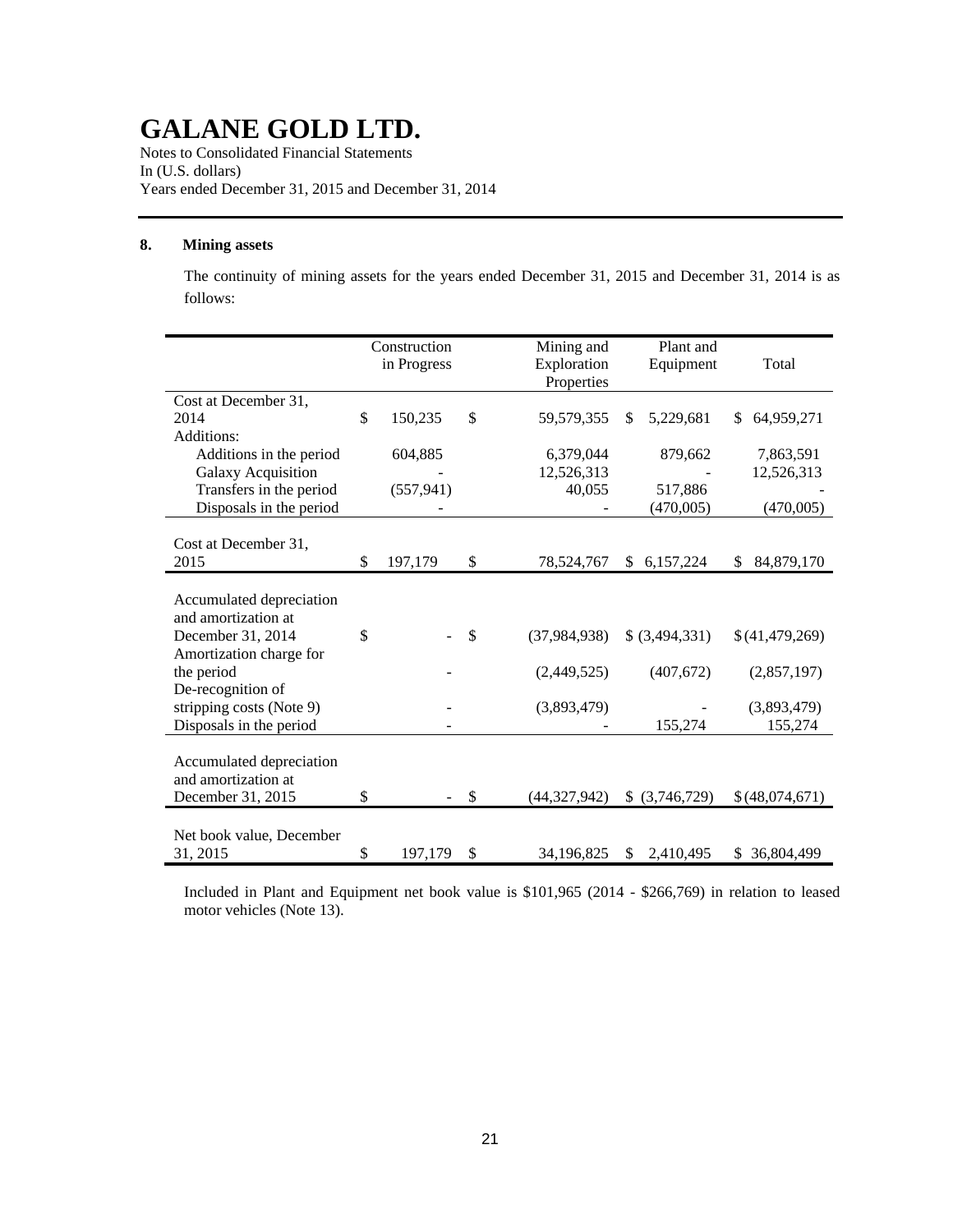Notes to Consolidated Financial Statements In (U.S. dollars) Years ended December 31, 2015 and December 31, 2014

# **8. Mining assets (continued):**

|                                                 | Construction<br>in Progress |              | Mining and<br>Exploration<br>Properties |     | Plant and<br>Equipment | Total            |
|-------------------------------------------------|-----------------------------|--------------|-----------------------------------------|-----|------------------------|------------------|
| Cost at December 31,                            |                             |              |                                         |     |                        |                  |
| 2013                                            | \$<br>264,153               | \$           | 49,573,348                              | \$. | 5,693,273              | 55,530,774<br>\$ |
| Additions:                                      |                             |              |                                         |     |                        |                  |
| Additions in the period                         | 4,707,783                   |              | 6,189,122                               |     | 243,717                | 11,140,622       |
| Transfers in the period                         | (4,821,701)                 |              | 3,816,885                               |     | 1,004,816              |                  |
| Disposals in the period                         |                             |              |                                         |     | (1,712,125)            | (1,712,125)      |
|                                                 |                             |              |                                         |     |                        |                  |
| Cost at December 31,                            |                             |              |                                         |     |                        |                  |
| 2014                                            | \$<br>150,235               | $\mathbb{S}$ | 59,579,355                              |     | \$5,229,681            | 64,959,271<br>\$ |
| Accumulated depreciation<br>and amortization at |                             |              |                                         |     |                        |                  |
| December 31, 2013<br>Amortization charge for    | \$                          | \$           | (34,778,355)                            |     | \$ (3,827,760)         | $$$ (38,606,115) |
| the period                                      |                             |              | (3,206,583)                             |     | (836, 898)             | (4,043,481)      |
| Disposals in the period                         |                             |              |                                         |     | 1,170,327              | 1,170,327        |
| Accumulated depreciation<br>and amortization at |                             |              |                                         |     |                        |                  |
| December 31, 2014                               | \$                          | \$           | (37,984,938)                            |     | \$ (3,494,331)         | \$(41,479,269)   |
| Net book value, December<br>31, 2014            | \$<br>150,235               | \$           | 21,594,417                              | \$  | 1,735,350              | \$23,480,002     |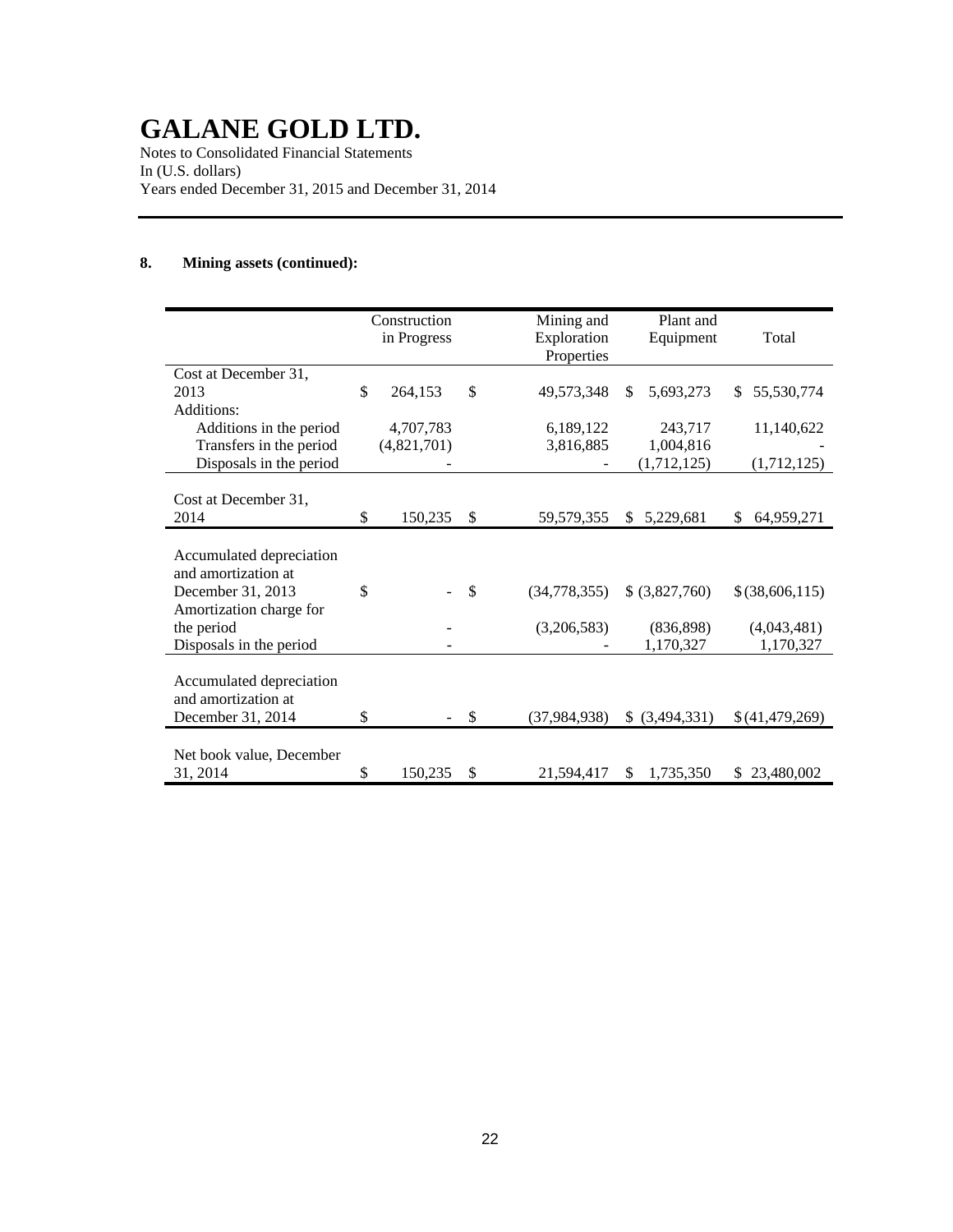Notes to Consolidated Financial Statements In (U.S. dollars) Years ended December 31, 2015 and December 31, 2014

# **9. De-recognition of stripping costs**

The Company recorded a de-recognition of stripping costs within mining costs in the consolidated statement of earnings (loss) in 2015. No de-recognition cost was recorded in 2014.

|                                   | December 31, | December 31, |
|-----------------------------------|--------------|--------------|
|                                   | 2015         | 2014         |
| Mining and Exploration Properties | 3.893.479    |              |
|                                   | 3,893,479    |              |

During the fourth quarter of 2015 the Company concluded that future mining operations at its Golden Eagle resource would use underground mining methods. The Company had historically operated Golden Eagle as an open pit and had recorded an asset of \$3,893,479 in relation to stripping costs. As the Company no longer intends to operate an open pit at Golden Eagle it made the decision that the change in mining method required a de-recognition of the stripping costs. As a result, the Company recorded a charge of \$3,893,479 within mining costs in the consolidated statement of earnings (loss).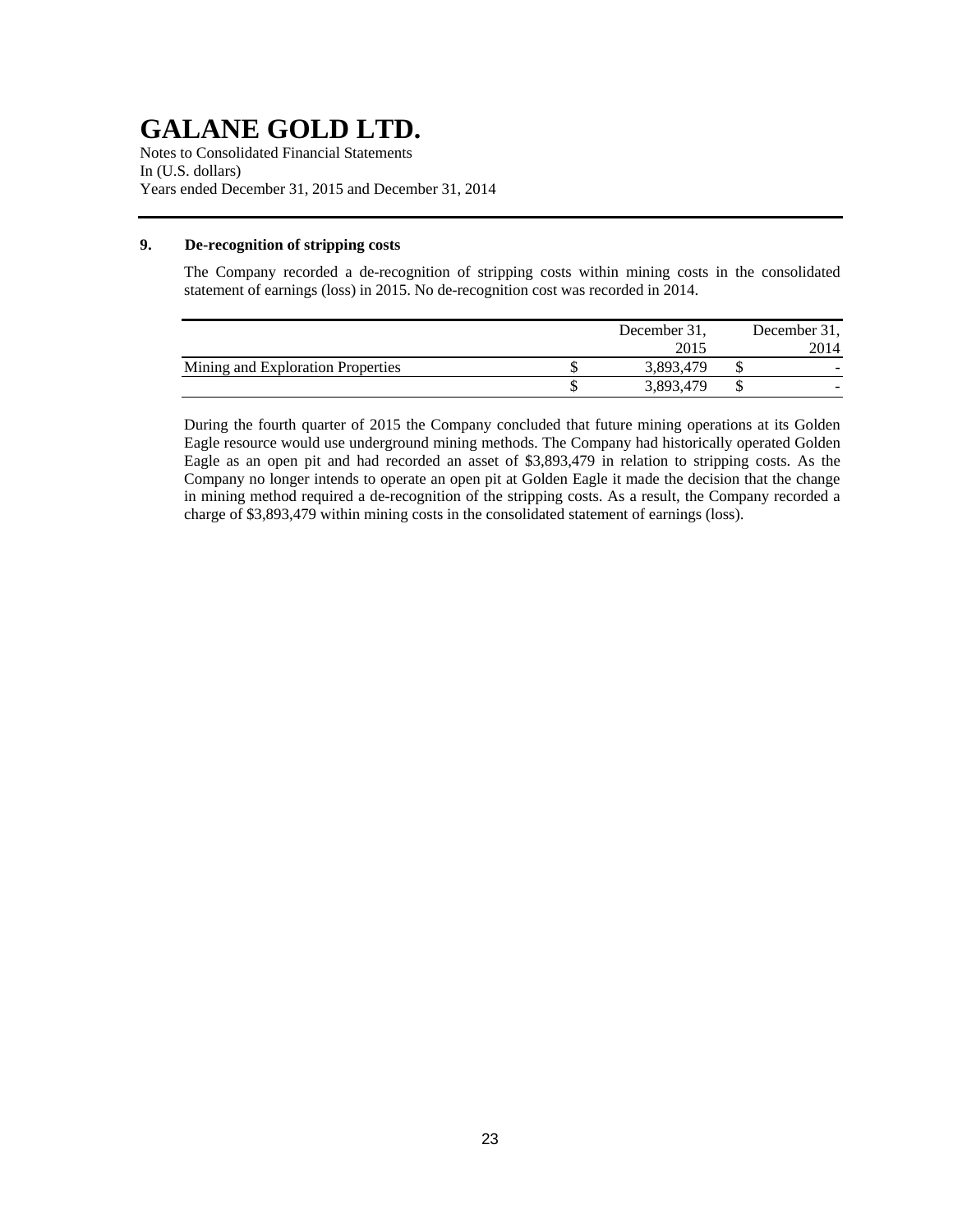Notes to Consolidated Financial Statements In (U.S. dollars) Years ended December 31, 2015 and December 31, 2014

### **10. Financial instruments**

The following table presents the carrying and estimated fair values of the Company's financial instruments.

|                                                         |    | Carrying and Fair value |    |              |
|---------------------------------------------------------|----|-------------------------|----|--------------|
| <b>Financial Assets</b>                                 |    | December 31,            |    | December 31, |
|                                                         |    | 2015                    |    | 2014         |
|                                                         |    |                         |    |              |
| Cash (level 1 of fair value hierarchy $(4)$ )           | \$ | 1,887,179               | S  | 9,653,807    |
| Trade and other receivables (1)                         |    | 859,454                 |    | 1,837,530    |
|                                                         | \$ | 2,746,633               |    | 11,491,337   |
|                                                         |    |                         |    |              |
| <b>Financial Liabilities</b>                            |    |                         |    |              |
| Accounts payable and accrued liabilities <sup>(2)</sup> | \$ | 8.538.785               | -S | 6.635.834    |
| Warrants denominated in a foreign currency              |    |                         |    |              |
| (level 2 of fair value hierarchy <sup>(4)</sup> )       |    | 113,349                 |    |              |
| Loans and borrowings $(3)$                              |    | 13,905,171              |    | 8,687,634    |
|                                                         | S  | 22,557,305              |    | 15.323.468   |

(1) The fair value of trade and other receivables approximates the carrying amount given the short maturity period. Refer to the credit risk section below.

(2) The fair value of accounts payable and accrued liabilities approximates the carrying amount given the short maturity period. Refer to the liquidity risk section below.

(3) The fair value of loans and borrowings approximates the carrying amount given the short maturity period, and the fair market value rate of interest that it carries.

 $(4)$  The level of the fair value hierarchy are defined as follows:

- 1. Level 1- there are quoted prices in active markets for identical assets or liabilities.
- 2. Level 2- there are inputs other than quoted prices that are either directly or indirectly observable for the asset or liability.

3. Level 3- these are inputs that are not based on observable market data.

#### **(a) Financial risk management objectives and policies**

The Company manages capital and its exposure to financial risks by ensuring it has sufficient financial capacity to support its operations, current mine development plans and long-term growth strategy. The Company is subject to various financial risks that could have a significant impact on profitability and financial conditions. These risks include liquidity risk, credit risk and financial market conditions relating to interest rates, gold price, and currency rates.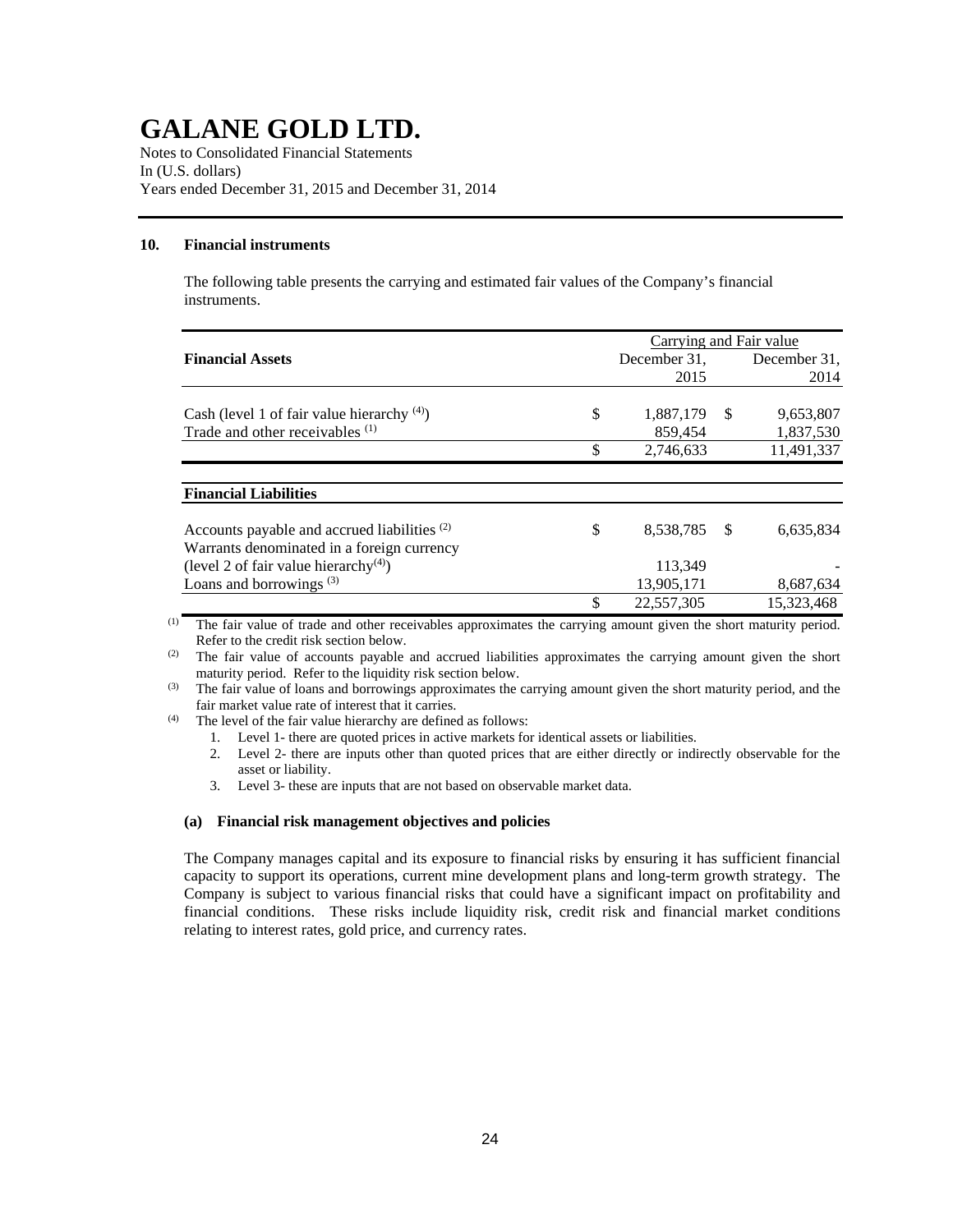Notes to Consolidated Financial Statements In (U.S. dollars) Years ended December 31, 2015 and December 31, 2014

#### **10. Financial instruments (continued)**

The following discussion includes a sensitivity analysis that is intended to illustrate the sensitivity to changes in market variables on the Company's financial instruments and show the impact on profit or loss and equity, where applicable. Financial instruments affected by market risk include cash, trade and other receivables, accounts payable and accrued liabilities and borrowings.

### **(b) Risks**

Management reviews and approves policies for managing each of the risks which are summarised below:

# **i. Liquidity risk**

Liquidity risk is the risk that an entity will encounter difficulty in meeting obligations associated with financial liabilities that are settled by delivering cash or another financial asset.

As at December 31, 2015, the Company's cash balance was \$1,887,179 (2014 - \$9,653,807), and it had a working capital deficit of \$2,772,052 (2014 – working capital of \$6,525,127). To address the working capital deficit, subsequent to year end the Company has converted \$3,931,821 of short term debt into long term debentures (Note 20 – Subsequent events).

The Company has a treasury policy to assist in managing its liquidity risk, which requires management to:

- monitor cash balances;
- perform short to medium-term cash flow forecasting, as well as medium and long-term forecasting incorporating relevant budget information; and
- consider the need for expanding treasury activity if and when appropriate (including but not limited to hedging and derivatives).

# **ii. Credit risk**

Credit risk is the risk that one party to a financial instrument will cause a financial loss for the other party by failing to discharge an obligation. Credit risk is associated with cash, trade and other receivables.

The Company holds cash in credit worthy financial institutions and does not hold any asset-backed commercial paper.

The credit risk related to gold trade receivable is considered minimal as gold is sold to creditworthy major banks and settled promptly, usually within the following month. At December 31, 2015, there was \$41,433 outstanding (2014 - \$90,020) included in trade and other receivables relating to gold production.

The credit risk related to receivables from government related to taxes, mineral rights and exploration tax credits, included in trade and other receivables, relates to not receiving amounts claimed due to government audits or other factors. As a result, the full balance recorded may not be ultimately realized. Management currently does not expect the amount to be ultimately realized to be materially different from that currently recorded.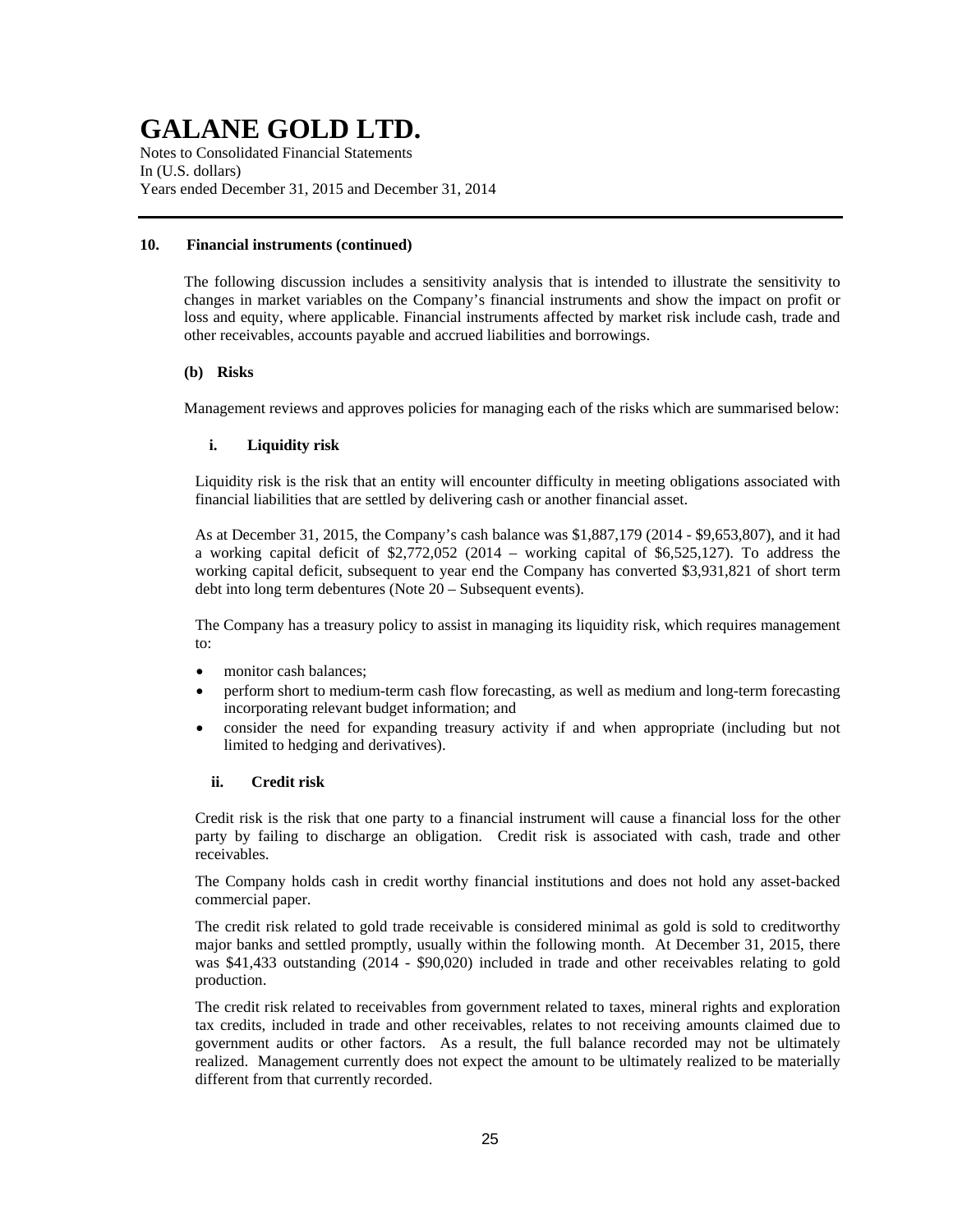Notes to Consolidated Financial Statements In (U.S. dollars) Years ended December 31, 2015 and December 31, 2014

## **10. Financial instruments (continued)**

#### **(b) Risks (continued)**

### **iii. Foreign currency risk**

The Company is exposed to currency risk through transactions denominated in currencies other than the U.S. dollar. The risk is mainly due to transactions incurred in South African Rand and Botswana Pula, along with the Canadian dollar. Net assets (liabilities) denominated in currencies other than US Dollar are summarised as follows:

| <b>US Dollars</b>                | December 31.<br>2015       | December 31,<br>2014       |
|----------------------------------|----------------------------|----------------------------|
| South African Rand               | (4,656,447)                | (506, 038)                 |
| Botswana Pula<br>Canadian Dollar | (5,301,334)<br>(1,001,837) | (10,351,469)<br>(701, 012) |
|                                  | (10.959, 168)              | (11,558,519)               |

A 10% strengthening of the U.S. dollar against these foreign currencies at year-end would have resulted in an increase in the Company's earnings for the year of \$996,329 (2014 – \$1,050,774). This analysis assumes that all other variables, in particular interest rates, remain constant.

A 10% weakening of the U.S. dollar against these currencies at year-end would have resulted in a decrease in the Company's earnings for the year of \$1,217,735 (2014 – \$1,284,280). This analysis assumes that all other variables, in particular interest rates, remain constant.

# **(c) Capital management**

The Company's objectives when managing capital are:

- to ensure the Company has sufficient financial capacity to support its operations, current mine development plans and the long-term growth strategy;
- to provide a superior return to its shareholders; and
- to protect the Company's value with respect to markets and risk fluctuations.

The Company's capital structure reflects the requirements of a company focused on growth in a capital intensive industry that experiences lengthy development lead times as well as risks associated with capital costs and timing of project completion due to factors that are beyond the Company's control, including the availability of resources, the issuance of necessary permits, costs of various inputs and the volatility of the gold price.

|                                       | December 31, 2015 | December 31, 2014 |
|---------------------------------------|-------------------|-------------------|
| Cash                                  | \$1,887,179       | \$9,653,807       |
| Interest-bearing loans and borrowings | \$13,905,171      | \$8,687,634       |
| Shareholders' equity                  | \$21,455,993      | \$28,813,606      |
|                                       | \$35,361,164      | \$37,501,240      |

The Company's capital is as follows: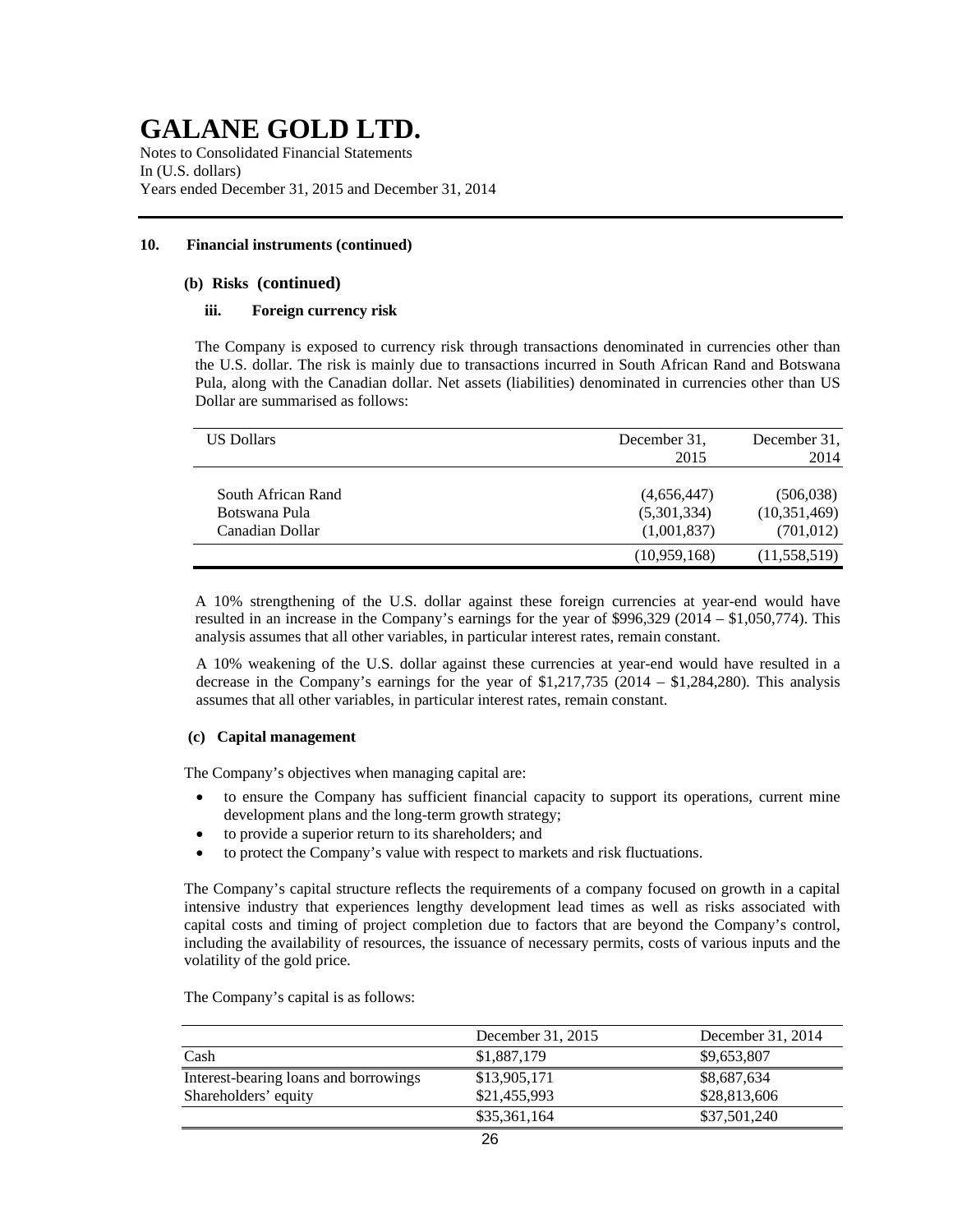Notes to Consolidated Financial Statements In (U.S. dollars) Years ended December 31, 2015 and December 31, 2014

#### **10. Financial instruments (continued)**

### **(c) Capital management (continued)**

The adequacy of the Company's capital structure is assessed on an ongoing basis and adjusted as necessary after taking into consideration the Company's strategy, the forward gold prices, the mining industry, economic conditions and the associated risks. In order to maintain or adjust its capital structure, the Company may adjust its capital spending, issue new shares, or arrange for a debt facility.

There have been no changes in the Company's capital management strategy during the period.

#### **11. Restoration and rehabilitation provision**

|                             | Restoration and rehabilitation provision |
|-----------------------------|------------------------------------------|
| January 1, 2014             | 3,117,685<br>S                           |
| Revaluation                 | (360, 897)                               |
| Accretion during the period | 326,463                                  |
| At December 31, 2014        | 3,083,251                                |
| Galaxy provision            | 1,539,922                                |
| Revaluation                 | (1,289,302)                              |
| Accretion during the period | 322,857                                  |
| At December 31, 2015        | 3,656,728<br>\$                          |

The Company makes full provision for the future cost of rehabilitating mine sites and related production facilities on a discounted basis when the obligation occurs and as a result of the development of mines or installation of those facilities. The restoration and rehabilitation provision represents the present value of estimated restoration and rehabilitation costs relating to current mine sites, which are expected to be incurred up to the end of the life of the mine. The Company accounts for provisions for its operating assets Mupane and Galaxy.

The Mupane provision has been created based on an independent report on the future rehabilitation costs as at December 31, 2013. Assumptions, based on the current economic environment, have been made which management believes are a reasonable basis upon which to estimate the future liability. Management used a pre-tax nominal discount rate of 10.0% in preparing the Company's provision. The undiscounted inflation adjusted liability for the restoration and rehabilitation provision as at December 31, 2015 is \$3,027,571 (BWP 33,918,180) (2014 - \$3,303,403 or BWP 31,551,795).

The Galaxy provision has been created based on an independent report on the future rehabilitation costs as at October 13, 2014. Assumptions, based on the current economic environment, have been made which management believes are a reasonable basis upon which to estimate the future liability. Management used a pre-tax nominal discount rate of 9.25% in preparing the Company's provision. The undiscounted inflation adjusted liability for the restoration and rehabilitation provision as at December 31, 2015 is \$2,504,541 (ZAR 38,893,771) (2014 - nil).

These estimates are reviewed regularly to take into account any material changes to the assumptions. However, actual rehabilitation costs will ultimately depend upon future market prices for the necessary decommissioning works required, which will reflect market conditions at the relevant time. It will also depend on the methods employed and related laws in force at the time of rehabilitation. Furthermore, the timing of rehabilitation is likely to depend on when the mine ceases to produce at economically viable rates. This, in turn, will depend upon future gold prices, which are inherently uncertain, and identification of future mineral reserves and resources.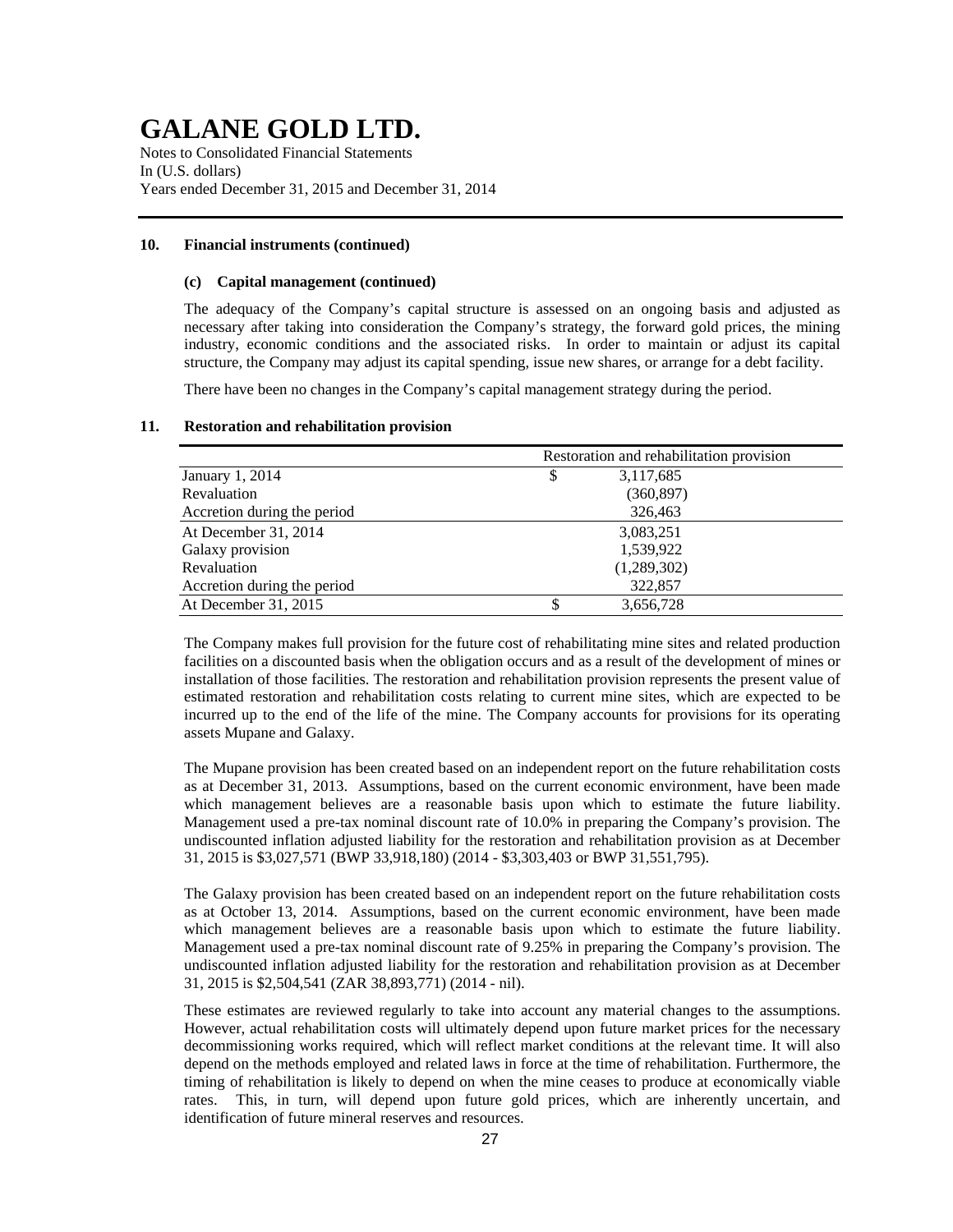Notes to Consolidated Financial Statements In (U.S. dollars) Years ended December 31, 2015 and December 31, 2014

# **12. Accounts payable and accrued liabilities:**

|                                               |     | December 31,<br>2015   |               | December 31,<br>2014   |
|-----------------------------------------------|-----|------------------------|---------------|------------------------|
| Trade accounts payable<br>Accrued liabilities | \$. | 7,058,739<br>1,480,046 | <sup>\$</sup> | 5,099,177<br>1,536,657 |
|                                               |     | 8,538,785              | -\$           | 6,635,834              |

Trade payables and accrued liabilities are non-interest bearing and are normally settled on 60-day terms after the date of receipt of the invoice. Within trade payables there is \$2,875,797 of Galaxy trade payables acquired which are currently being discussed directly with suppliers to agree revised payment terms.

### **13. Interest-bearing loans and borrowings:**

|                                         | December 31,    |     | December 31. |
|-----------------------------------------|-----------------|-----|--------------|
|                                         | 2015            |     | 2014         |
|                                         |                 |     |              |
| Current:                                |                 |     |              |
| Mining Royalties <sup>(2)</sup>         | \$              | -S  | 1,773,360    |
| Secured Facility Mupane <sup>(3)</sup>  | 1,033,808       |     | 2,770,000    |
| Secured Facility Galaxy <sup>(4)</sup>  | 3,249,433       |     |              |
| Shareholder Loans Galaxy <sup>(5)</sup> | 1,306,914       |     |              |
| Capital lease obligation (6)            | 119,450         |     | 124,056      |
|                                         | \$<br>5,709,605 | \$. | 4,667,416    |
| Non-Current:                            |                 |     |              |
|                                         |                 |     |              |
| Debentures $(1)$                        | \$<br>1,720,518 | -S  |              |
| Mining Royalties <sup>(2)</sup>         | 4,188,464       |     | 1,773,361    |
| Secured Facility Mupane <sup>(3)</sup>  | 1,990,000       |     | 2,230,000    |
| Capital lease obligation (6)            | 296,584         |     | 16,857       |
|                                         | \$<br>8,195,566 | \$  | 4,020,218    |

(1) The Company issued unsecured debentures to certain Galaxy loan holders as settlement of amounts previously due for Galaxy. The terms of the debentures are as follows:

- Principal repayment on November 20, 2019.
- Interest rate fixed rate of 4% per annum, compounded annually and payable on the principle repayment date.
- Convertible at the option of the holder into common shares at a price of Cdn.\$1.00 per share, based on a pre-determined exchange rate of \$1.00:Cdn.\$1.30. The interest is convertible into common shares, based on a pre-determined exchange rate of \$1.00:Cdn.\$1.30, at a price equivalent to the greater of Cdn.\$1.00 and the Discounted Market Price (as defined by the TSX Venture Exchange) at the time of conversion, subject to acceptance of the TSX Venture Exchange. The conversion price of the principal and interest and the resulting number of common shares issuable upon conversion of the

debentures are subject to standard anti-dilution adjustment provisions.<br>
<sup>(2)</sup> The Government of Botswana has agreed to the deferral of royalties payable on the sale of gold under the following terms:

<sup>•</sup> Initial principal amount - \$1,718,447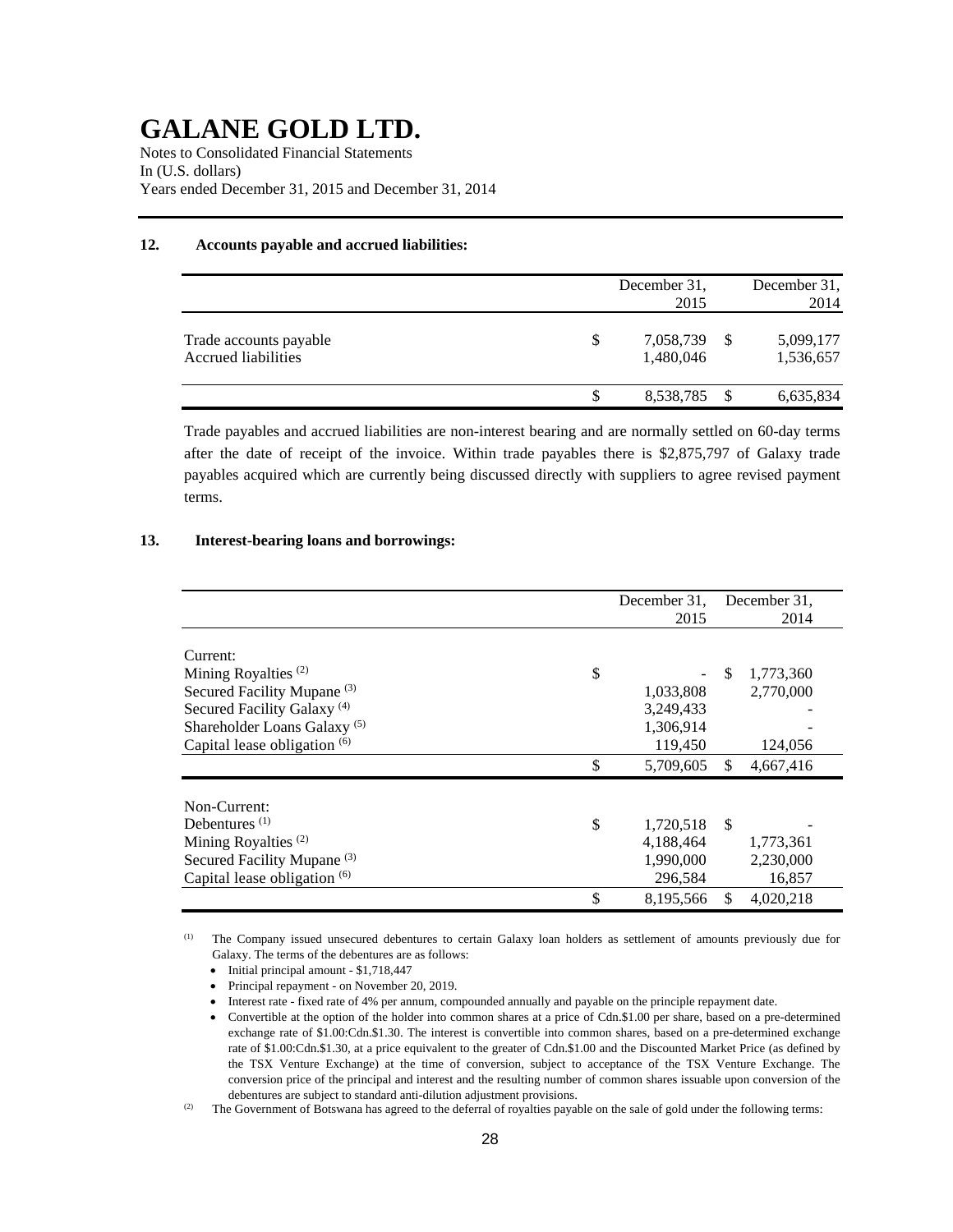Notes to Consolidated Financial Statements In (U.S. dollars) Years ended December 31, 2015 and December 31, 2014

#### **13. Interest-bearing loans and borrowings (continued):**

- Royalties due to June 2016 have been deferred until July 2017
- Repayment of royalties due to June 2016 to commence in July 2017 over 12 months
- Interest to be charged from July 1, 2017 at Bank of Botswana commercial bank prime lending rate plus 5%

The deferral amount is unsecured.

- <sup>(3)</sup> The Company entered into a loan facility and gold prepayment agreement with Samsung C&T UK Ltd dated as of August 22, 2014. On November 5, 2015 the Company agreed with Samsung new terms with regards to the loan facility and gold prepayment agreement. The Samsung facility has been amended on the following terms as of October 1, 2015:
	- the current schedule of 10 remaining monthly instalments of \$277,000 and one monthly instalment of \$291,000 has been amended to a repayment of 12 instalments of \$20,000 per month effective from October 2015, followed by 9 instalments of \$277,000 and a final instalment of \$328,000 in July 2017;
	- in each month during the repayment period, Mupane must deliver at least 1,607 ounces of gold at a price for the gold selected by Samsung from any one of the four London Bulletin AM or PM dollar gold fixing prices falling either on the delivery date or on the day immediately following the Delivery Date, less a discount of 1.25%;
	- in each month following the repayment period and for such period as gold dore is produced Samsung will have the right to request delivery of all gold dore produced from the Tau ore body and the low grade stockpiles. In each case the price for the gold produced can be selected by Samsung from any one of the four London Bulletin AM or PM dollar gold fixing prices falling either on the delivery date or on the day immediately following the delivery date, less a discount of 2%;
	- in each month following the repayment period Samsung has been provided with the right of first refusal to purchase all gold produced from the Company's operations in Botswana on terms that are no more favourable than offered by a third party;
	- the rate of interest on the outstanding balance is 3% per annum, compounded annually; and
	- the facility is secured by a first charge against the assets of Mupane.
- (4) On the acquisition of Galaxy the Company fair valued a secured facility with Mine2Market SARL at \$3,249,433 which represents the settlement amount agreed between the parties subsequent to the year end (Note 20 – Subsequent events). The amount as at December 31, 2015 was repayable on demand.
- <sup>(5)</sup> There are numerous shareholder loan agreements with Galaxy denominated in South African Rand. The terms of the agreements are:
	- the rate of interest is between 15% per annum and South African prime rate plus 6% calculated and compounded monthly; and
	- the amounts outstanding are repayable on demand.
- The Company acquired one light vehicle in 2014 for use at the mine for total cost of \$27,000 and financed the purchase through capital lease obligations. The capital leases are for a term of 36 months, with average monthly payments of \$870 per month principal and interest and a final payment of \$11,889, with the final payment in June 2017. In addition, the Company acquired a Komatsu Dozer in March 2015 and financed \$535,000 of the acquisition costs. The lease term is 48 months with monthly payments of approximately \$13,500 per month principal and interest

Contractual Repayment Schedule

|                                | 2016      | 2017                     | 2018      | 2019      | <b>Total</b> |
|--------------------------------|-----------|--------------------------|-----------|-----------|--------------|
|                                | \$        |                          | \$.       | \$        | \$           |
| <b>Mining Royalties</b>        | -         | 2,130,000                | 2.058.464 |           | 4,188,464    |
| <b>Secured Facility Mupane</b> | 1,033,808 | 1.990.000                |           |           | 3,023,808    |
| <b>Secured Facility Galaxy</b> | 3,249,433 |                          |           |           | 3,249,433    |
| Shareholder Loans Galaxy       | 1,306,914 | $\overline{\phantom{a}}$ |           |           | 1,306,914    |
| Capital lease obligation       | 119.450   | 148.292                  | 148.292   |           | 416,034      |
| Debentures                     |           |                          | Ξ.        | 1.720.518 | 1,720,518    |
| Total                          | 5.709.605 | 4.268.292                | 2.206.756 | 1.720.518 | 13,905,171   |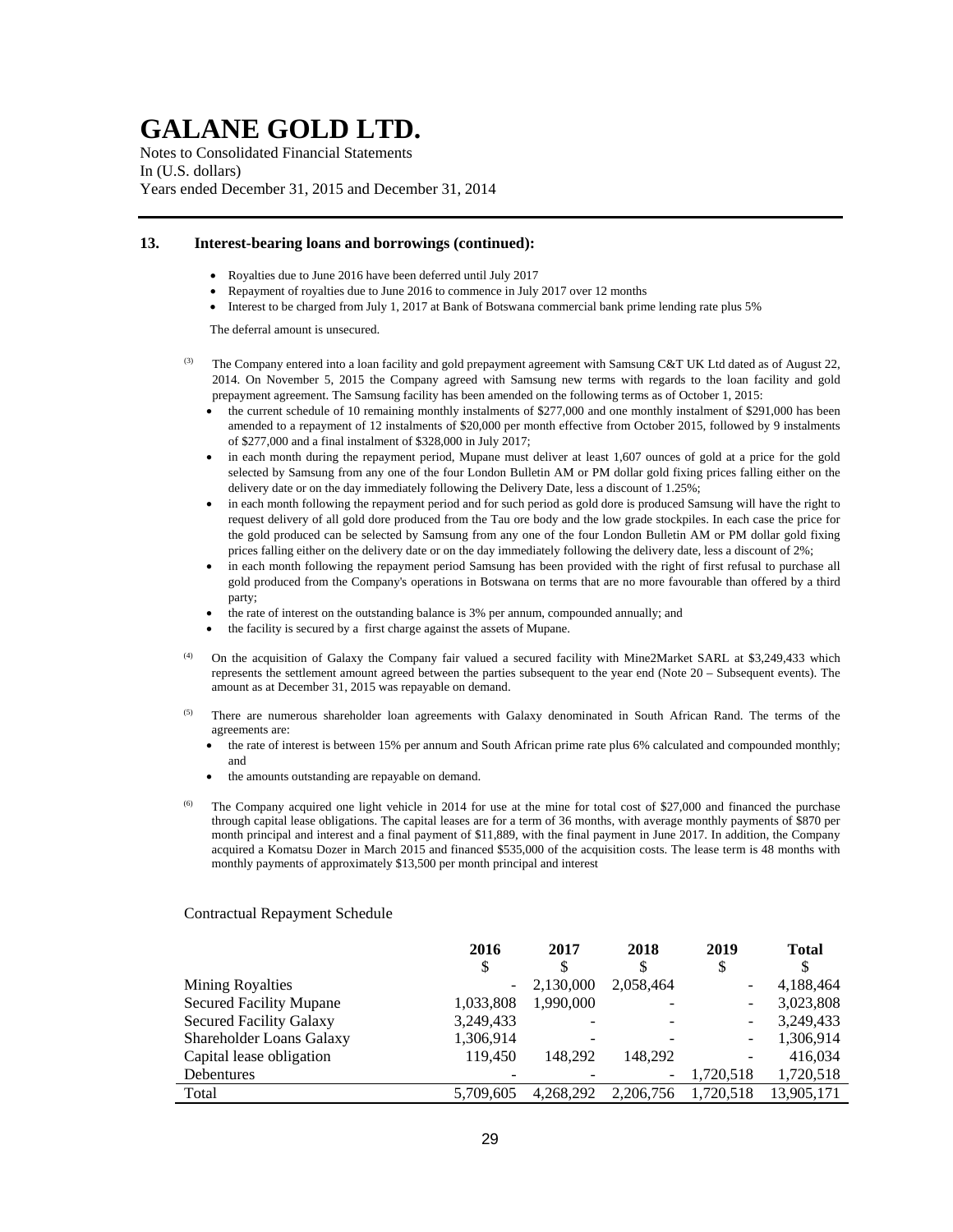Notes to Consolidated Financial Statements In (U.S. dollars) Years ended December 31, 2015 and December 31, 2014

# **14. Income taxes:**

A reconciliation between tax expense and the product of accounting income multiplied by the combined federal and Ontario tax rate of 26.50% (2013 - 26.50%) is as follows:

|                                                                                                                                                                                                                                        |    | 2015                                           |     | 2014                                             |
|----------------------------------------------------------------------------------------------------------------------------------------------------------------------------------------------------------------------------------------|----|------------------------------------------------|-----|--------------------------------------------------|
| Accounting income (loss) before income tax                                                                                                                                                                                             | \$ | (8,513,499)                                    | \$. | 1,876,608                                        |
| Statutory income tax rate                                                                                                                                                                                                              |    | 26.5%                                          |     | 26.5%                                            |
| Expected income tax (recovery) expense<br>(Non-taxable)/non-deductible items<br>Differences in foreign and statutory<br>income tax rates<br>Change in unrecognised deferred tax assets<br>Net deferred tax asset derecognized<br>Other | £. | (2,256,077)<br>106,213<br>317,673<br>1,832,191 | S   | 497,301<br>(55, 133)<br>(201, 130)<br>(241, 038) |
| Income tax expense/(recovery) reported in the consolidated<br>statement of earnings and comprehensive earnings                                                                                                                         | \$ |                                                | S   |                                                  |

Deferred tax assets have not been recognised in respect of the following temporary differences, because it is not probable that future tax profits will be available against which the Company can use the benefits therefrom:

|                                                       | 2015             |    | 2014       |
|-------------------------------------------------------|------------------|----|------------|
| Unused tax losses                                     | \$<br>41,881,081 | S  | 39,529,003 |
| Restoration and Rehabilitation provisions             | 3,656,728        |    | 3,083,252  |
| Plant and equipment                                   | 1,026,254        |    | 2,202,138  |
| Mining royalties payable                              | 4,188,464        |    | 3,546,722  |
| Un-deducted share issuance costs                      | 167,021          |    | 519,676    |
|                                                       | \$<br>50,919,548 | -S | 48,880,791 |
| The unused tax losses by jurisdiction are as follows: |                  |    |            |
|                                                       | 2015             |    | 2014       |
| <b>Botswana</b>                                       | \$<br>34,038,218 | \$ | 32,811,887 |
| Canada                                                | 7,842,863        |    | 6,717,116  |
|                                                       | \$<br>41.881.081 | S  | 39,529,003 |

The Botswana tax losses are classified as an operating loss and can be carried forward indefinitely. The Canadian losses are non-capital losses and expire over the years 2026 to 2034.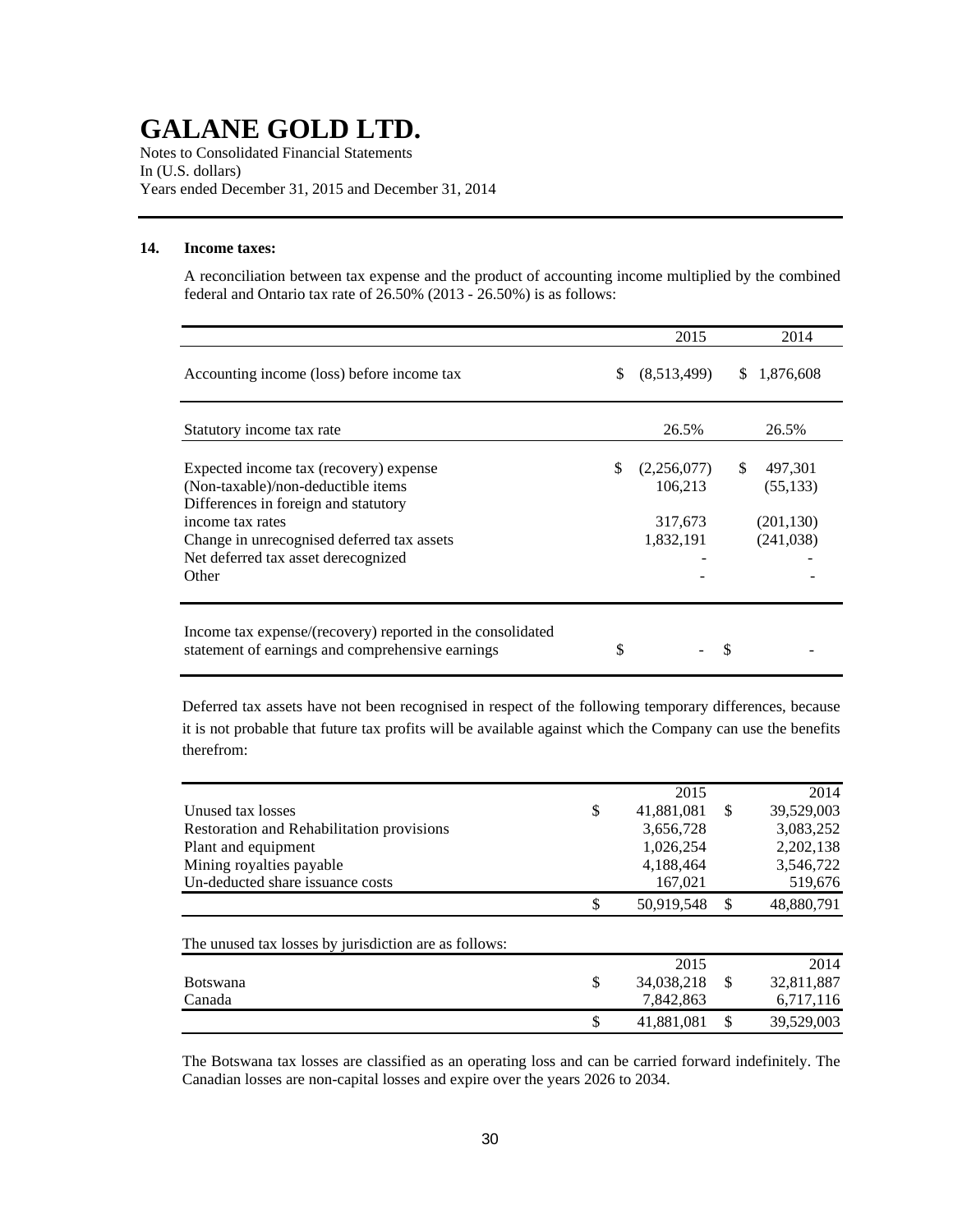Notes to Consolidated Financial Statements In (U.S. dollars) Years ended December 31, 2015 and December 31, 2014

### **14. Income taxes (continued):**

At December 31, 2015, there was a nil taxable temporary difference (2014 - \$2,725,000) on investments in subsidiaries. A deferred tax liability was not recognized on this outside basis difference as the Company can control the reversal of the related taxable temporary difference and management is satisfied that it will not reverse in the foreseeable future.

#### **15. Share Capital**

#### **(a) Authorized share capital:**

As at December 31, 2015, the authorized share capital of the Company consisted of an unlimited number of common shares. All issued shares are fully paid.

#### **(b) Issued share capital:**

During the year ended December 31, 2015, the Company had the following share transactions:

On August 17, 2015, 16,832 common shares were issued as deferred matching shares under the Company's share purchase plan ("SPP"). Under the terms of the SPP, each participating officer, director or employee is entitled to receive a matching number of common shares acquired pursuant to the SPP at no cost to such officer, director or employee (the "Deferred Matching Shares"). Subject to certain conditions, such Deferred Matching Shares will be issued to the participating officers and directors over a three year period following the date of the purchase of the Qualifying Shares.

On November 20, 2015 and December 23, 2015,, 18,334,492 common shares were issued as part of the Galaxy Acquisition to the former shareholders of Galaxy (Note 5).

On December 15, 2015, 142,828 common shares were issued as deferred matching shares under the SPP.

During the year ended December 31, 2014, the Company had the following share transactions:

On April 8, 2014, the Company issued an aggregate of 1,375,000 common shares to the former shareholders of the Northern Lights Exploration Company (Pty) Ltd. ("NLE") (Note 15(e)).

On June 15, 2014, the Company issued 16,836 common shares as Deferred Matching Shares under the SPP.

On December 15, 2014, the Company issued 142,832 common shares as Deferred Matching Shares under the SPP.

#### **(c) Stock options:**

The Company has a stock option plan whereby options may be granted to directors, officers, employees and consultants. As at December 31, 2015, a maximum of 7,131,444 options to purchase common shares were issuable under the Company's stock option plan, of which 3,876,444 remained available for issuance. Under the Company's stock option plan, the Company may grant options for up to 10% of the issued and outstanding common shares to directors, officers, employees and consultants. Under the plan, the exercise price and vesting is at the discretion of the Board, can be granted for a maximum term of ten years, with certain restrictions as to limits on amounts granted to insiders, consultants or person engaged in investor relations activities.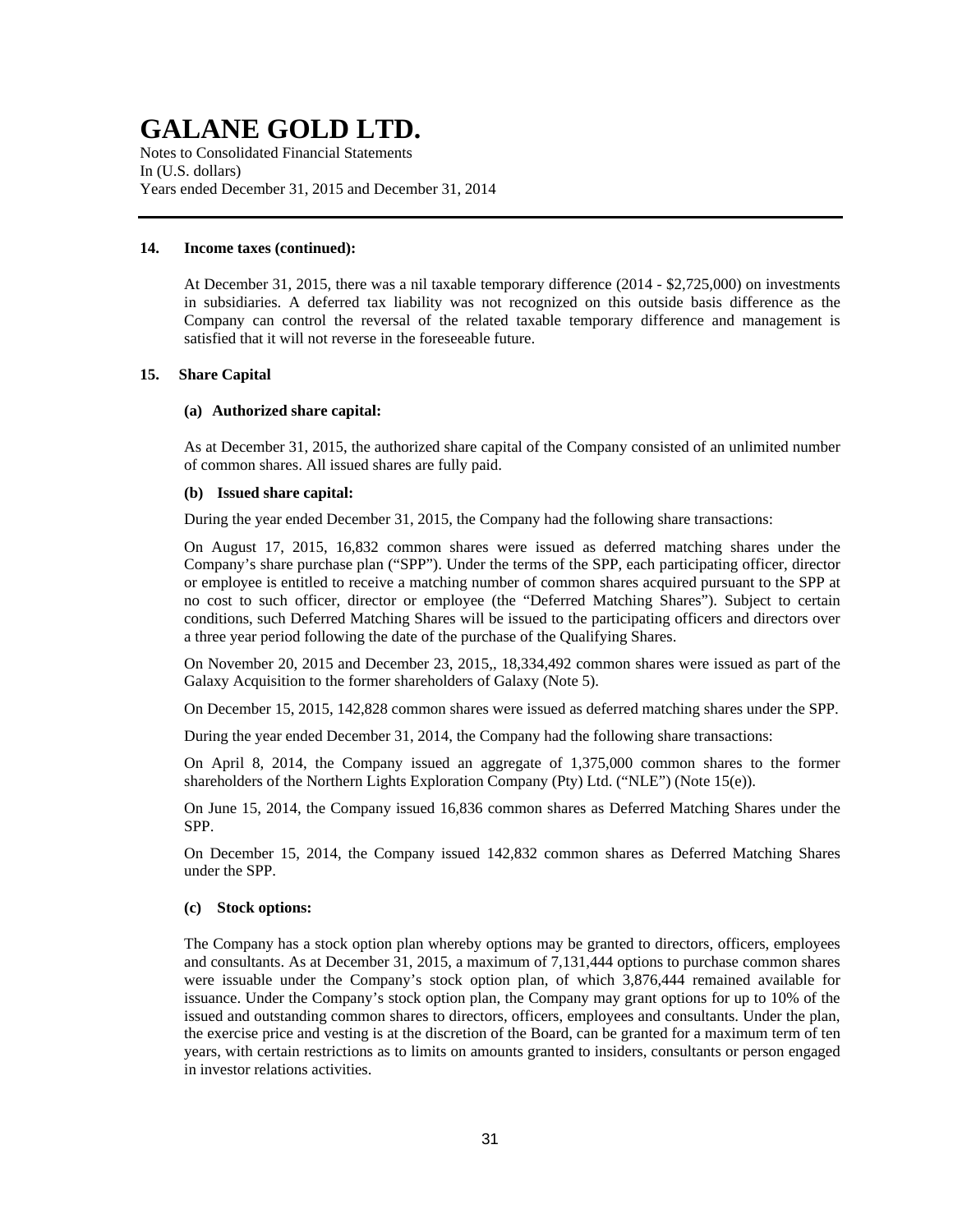Notes to Consolidated Financial Statements In (U.S. dollars) Years ended December 31, 2015 and December 31, 2014

## **15**. **Share Capital (continued)**

#### **(c) Stock options (continued):**

The following is a summary of stock options outstanding as at December 31, 2015 and December 31, 2014 along with changes during the periods then ended:

|                                                                                                        | Number of<br>Options                | Weighted<br>Average<br><b>Exercise Price</b><br>(CDN\$) |
|--------------------------------------------------------------------------------------------------------|-------------------------------------|---------------------------------------------------------|
| Outstanding December 31, 2013<br>Options expired<br>Options issued June 17,2014, expiring June 17,2016 | 4.035.000<br>(1,080,000)<br>300,000 | 0.64<br>0.78<br>0.21                                    |
| Balance, December 31, 2014 and 2015 <sup>(1)(2)</sup>                                                  | 3.255,000                           | 0.54                                                    |

(1). The weighted average time to expiration for outstanding options is 2 years.

- (2). The range of exercise price are:
	- a. 1,300,000 options Cdn.\$0.12 to 0.21
	- b. 1,955,000 options Cdn.\$0.80 to 0.88

All the options are exercisable as at December 31, 2015 (2014 – 2,771,667).

The Company recognizes share-based compensation expense for all stock options granted using the fair value on grant date as calculated by using the Black Scholes Model. The Company used the following weighted average assumptions for the Model in 2014:

| - Risk free discount rate                                      | 1.02%     |
|----------------------------------------------------------------|-----------|
| - Expected volatility (using historic volatility of comparable |           |
| companies as a basis)                                          | 80%       |
| - Expected life                                                | 2.5 years |
| - Dividend rate                                                | nil       |

The total compensation cost for the 300,000 options granted on June 17, 2014 was calculated as \$27,629 which was recognised in general and administrative expenses.

A share-based compensation amount of \$21,959 has been recognized in general and administrative expenses for stock options in the year ended December 31, 2015 (2014 - \$93,432).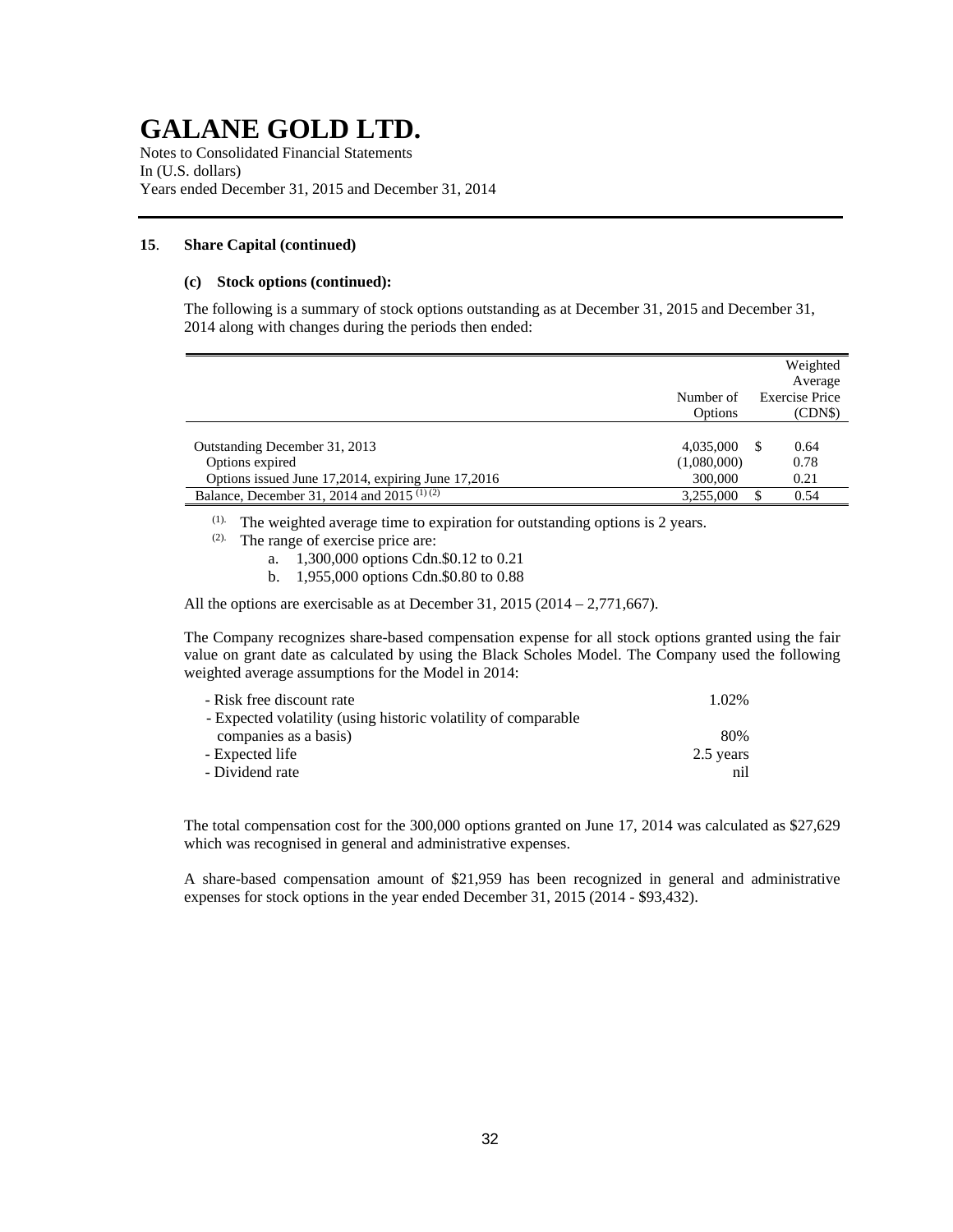Notes to Consolidated Financial Statements In (U.S. dollars) Years ended December 31, 2015 and December 31, 2014

### **15**. **Share Capital (continued)**

#### **(d) Warrants:**

The following is a summary of warrants outstanding as at December 31, 2015 and December 31, 2014 and changes during the years then ended:

|                                                    | Number of<br>Warrants | Weighted<br>Average<br><b>Exercise Price</b> |
|----------------------------------------------------|-----------------------|----------------------------------------------|
|                                                    |                       | (CDN\$)                                      |
| Balance, December 31, 2013 and 2014                |                       |                                              |
| Warrants issued November 20, 2015 (Note $5)^{(1)}$ | 4,076,598             | 0.04                                         |
| Balance, December 31, 2015                         | 4,076,598             | 0.04                                         |

 $\overline{^{(1)}}$  Using the Black Scholes Model for estimating fair market value, the warrants issued on the Galaxy Acquisition were valued at \$113,349 on issuance. The assumptions used in the Black Scholes Model are:

| - Risk free discount rate                                      | 0.61%                 |
|----------------------------------------------------------------|-----------------------|
| - Expected volatility (using historic volatility of comparable |                       |
| companies as a basis)                                          | 143%                  |
| - Expected life at December 31, 2015                           | 3 years and 11 months |

#### **(e) NLE Shares:**

The Company entered into an agreement (the "NLE Agreement") on July 27, 2011 to acquire all of the issued and outstanding shares of NLE.

The NLE Agreement provides for the issuance of up to an additional 8,750,000 common shares upon the achievement of exploration milestones on the NLE mineral properties within seven years from the date of the closing of the NLE Acquisition. On April 8, 2014, the Company issued an aggregate of 1,375,000 common shares as a result of the achievement of the first milestone. As a result, the Company provided for a share based compensation amount of \$157,986 (1,375,000 common shares at a price of CDN\$0.12 per share) which was recognized as an addition to fixed assets.

#### **(f) Deferred Share Units:**

The Company has established a deferred share unit plan whereby deferred share units ("DSUs") may be granted to directors, officers, employees and consultants. As at December 31, 2015, a maximum of 5,266,062 DSUs were issuable under the Company's deferred share unit plan, of which 1,427,018 remained available for issuance (2014 – maximum 5,266,062 of which 1,217,018 remained available). Included in stock based compensation was \$311,884 in relation to the DSUs (2014 – \$207,361). The total value of the DSUs still to be expensed at December 31, 2015 is \$194,438 (December 31, 2014 – \$539,893).

On issuance of the DSUs the fair value is calculated as the quoted share price on date of grant times the number of DSUs issued. The compensation expense is then recognized over the vesting period of the DSUs. The Board at its discretion can determine the vesting schedule applicable to an award of DSUs at the time of award.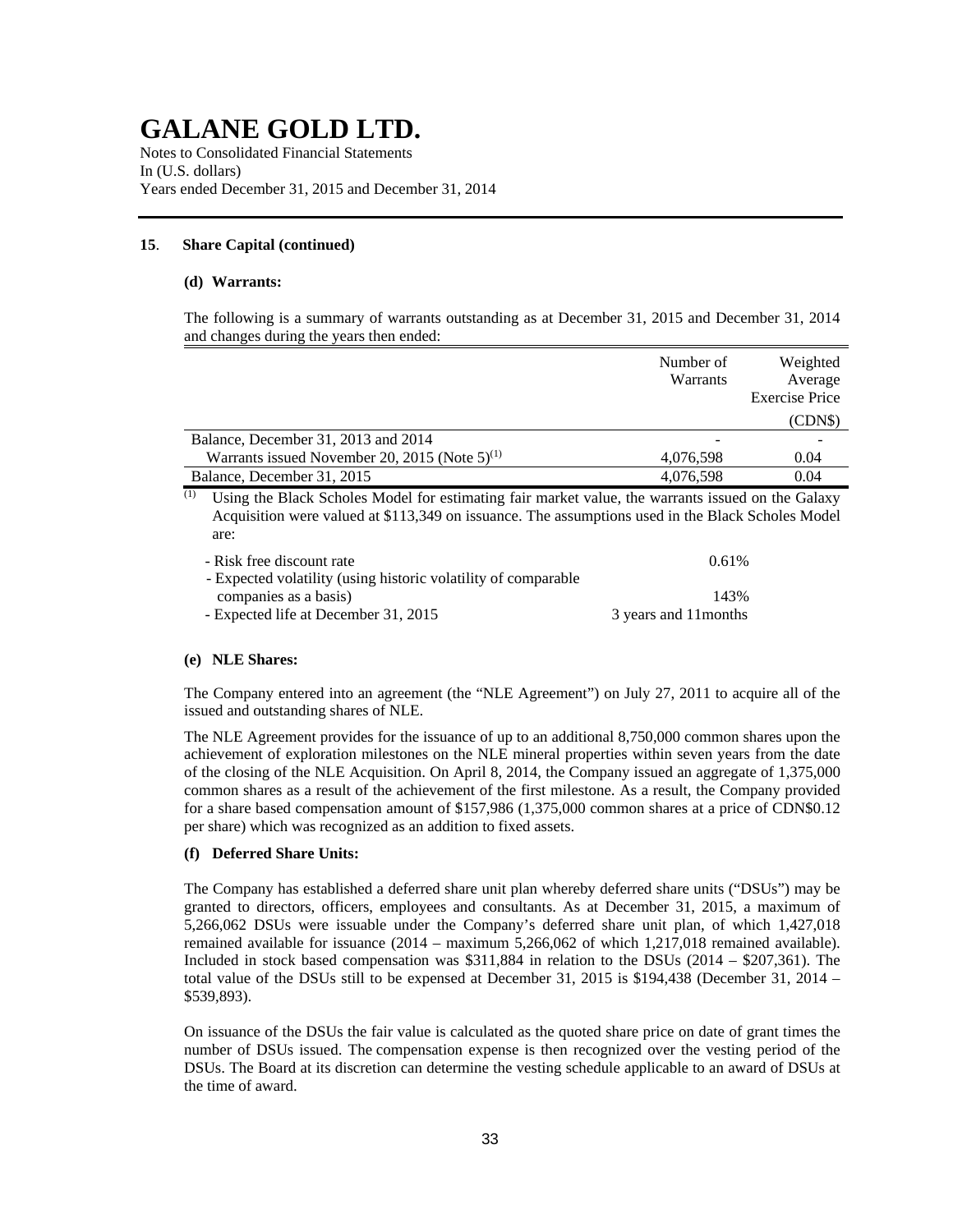Notes to Consolidated Financial Statements In (U.S. dollars) Years ended December 31, 2015 and December 31, 2014

# **15**. **Share Capital (continued)**

## **(g) Earnings (loss) per share:**

The calculations of earnings (loss) per share is based on the following data:

|                                                              | December 31,<br>2015 |             |     | <b>December</b><br>31, 2014 |
|--------------------------------------------------------------|----------------------|-------------|-----|-----------------------------|
| Earnings (loss) attributable to Galane Shareholders          | \$                   | (8,692,968) | \$. | 1,876,608                   |
| Weighted average number of common shares outstanding for     |                      |             |     |                             |
| purposes of basic earnings per share                         |                      | 54,895,219  |     | 52,306,884                  |
| Dilutive deferred share units                                |                      |             |     | 1,964,280                   |
| Dilutive options                                             |                      |             |     | 313,604                     |
| Weighted average number of common shares outstanding for the |                      |             |     |                             |
| purpose of diluted earnings per share                        |                      | 54,895,219  |     | 54, 584, 768                |
| Earnings (loss) per share                                    |                      |             |     |                             |
| <b>Basic</b>                                                 | Φ                    | (0.16)      | S   | 0.04                        |
| Diluted                                                      |                      | (0.16)      |     | 0.03                        |

In the year ended December 31, 2015, 3,255,000 stock options, 4,076,599 warrants, 3,629,044 deferred share units and 120,000 deferred matching shares were excluded from the calculation of earnings per share as they were anti-dilutive. In the year ended December 31, 2014, 2,116,918 stock options were excluded but may be dilutive in the future.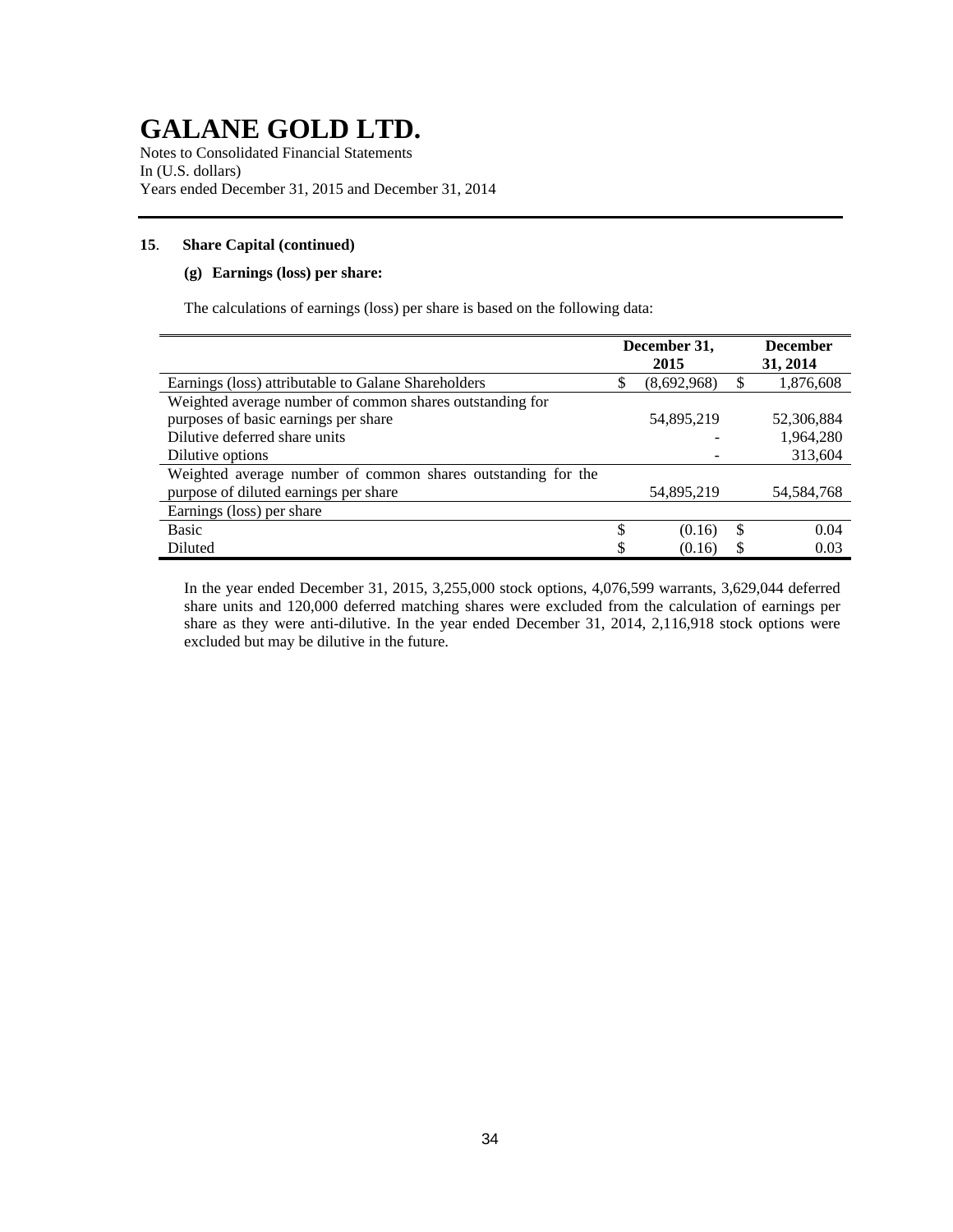Notes to Consolidated Financial Statements In (U.S. dollars) Years ended December 31, 2015 and December 31, 2014

#### **16. Breakdown of earnings and comprehensive earnings items:**

The following is a breakdown of certain items in the consolidated statement of earnings (loss) and comprehensive earnings (loss):

#### **(a) Mining costs**

|                                            |   | 2015       | 2014         |
|--------------------------------------------|---|------------|--------------|
| Mining and production                      | S | 23.922.898 | 27, 131, 552 |
| Administrative                             |   | 3,774,568  | 4,800,488    |
| Total costs                                | S | 27,697,466 | 31,932,040   |
| De-recognition of stripping costs (Note 9) |   | 3,893,479  |              |
| Depreciation and amortization              |   | 2,857,197  | 4,043,481    |
|                                            |   | 34,448,142 | 35,975,521   |

Included in mining and production are employee and benefit costs of \$3,479,653 and in administrative \$2,233,201 (2014 - \$4,358,595 and \$2,511,519 respectively)

# **(b) Corporate general and administration**

|                          | 2015      |  |           |
|--------------------------|-----------|--|-----------|
| Professional fees        | 291,607   |  | 645.502   |
| Corporate administration | 1.600.744 |  | 1,518,796 |
| Share-based compensation | 370,890   |  | 346,630   |
|                          | 2,263,241 |  | 2,510,928 |

Included in corporate administration are employee and benefit costs of \$1,510,137 (2014 - \$1,367,601)

## **(c) Financing costs**

|                                                                   | 2015    | 2014     |
|-------------------------------------------------------------------|---------|----------|
| Interest on long term debt                                        | 370,328 | 174,809  |
| (Decrease) / Increase in value of warrants denominated in foreign |         |          |
| currency                                                          | -       |          |
| Accretion on restoration and rehabilitation provision             | 322,857 | (34.434) |
|                                                                   | 693.185 | 140,375  |

### **(d) Other expenses**

|                                      | 2015     |            |  |
|--------------------------------------|----------|------------|--|
| Other expenses                       | (32,376) | (128, 393) |  |
| Loss (Gain) on disposal of equipment | 11.159   | 432.103    |  |
| Staff retrenchment costs             | 266,872  | 258,750    |  |
|                                      | 245,655  | 562,460    |  |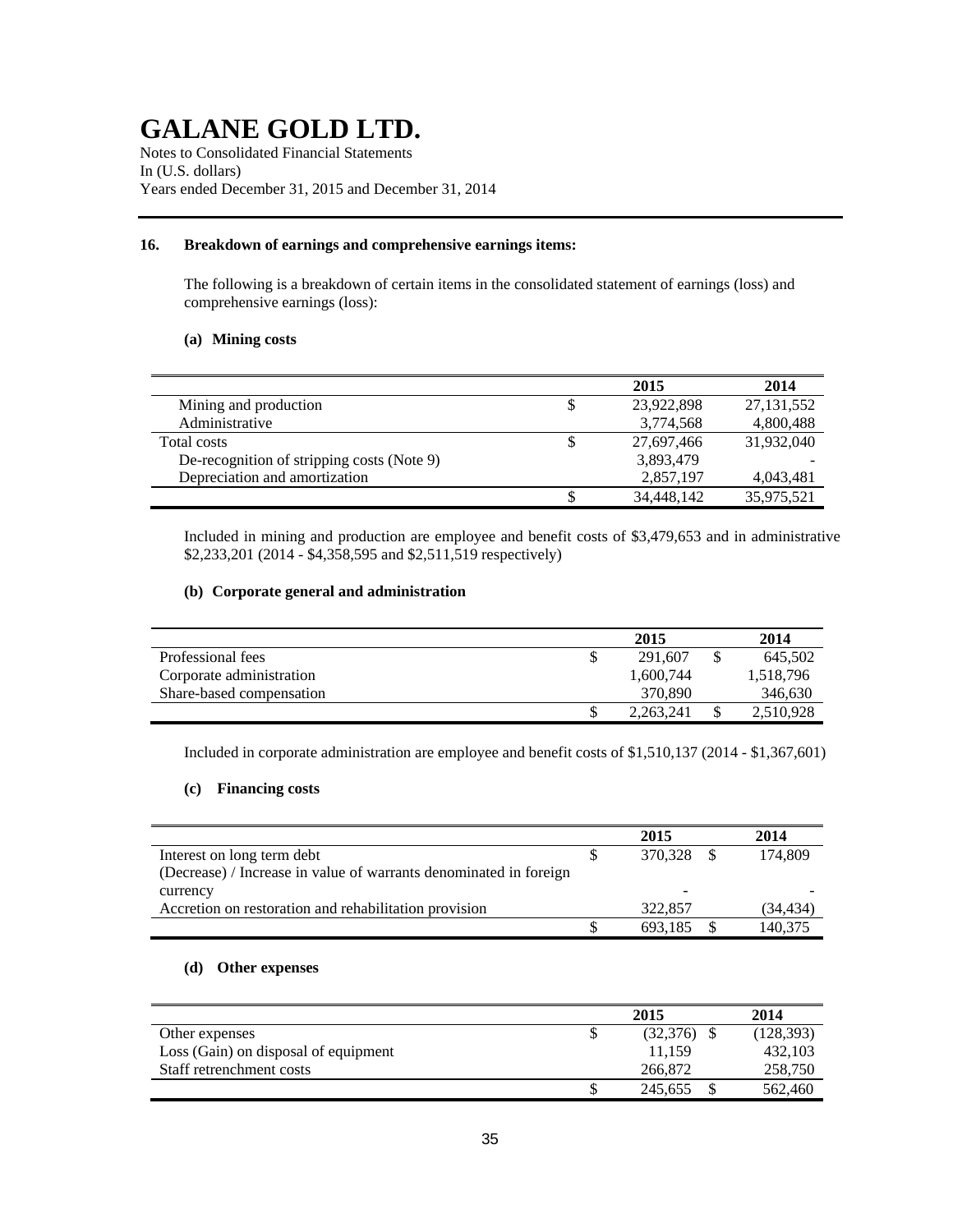Notes to Consolidated Financial Statements In (U.S. dollars) Years ended December 31, 2015 and December 31, 2014

## **17. Commitments and Contingencies**

#### **(a) Royalty expenses**

Production from the Mupane operation is subject to third party royalties (included in mining costs) of 5% of revenues based on market prices at the date of shipment. For the year to December 31, 2015, the Company expensed \$1,397,381 in royalties (2014 - \$2,016,395).

### **(b) Operating contractual obligations**

The Company has operating lease obligations which relate to obligations for land operating lease agreements as follows:

| • To be incurred in 2016     | \$310,060 |
|------------------------------|-----------|
| • To be incurred in 2017     | \$259.069 |
| • To be incurred $2018-2019$ | \$882.698 |

### **(c) Claims**

The Company is also subject to the possibility of revised tax assessments for some years. The Company does not believe that, should unfavourable decisions arise from any review of its tax filings, that any amount it might be required to pay will be material. No amounts have been provided for in the Financial Statements.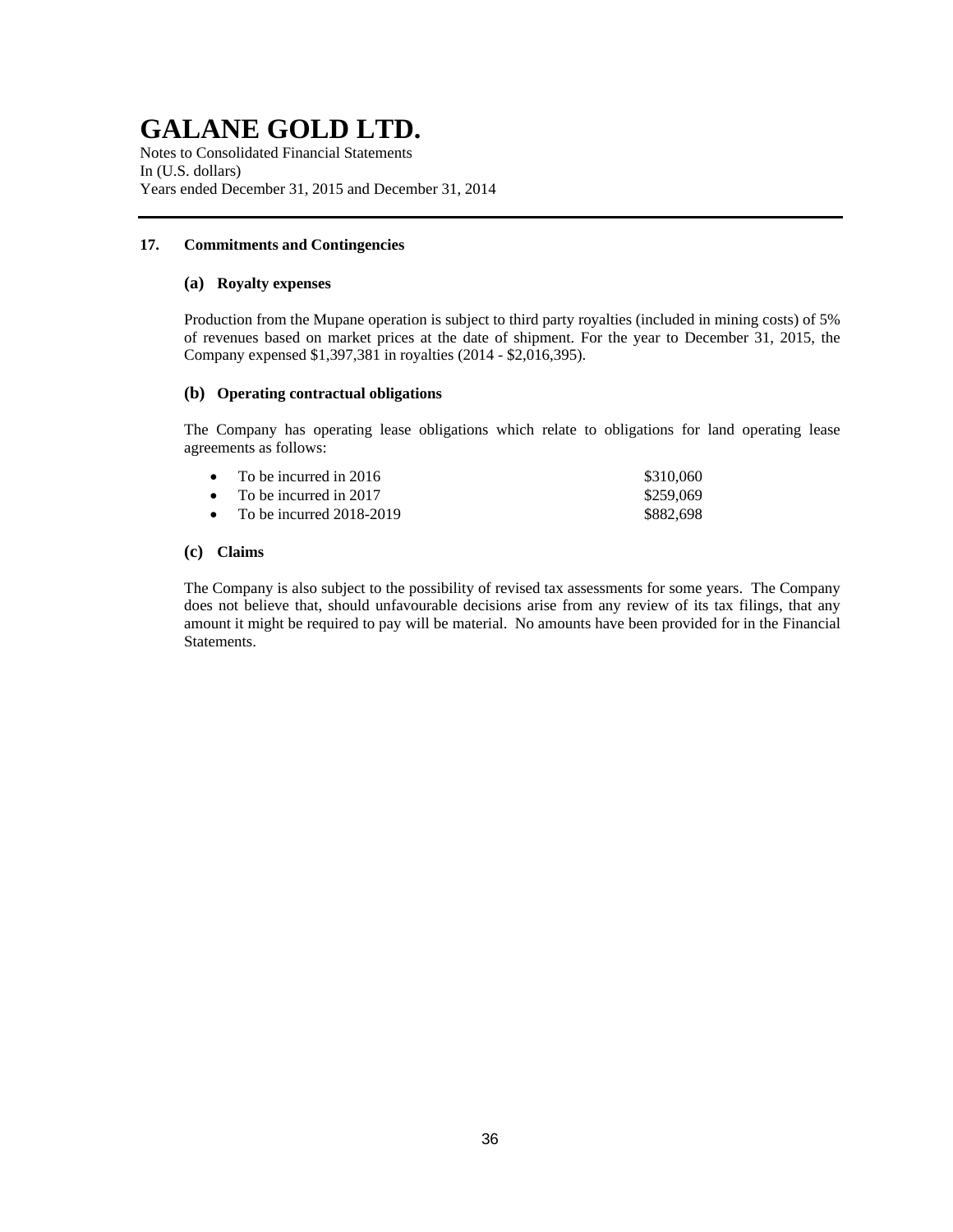Notes to Consolidated Financial Statements In (U.S. dollars) Years ended December 31, 2015 and December 31, 2014

#### **18. Related party transactions**

During the year ended December 31, 2015 and 2014, the following related party transactions occurred:

- Charles Byron, a director of the Company:
	- o In 2014 Mr Byron was issued 660,000 common shares that were payable pursuant to the NLE acquisition (Note 15 (e));
	- o The Company paid rent of \$10,968 for office premises to Great African Services (Pty) Ltd., a company owned by a consortium of individuals that includes Charles Byron (2014 - \$10,968);
- IAMGOLD, a shareholder with significant influence, by holding in excess of 20% of the common shares of the Company:
	- o During the year ended December 31, 2014 the Company paid to IAMGOLD \$2,533,333 in cash representing the final payment on its interest bearing note; and
	- o the Company paid \$191,978 to IAMGOLD representing the final interest payable on its interest bearing note.
- Wayne Hatton-Jones, the Chief Operating Officer of the Company and the General Manager of Mupane
	- o Mr. Hatton-Jones was a shareholder of Galaxy at the time of the Galaxy Acquisition. In connection with the Galaxy Acquisition, Mr. Hatton-Jones received 1,229,515 Common Shares and 273,378 Warrants.

The remuneration of directors and other members of key management personnel during the year ended December 31, 2015 is as follows:

|                                                      |                      | Year ended | Year ended<br>December 31. |
|------------------------------------------------------|----------------------|------------|----------------------------|
|                                                      | December 31.<br>2015 |            | 2014                       |
|                                                      |                      |            |                            |
| <b>Salaries</b>                                      | \$                   | 1,639,631  | 1,415,205                  |
| Management fees <sup>(1)</sup>                       |                      | 120,000    | 100,000                    |
| Directors fees                                       |                      | 44,361     | 103,326                    |
| Share-based compensation <sup><math>(2)</math></sup> |                      | 209,145    | 256,903                    |
|                                                      | \$                   | 2,013,137  | 1,875,434                  |

(1) Management fees represent compensation paid to officers of the Company pursuant to contracts for services.

(2) Share-based compensation is the fair value of options, deferred matching shares and DSUs granted to key management personnel.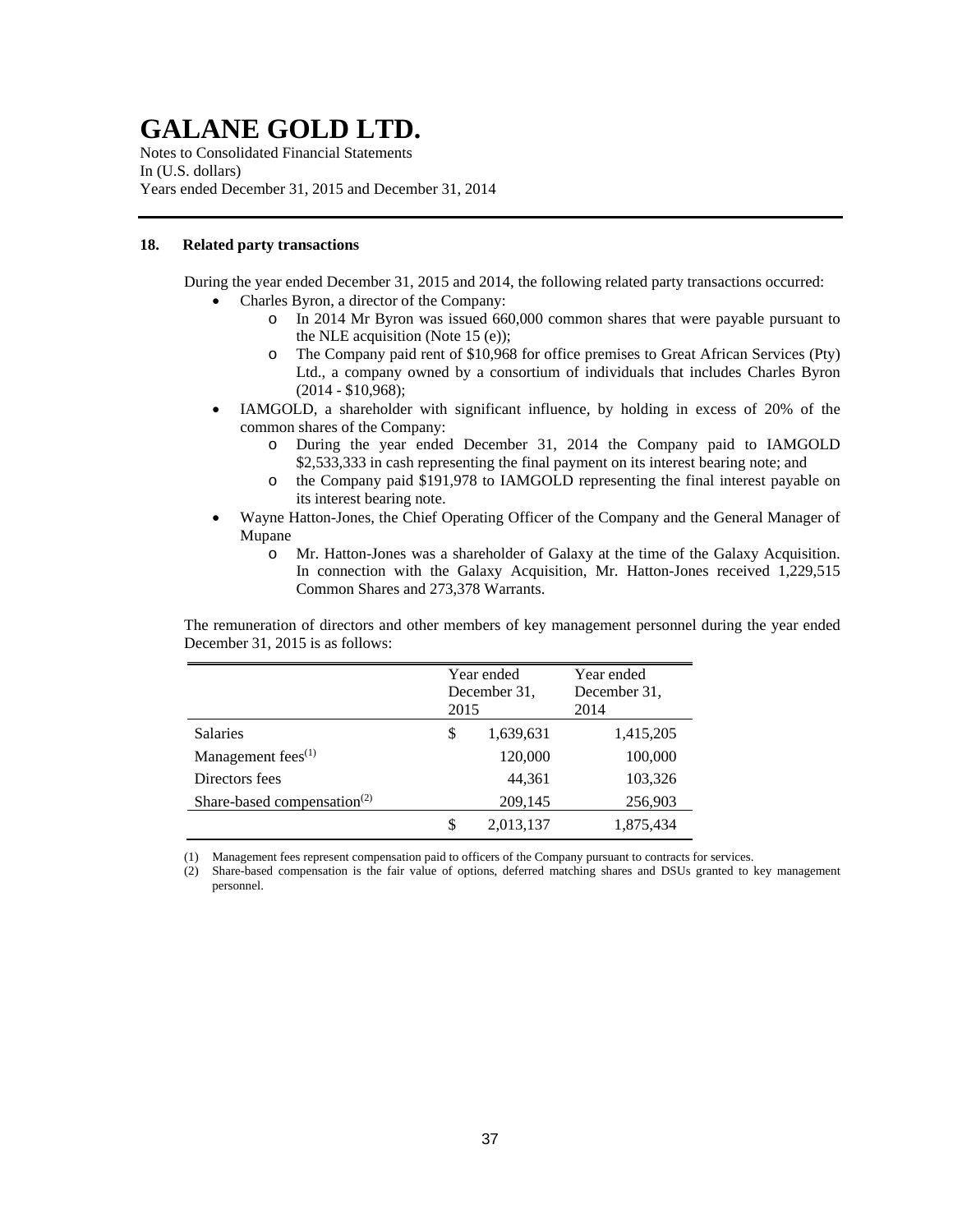Notes to Consolidated Financial Statements In (U.S. dollars) Years ended December 31, 2015 and December 31, 2014

#### **19. Segmented information**

The Company operates in one reportable segment, being the exploration, development and operation of gold mining properties. All of the Company's equipment and mining assets are located in the Republic of Botswana and the Republic of South Africa. In the year ended December 31, 2015 and 2014 all revenues of the Company were earned in the Republic of Botswana. A breakdown of the total assets by geographic segment is as follows:

|                            | Canada |            | <b>South Africa</b> |                          | <b>Botswana</b> | <b>Total</b> |              |
|----------------------------|--------|------------|---------------------|--------------------------|-----------------|--------------|--------------|
|                            |        |            |                     |                          |                 |              |              |
| Cash                       | \$     | 67.763     | <sup>\$</sup>       | 66,411                   | \$1,753,005     | \$           | 1,887,179    |
| All other assets           |        | 11.912     |                     | 12,637,327               | 33,744,419      |              | 46,393,658   |
| Balance, December 31, 2015 | S      | 79,675     | \$12,703,738        |                          | \$35,497,424    | \$           | 48,280,837   |
|                            |        |            |                     |                          |                 |              |              |
|                            | Canada |            |                     | <b>South Africa</b>      | <b>Botswana</b> |              | <b>Total</b> |
|                            |        |            |                     |                          |                 |              |              |
| Cash                       | \$     | 83,560     | - \$                | $\overline{\phantom{0}}$ | \$9,570,247     | \$           | 9,653,807    |
| All other assets           |        | 75,453     |                     | $\overline{\phantom{a}}$ | 37,491,065      |              | 37,566,518   |
| Balance, December 31, 2014 | S      | 159,013 \$ |                     | $\qquad \qquad -$        | \$47,061,312    |              | 47,220,325   |

### **20. Subsequent Events**

#### **Traxys settlement**

On March 29, 2016, the Company and its subsidiary, Galaxy, entered into a full and final settlement agreement with Traxys Europe SA, Mine2Market S. à r.l. and certain others (collectively the "Traxys parties") with respect to various outstanding claims arising from the time period when the Traxys parties operated Galaxy's mining operations.

In connection with the settlement, the Traxys parties settled their claim for \$4.3 million of indebtedness in exchange for the issuance by the Company of \$3.2 million aggregate principal amount of unsecured convertible debentures (the "Traxys Debentures"). The Traxys Debentures mature on November 20, 2019 and bear interest at 4% per annum accrued and paid at maturity. The principal is convertible at the option of the holder into Common Shares at a price of Cdn.\$1.00 per share, based on a pre-determined exchange rate of \$1.00:Cdn.\$1.35. The interest is convertible into Common Shares, based on a predetermined exchange rate of \$1.00:Cdn.\$1.35, at a price equivalent to the greater of Cdn.\$1.00 and the Discounted Market Price (as defined by the TSX Venture Exchange) at the time of conversion, subject to acceptance of the TSX Venture Exchange. The conversion price of the principal and interest and the resulting number of Common Shares issuable upon conversion of the Traxys Debentures are subject to standard anti-dilution adjustment provisions and therefore, upon the completion of the Rights Offering, the conversion price will be adjusted downward and the number of Common Shares issuable on conversion will be adjusted upward.